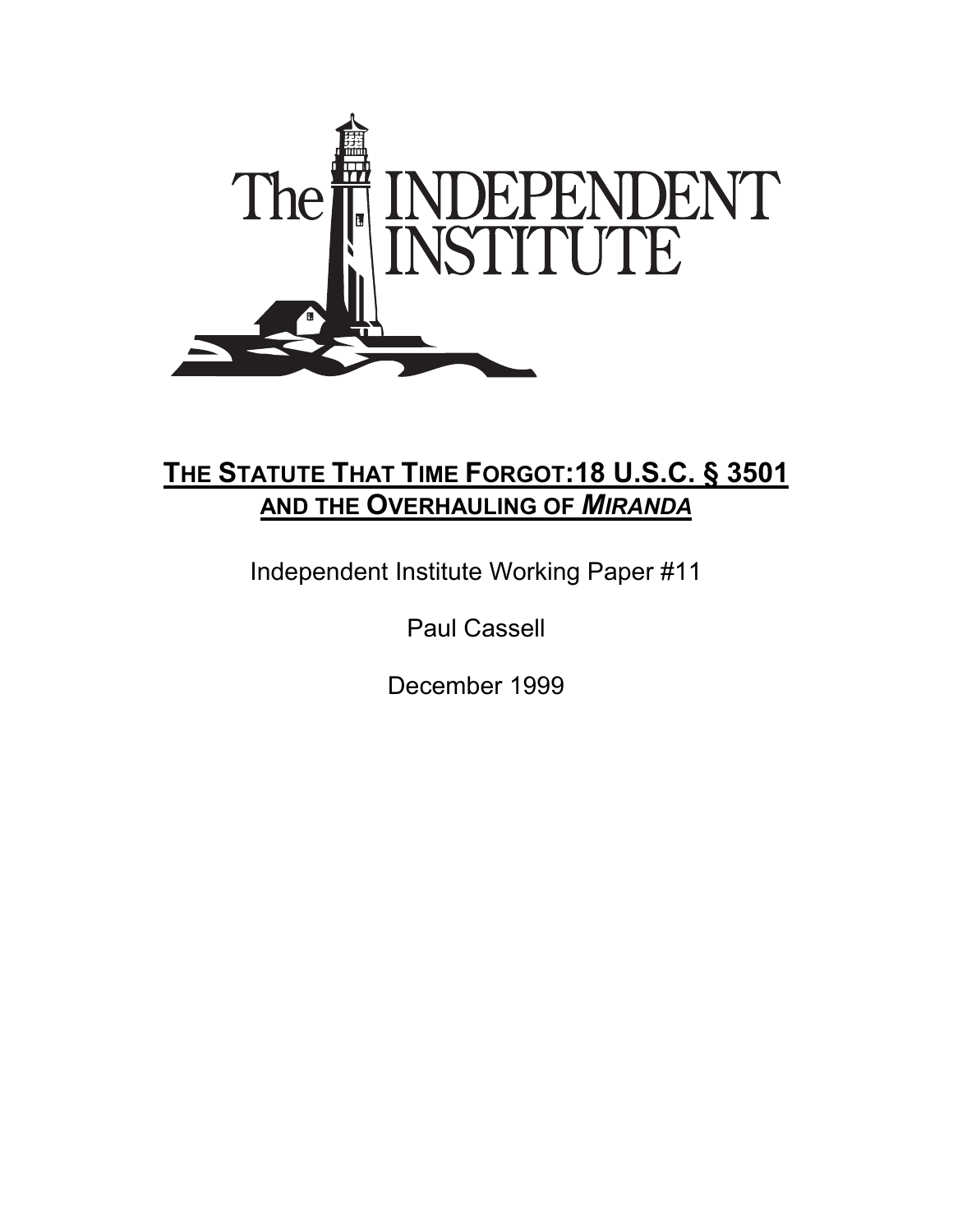# **THE STATUTE THAT TIME FORGOT: 18 U.S.C. § 3501 AND THE OVERHAULING OF** *MIRANDA*

By Paul G. Cassell Professor of Law University of Utah College of Law Salt Lake City, UT 84112 (801) 585-5202 Internet: cassellp@law.utah.edu Webpage: www.law.utah.edu/faculty/bios/cassell

Copyright © 1999 and all rights reserved by Paul G. Cassell

"In any criminal prosecution brought by the United States . . . a confession . . . shall be admissible in evidence if it is voluntarily given." — 18 U.S.C. § 3501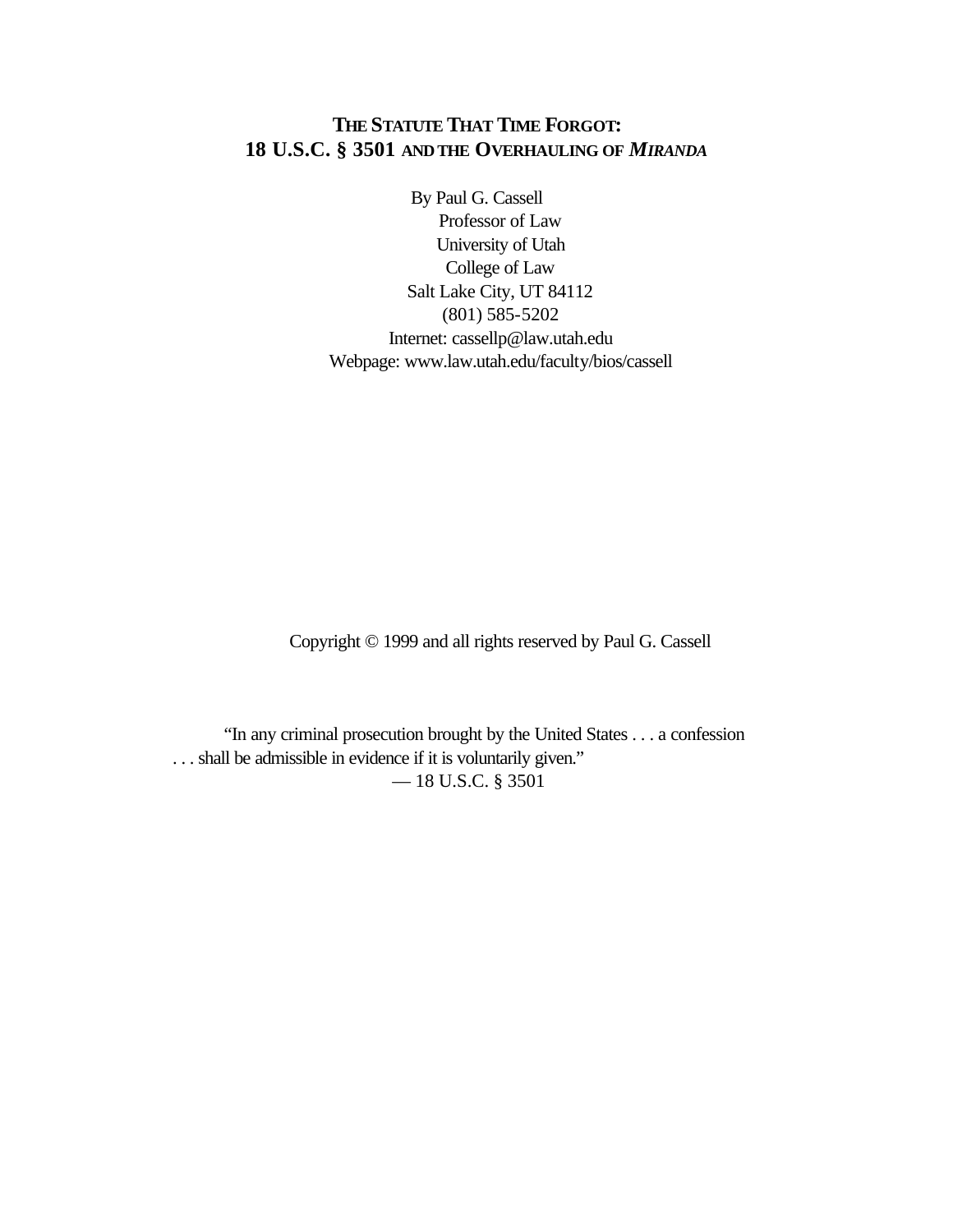*Miranda* has been criticized by conservative scholars and jurists for 33 years, but the most powerful attack unexpectedly appeared earlier this year. On February 8, 1999, the United States Court of Appeals for the Fourth Circuit handed down its landmark opinion in *United States v. Dickerson*,<sup>1</sup> concluding that *Miranda* no longer governs federal cases. Instead, a statute passed by Congress in 1968 — often called simply  $\S 3501^2$  — requires the admission of all "voluntary" confessions without regard to technical compliance with the *Miranda* procedures. Congress acted within its powers in enacting such a statute, the court explained, because the *Miranda* decision itself disclaimed any intent to "create a constitutional straitjacket" and "encouraged Congress and the States to continue their laudable search for increasingly effective ways of protecting the rights of the individual while promoting efficient enforcement of our criminal laws.<sup>3</sup> As a result, the Fourth Circuit had "little difficulty" in finding that "section 3501, enacted at the invitation of the Supreme Court and pursuant to Congress's unquestioned power to establish the rules of procedure and evidence in federal courts, is constitutional.<sup>4</sup> Applying the statute, the court refused to suppress voluntary statements made by Charles Dickerson inculpating him in a string of armed bank robberies, even though he had, possibly, not received his *Miranda* warnings until after the statements were made.<sup>5</sup>

The court's opinion prompted considerable reaction from *Miranda*'s supporters across the country. Professor Yale Kamisar, perhaps the nation's leading defender of *Miranda*, called the decision "stunning"<sup>6</sup> and a "body blow" to the Warren Court's ruling.<sup>7</sup> Professor Stephen Schulhofer called it "the most surprising and ill-considered instance of 'judicial activism' in recent memory."<sup>8</sup> The *New York Times* intoned that the ruling was "extraordinarily regressive" and "defied both the Supreme Court's landmark decision in *Miranda v. Arizona* and the Constitution's limits on judicial authority."<sup>9</sup> And the *Washington Post* agreed that the decision was "hair-raising."<sup>10</sup>

 $1\,$  166 F.3d 667 (4th Cir. 1999).

<sup>2</sup> Pub. L. 90-351, Title II, § 7-1(a), June 19, 1968, 82 Stat. 210 (codified at 18 U.S.C. § 3501).

3 166 F.3d at 689 (*quoting* Miranda v. Arizona, 384 U.S. 436, 467 (1966)).

 $4\,$  166 F.3d at 672.

l

5 *Id.* at 692-93. The district court concluded that Dickerson received his *Miranda* warnings only after he confessed, a factual conclusion the Fourth Circuit questioned but did not find to be clearly erroneous. *See* 166 F.3d at 676-80.

6 Yale Kamisar, *Confessions, Search and Seizure, and the Rehnquist Court*, 34 TULSA L.J. 465, 470 (1999) [forthcoming citations to page proofs].

7 Yale Kamisar, *The Miranda Warning Takes a Body Blow*, L.A. TIMES, Feb. 17, 1999, at B7.

8 Stephen J. Schulhofer, Miranda *Now on the Endangered Species List*, NAT'L L.J., Mar. 1, 1999, at A22.

9 Miranda *Mischief*, N.Y. TIMES, Feb. 15, 1999, at A22.

10 *Overturning* Miranda, WASH. POST, Feb. 13, 1999, at A26.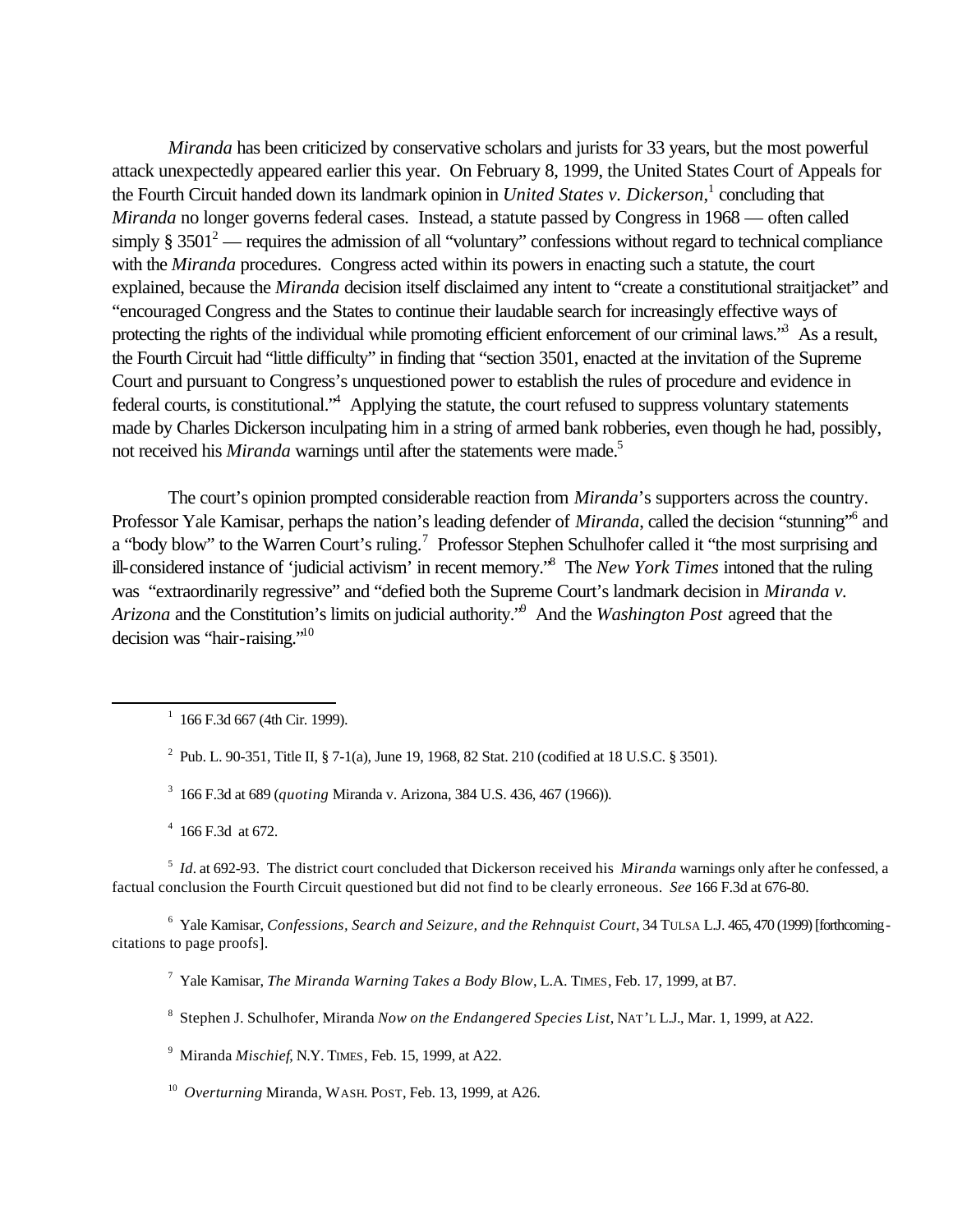Such negative reactions seem excessive, and their validity may soon be put to the test before the Supreme Court. Dickerson's attorney has filed a petition for certiorari this summer, arguing the statute should be struck down as unconstitutional.<sup>11</sup> As of this writing, it appears likely that the Court will agree to review the case. If so, the stage will be set for the Court's most closely-watched criminal procedure decision in recent memory.

This article contends the Court should uphold § 3501 against constitutional challenge and apply it, rather than *Miranda*, as the governing standard for admitting confessions in federal courts. It reaches that conclusion by exploring one of the most curious features of the recent *Dickerson* ruling: that it came not at the behest of the United States, as represented by the Department of Justice, but rather of the Washington Legal Foundation, an *amicus curiae* in the case.<sup>12</sup> One would assume the Department would support a statute passed to assist federal prosecutors by admitting vital evidence in federal prosecutions. But, to the contrary, for the last two years the Department has prohibited its prosecutors from defending the statute in cases like *Dickerson* and has instead even asserted that the statute is unconstitutional. This maneuver did not find favor with the Fourth Circuit, which said that the action of the Department in "prohibit[ing] the U.S. Attorney's Office from arguing that Dickerson's confession is admissible under the mandate of § 3501 . . . [was] elevating politics over law  $\dots$ ."<sup>13</sup>

The Fourth Circuit was troubled by the Justice Department's position because, under our system of separated powers, it is the duty of the Executive Branch to "to take care that the Laws be faithfully executed."<sup>14</sup> As a consequence of that constitutional obligation, the Department has always defended the constitutionality of Acts of Congress where "reasonable" arguments can be made on their behalf.<sup>15</sup> Perhaps the most immediately pressing question about § 3501, therefore, is whether reasonable arguments can be made on its behalf. This article explores the Department's failure to defend § 3501, concluding that there is not even a plausible basis for its position. Reasonable — indeed, compelling — arguments support the conclusion that § 3501 is a proper exercise of congressional power and that its enforcement is vital to the protection of public safety. This was, indeed, the position of the Department of Justice for many years.

In Part I, this article explores the almost-forgotten history leading to *Miranda* and the congressional reaction reflected in § 3501. Part I reports, apparently for the first time, some of the details of the investigation of Ernest Miranda's crimes, as recounted by the detective who interrogated him. It then briefly reviews the Supreme Court's decision in *Miranda* and the congressional response in § 3501.

The remaining parts of this article then turn to the various reasons that have been proffered by the

<sup>&</sup>lt;sup>11</sup> Petition for Writ of Certiorari, United States v. Dickerson, No. Xxxx (July 30, 1999).

<sup>&</sup>lt;sup>12</sup> Along with Paul Kamenar, I represented WLF in this action.

 $13$  166 F.3d at 672.

 $14$  U.S. CONST. art. II, § 3.

<sup>&</sup>lt;sup>15</sup> See 5 OPINIONS OF THE OFFICE OF LEGAL COUNSEL 25, 25-26 (Apr. 6, 1981).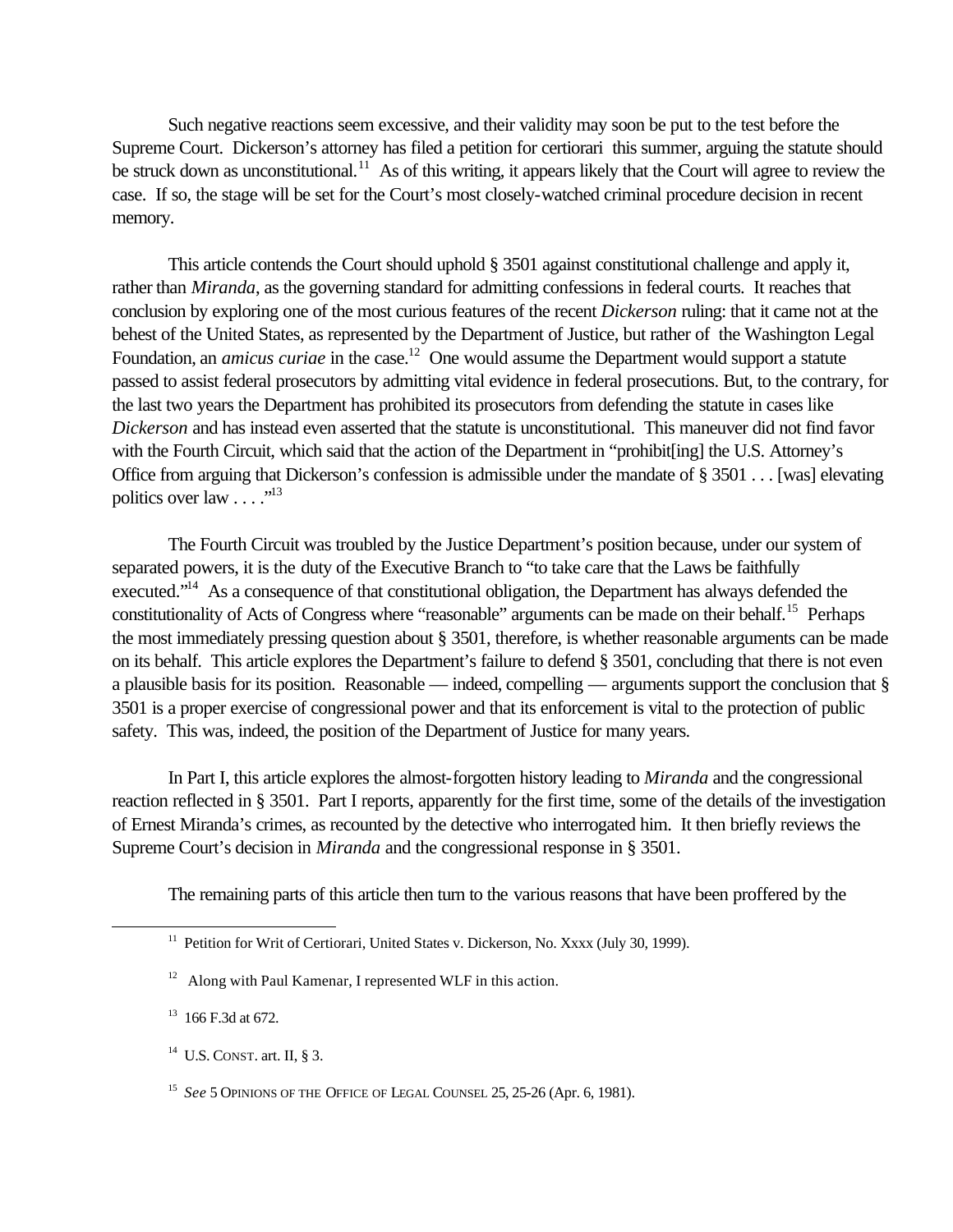Department and its supporters in the academy as grounds for refusing to defend the law. The article first turns to the claim that the refusal to defend § 3501 accords with long-standing Justice Department policy. When asked after *Dickerson* about the Department's failure to defend the statute, Attorney General Reno asserted that: "In this administration and in other administrations preceding it, both parties have reached the same conclusion [that the statute could not be defended.]"<sup>16</sup> This is untrue. In fact, the well-settled policy of the Department was to defend the statute, a litigation posture that had even produced a favorable reported appellate decision in the Tenth Circuit. Part II reviews the Department's venerable position that the statute was constitutional, a position that the political appointees in the current Administration recently reversed, apparently over the objections of career prosecutors.

The article next turns to the critical issue of the statute's constitutionality. The Department, joined by academic defenders of *Miranda*, takes the position that the statute rests on constitutional "underpinnings" that cannot be overridden by a mere Act of Congress.<sup>17</sup> Part III explains why the Fourth Circuit in *Dickerson* correctly rejected this position and found § 3501 to be constitutional. Two arguments strongly support this result. Part III.A develops the argument, accepted in *Dickerson,* that Congress has the power to override the *Miranda* rules. The Supreme Court has repeatedly held that the *Miranda* rights are not constitutional rights but rather mere "prophylactic" rules designed to "safeguard" constitutional rights. Given Congress' undoubted power to establish rules of evidence for federal courts, § 3501 survives constitutional challenge. Part III.B. provides an independent argument for this same conclusion, an argument that *Dickerson* found it unnecessary to address. The Supreme Court in the *Miranda* decision itself invited "*Congress* and the States to continue their laudable search for increasingly effective ways of protecting the rights of the individual while promoting efficient enforcement of our criminal laws"<sup>18</sup> by drafting alternatives to *Miranda*. Section 3501, considered not by itself (as its critics are wont to do) but as part of a full package of measures covering questioning by federal police officers, is such a reasonable alternative. Part III.C then briefly explains why upholding the constitutionality of the statute does not somehow "unleash" the police to violate constitutional rights.

A final objection raised by the Department and the critics of the statute is that § 3501 need not be defended because federal prosecutors can prevail even laboring under the *Miranda* exclusionary rule.<sup>19</sup> This argument wrongly diverts focus away from the cases at which § 3501 was targeted: those in which, as in *Dickerson*, dangerous criminals would be set free were *Miranda* applied. More generally, *Miranda*'s procedural requirements seriously harm public safety. Part IV explains why *Miranda*'s heavy toll on the this country's ability to prosecute serious crimes would be reduced if § 3501 were to be raised by the Department

<sup>&</sup>lt;sup>16</sup> Press Conference of Attorney General Janet Reno, Feb. 11, 1999.

<sup>&</sup>lt;sup>17</sup> See, e.g., Br. for the United States in Support of Partial Rehearing En Banc at, United States v. Dickerson, No. 97-4750 (4th Cir. Mar. 8, 1999) ("on the current state of the Supreme Court's *Miranda* jurisprudence, taken as a whole, this Court may not conclude that the *Miranda* rules lack a constitutional foundation").

 $18$  384 U.S. at 467 (emphasis added).

<sup>&</sup>lt;sup>19</sup> See Confirmation of Deputy Attorney General Nominee Eric Holder: Hearings before the Sen. Comm. on the *Judiciary*, 105th Cong., 1st Sess. 124 (June 13, 1997) (written response of Deputy Attorney General Designate Holder to question from Senator Thurmond) ("My experience has been that we have not had significant difficulty in getting the federal district court to admit voluntary confessions under *Miranda* and its progeny").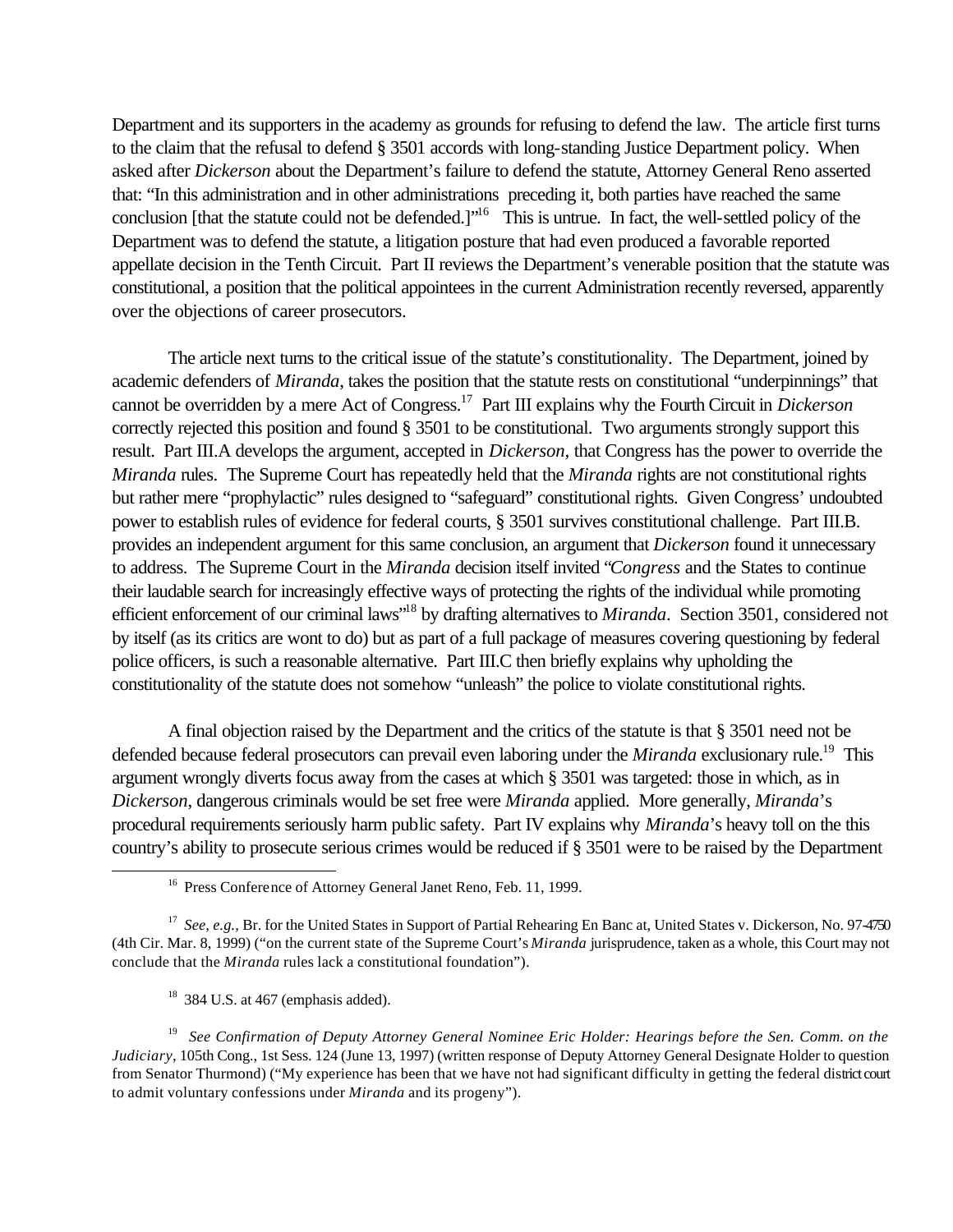and applied by the courts.

# **I. THE FORGOTTEN HISTORY BEHIND** *MIRANDA* **AND § 3501**

Discussion of the *Miranda* rules conventionally starts with the Supreme Court's opinion, ignoring the backdrop to the decision. In part this is because *Miranda* broke with past precedents and constitutional traditions, as will be explained shortly.<sup>20</sup> In addition, historians and legal scholars pay attention, appropriately enough, to Chief Justice Earl Warren's ruling, but do so to the exclusion of the events that set it in motion. This tendency to focus purely on the legal arguments of the Court has also produced a curious distortion in the way in which Ernest Miranda is conventionally portrayed. He is typically regarded as the central *dramatis personae* in the Supreme Court's most famous criminal law decision,<sup>21</sup> not as a dangerous criminal who robbed and raped a number of women. This view is captured in the story, perhaps apocryphal, of the woman who, when told that Miranda had died, replied, "Oh, that's terrible, after all he's done." It is also captured in the *Miranda* opinion itself, where Miranda is somewhat fancifully described as a "seriously disturbed individual with pronounced sexual fantasies."<sup>22</sup> The victims of this "disturbed" individual have not, to my knowledge, ever had their story told.<sup>23</sup>

It is interesting to depart from the conventional approach and consider *Miranda* from a different perspective. I have come into possession of a first-hand account of the interrogation of Ernest Miranda, written by the interrogating officer: former-Phoenix police Captain Carroll F. Cooley.<sup>24</sup> Because it may be thought to be of some historical importance, Captain Cooley's recitation of the events leading up to the Supreme Court decisions follows here verbatim.<sup>25</sup>

# *A. Captain Cooley's First-Hand Account of the Interrogation of Ernest Miranda*

<sup>21</sup> A 1974 ABA survey of lawyers, judges, and law professors found that *Miranda* was the third most notable decision of all time, trailing only *Marbury v. Madison* and *United States v. Nixon* and leading *Brown v. Board of Education*. *See*JETHRO K. LIEBERMAN, MILESTONES! 200 YEARS OF AMERICAN LAW: MILESTONES IN OUR LEGAL HISTORY at vii (1976).

 $22$  384 U.S. at 457.

l

<sup>23</sup> I have argued that the interests of crime victims should be considered in our criminal justice system. *See* Paul G. Cassell, *Barbarians at the Gates? A Reply to the Critics of the Victims' Rights Amendment*, 1999 UTAH L. REV. \_\_ (forthcoming symposium edition); *see also* Laurence H. Tribe & Paul G. Cassell, *Embed the Rights of Victims in the Constitution*, L.A. TIMES, July 6, 1998, at B5. In that vein, I attempted to contact the victim in the *Miranda* case about her reaction to the Supreme Court's ruling. I heard back through an intermediary that she had no interest in revisiting the past events.

<sup>24</sup> Capt. Carroll F. Cooley, *"You Have the Right to Remain Silent . . .": The Inside Story of Miranda v. Arizona* (unpublished manuscript on file with author). Apart from circulation in some police training materials in Arizona, the manuscript has not been distributed.

<sup>25</sup> I have added the footnotes to Capt. Carroll's text and extracted only the portion of his manuscript dealing with Miranda's interrogation. I appreciate Capt. Carroll's gracious permission to reproduce his work here.

<sup>&</sup>lt;sup>20</sup> See infra note 30 and accompanying text.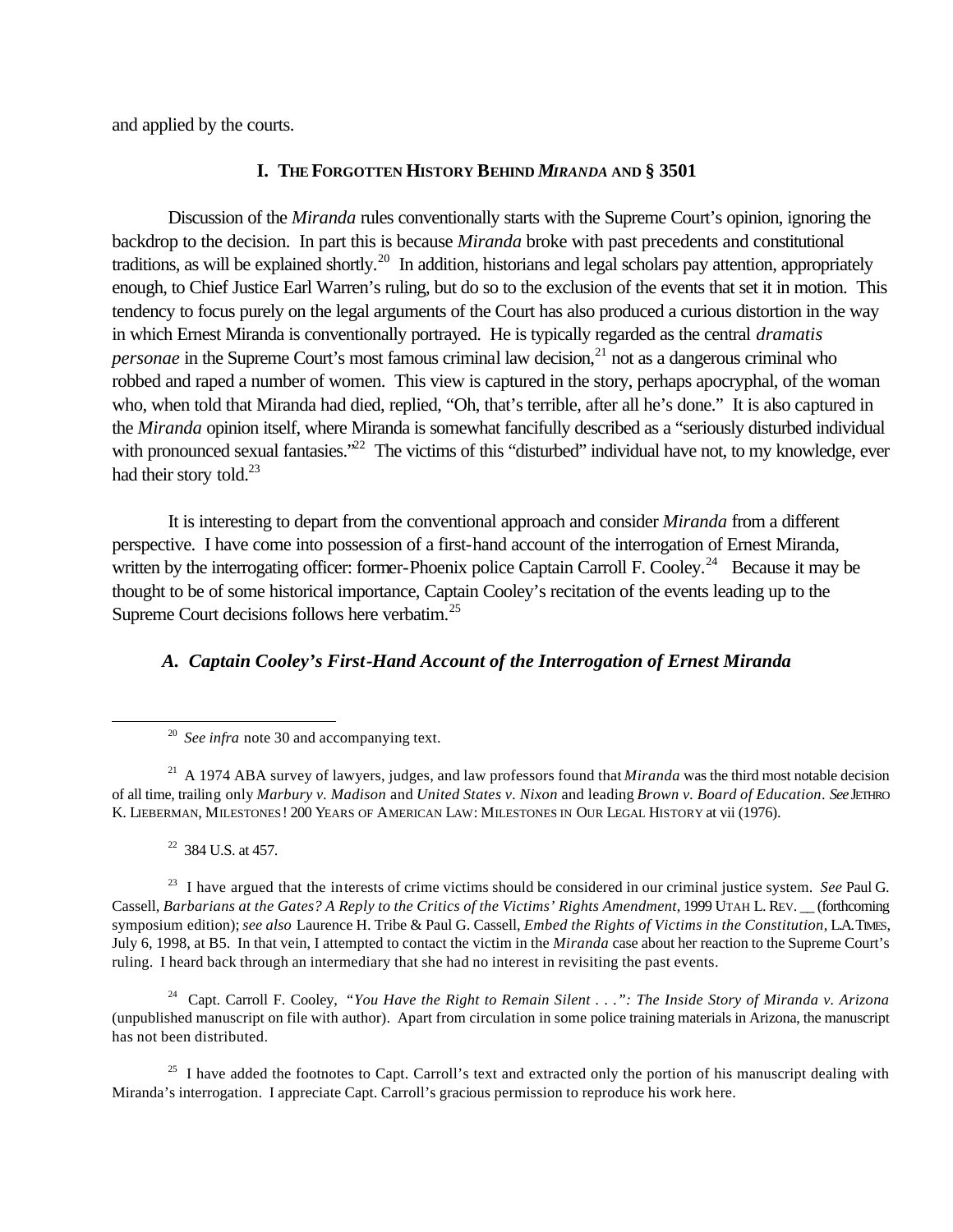Since the Court's 1966 decision requiring the *Miranda* warnings, much has been written on the case's judicial points; however, few of the details of the actual crimes and investigation are known, even by police officers and attorneys who work with the results of the decision. This is not an effort to defend or justify police actions, but rather to give a true account of what really happened, and perhaps shatter myths as to the abuses Miranda is alleged to have been subjected.

# **1. The Crime**

Sandra Smith, $^{26}$  18, a shy, naive, withdrawn girl, left the Paramount Theater, where she worked selling tickets, at 11:45 p.m. on March 2nd, 1963. She and another employee walked the two blocks to the downtown Phoenix, Arizona bus stop and boarded a bus for Northeast Phoenix where she lived.

Sandra left the bus, alone, at 7th Street and East Marlette. She began the five-block walk along the unlighted street. A line of large overhanging trees accentuated the darkness. A car pulled slowly from behind a nearby ballet school, passed, and stopped just in front of her as she walked.

A man Sandra later guessed to be 27 or 28 got out, grabbed her, and pressed something sharp against her throat. "Don't scream," he said. "Don't scream and you won't get hurt." Opening the back door, he ordered her to get in and lie down. Shocked and frightened, she complied.

He then tied her wrists and ankles with rope, entered the car and drove off. She was crying, begging him to let her go, but he was unmoved. "Be quiet," he told her repeatedly. "Just be quiet and I won't hurt you." Some twenty minutes later he stopped the car in a deserted area northeast of the city.

Sandra had worked free of the ropes, but to no avail. The man exited the car, got in the back seat with her, and ordered her to remove her clothes. She refused. She was crying and pleading with him to let her go. He then removed her clothes for her. Within moments, the suspect had forcibly raped Sandra Smith. He then put on his clothes, ordered her to get dressed, and drove her back to the area where he had picked her up.

The young man asked Sandra if she had any money. She gave him the four dollars in her purse. He stopped the car, turned to her, and said, "Whether you tell your mother what happened or not is none of my . . . business, but pray for me." She left the car and he drove off. She didn't see which way. Hysterical, she ran to the nearby home of the older married sister, with whom she was living, and told her what happened. Her sister telephoned the Phoenix Police Department.

# **2. The Investigation**

A uniformed officer responded and routinely called detectives to make the investigation. Sandra was taken to a hospital for examination. Detectives Kyle Gourdoux and Don Davis made their report and went home.

<sup>&</sup>lt;sup>26</sup> Not her real name.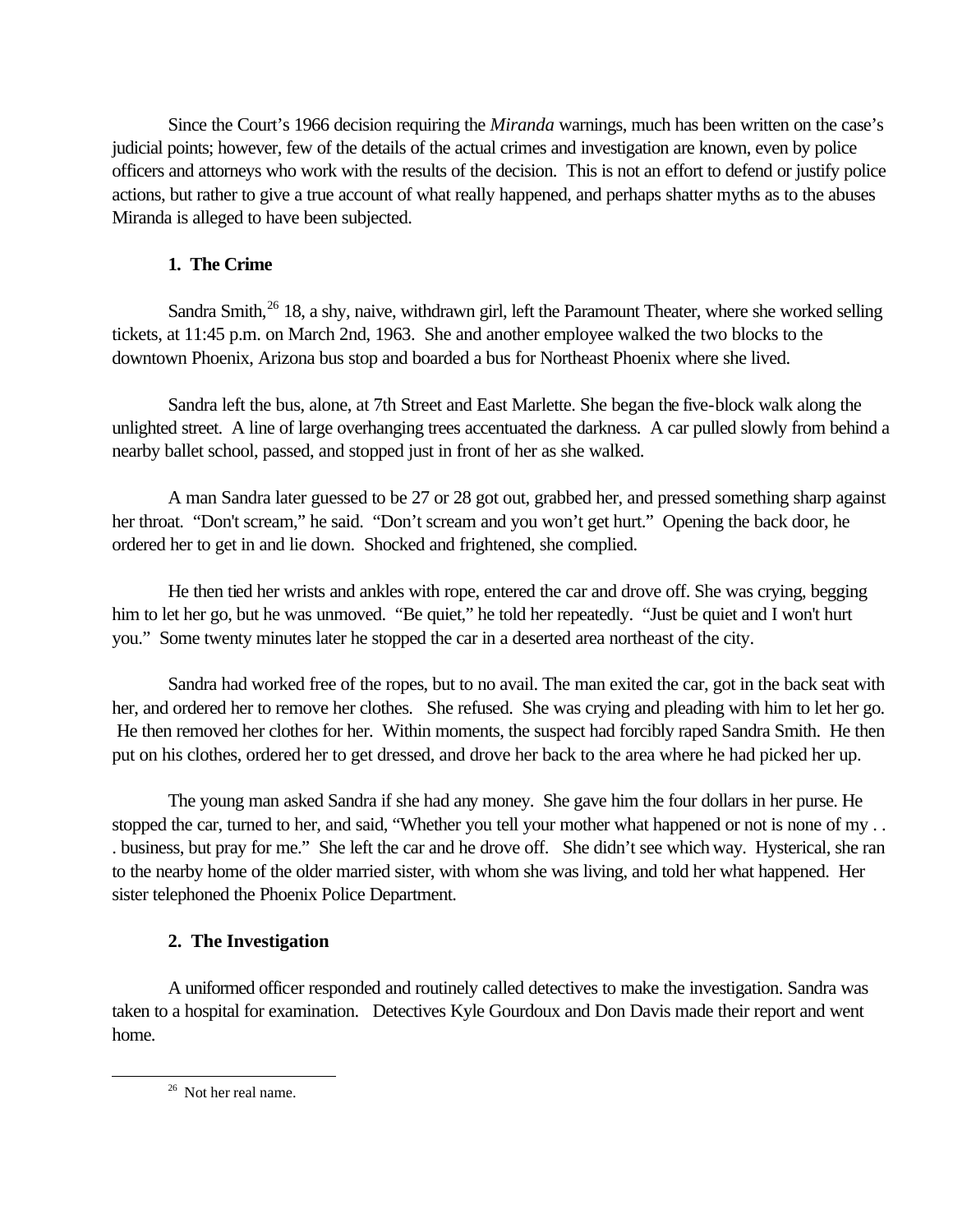Detective Carroll F. Cooley, 27, a five-year veteran police officer in the Crimes Against Persons Detail, came to work on the morning of March 4th, 1963, a Monday. His boss, Sergeant Seymour Nealis, assigned him to investigate the Sandra Smith rape case.

Cooley began with a routine interview with Sandra. She now recalled her attacker as a Mexican or possibly Italian, with dark, curly hair, combed back, about 25 or so, average height and build, wearing a white T-shirt and blue jeans. She said the car was an old four-door sedan, light green, with a piece of rope across the back of the front seat. She added that the upholstery was a light beige with vertical stripes; there were paint brushes on the floor and she remembered smelling turpentine.

Police talked with Sandra's sister, who remembered once telling her she would have a better chance of escaping injury, even death, if she didn't resist a rapist. She was unable to offer police much help.

The investigation continued, producing few results. The other employee who rode with Sandra on the bus was questioned, but had seen nothing suspicious. Sandra viewed photographs of known sex offenders but none looked like the suspect. She was shown several different makes and models of cars to see if she could identify the one used by the suspect. She could not. A week passed. No substantial leads or possible suspects were found. Detectives routinely noted a marked similarity between Sandra's description of her assailant and the descriptions given by several other women who reported being accosted and robbed. However, these incidents had all occurred in downtown Phoenix, some distance from where Sandra was attacked.

Sandra returned to her job, but caution was observed. She no longer walked home alone from the bus stop. Dave Henry,<sup>27</sup> a relative, waited to accompany her each night. On Saturday, March 9th, 1963, a week after the assault, Dave saw an old, light-colored sedan with a lone occupant drive slowly back and forth by the bus stop several times. He mentally noted the license number as DFL-317. Shortly thereafter, Sandra stepped from the bus. As they walked home, Dave spotted the car again, parked on a sidestreet. Pointing, he asked her if it could be the car the kidnapper used. She looked carefully at the car as they walked toward it for a closer look. "It could be the one," she replied. "It looks the same." At that moment, the driver started the car and sped away. Dave immediately called police.

The license number Dave noted was registered to a 1958 Oldsmobile. Unlike Sandra, Dave was more familiar with cars. He was sure the car wasn't an Oldsmobile, but rather a 1953 Packard, similar to one owned by a friend.

The following Monday, March 11th, Dave Henry told Detective Cooley he was quite sure about the car being an old model Packard, and that the letters of the license plate had been DFL. He was less certain about the last three numbers. Cooley showed Dave a 1953 Packard and verified that this was the make and model car he had seen. The car was also photographed for use in a bulletin to be sent to all officers.

 $27$  Not his real name.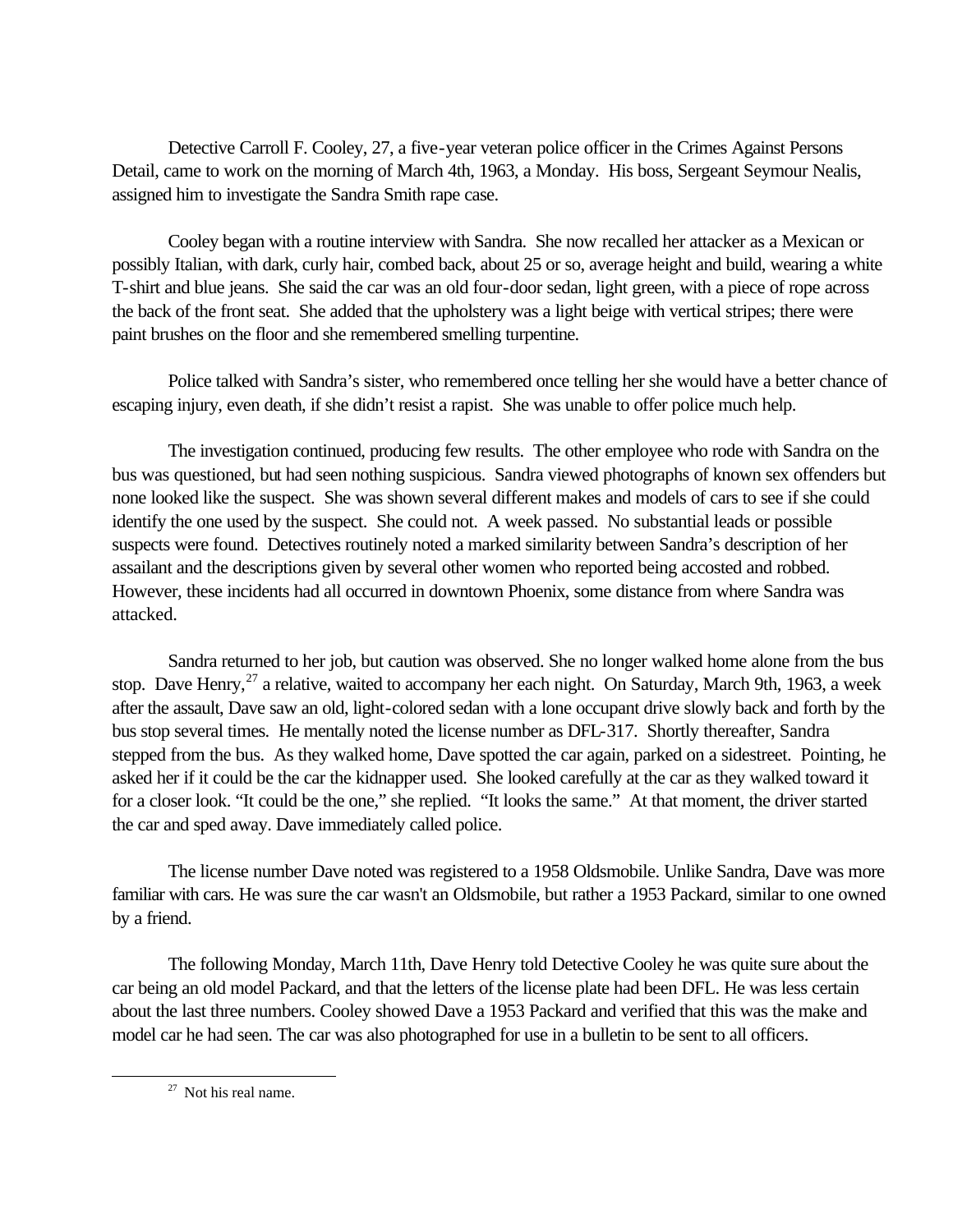Detective Cooley asked the Motor Vehicle Department to pull their records on all Packards with license numbers beginning with the DFL prefix. They found one, registered to a Twila M. Hoffman on North LaBaron Street in the nearby community of Mesa, Arizona. The car was a 1953 Packard, license DFL-312 - one digit off from the number reported by Dave Henry.

The next day, March 12th, Detective Cooley and a partner, Detective Bill Young, drove to the address given for Twila Hoffman. It was vacant. Neighbors said the people who lived there, Ernie Miranda and his wife, Twila, had moved out on Sunday, March 10th. They had used a truck marked "United Produce" to haul their things away, but no one knew where they were now living.

The detectives routinely checked the name "Ernest Miranda" out with the Mesa Police Department, and learned that the name had a background: Mexican, 23, juvenile record of assault with intent to commit rape in 1956, a juvenile arrest in Los Angeles, California for robbery in 1957, and an arrest and conviction for auto theft in Tennessee in 1959, resulting in a one-year sentence to federal prison.

The detectives returned to the Downtown Phoenix area and stopped at the United Produce Company where they learned that Ernest Miranda was employed there as a dock worker on the evening shift. They didn't have his address, but they knew he had just moved. They had loaned him one of their trucks to move his family from Mesa to Phoenix.

On Wednesday morning, March 13th, 1963, the detectives continued their investigation, stopping to check with the Phoenix Post Office on the slim chance that Miranda may have filed a change of address card. It paid off. The card had been filed, directing them now to the new address on West Mariposa Street in Phoenix. As the detectives drove up, they saw a light grey 1953 Packard four-door parked in the driveway. The license number was DFL-312. Cooley noted the light colored upholstery: It had a vertical pattern. There was also a cord attached to the rear of the front seat, similar to what Sandra had described as a rope handle.

A woman carrying a small baby answered the door. After the officers introduced themselves and asked to see Ernest Miranda, she told them he was asleep, but offered to awaken him if necessary. The woman disappeared back into the house. Several minutes later, a young man came out, clad only in a pair of khaki trousers, and asked them what they wanted. Detective Cooley asked him if he was Ernest Miranda. He replied that he was. The officer then asked him if he would come down to he police station with them where they could talk.

"What's this all about?" Miranda asked.

"It concerns a police investigation, and we would rather not discuss it here, in front of your family," replied the detective.

"O.K." said Ernest. "Let me get dressed first, and I'll be right with you." As he turned to go back in the house, he said "Come on in," inviting the officers to wait for him in the living room, where they waited until he returned a short time later, having added a pair of shoes and a white T-shirt to his attire.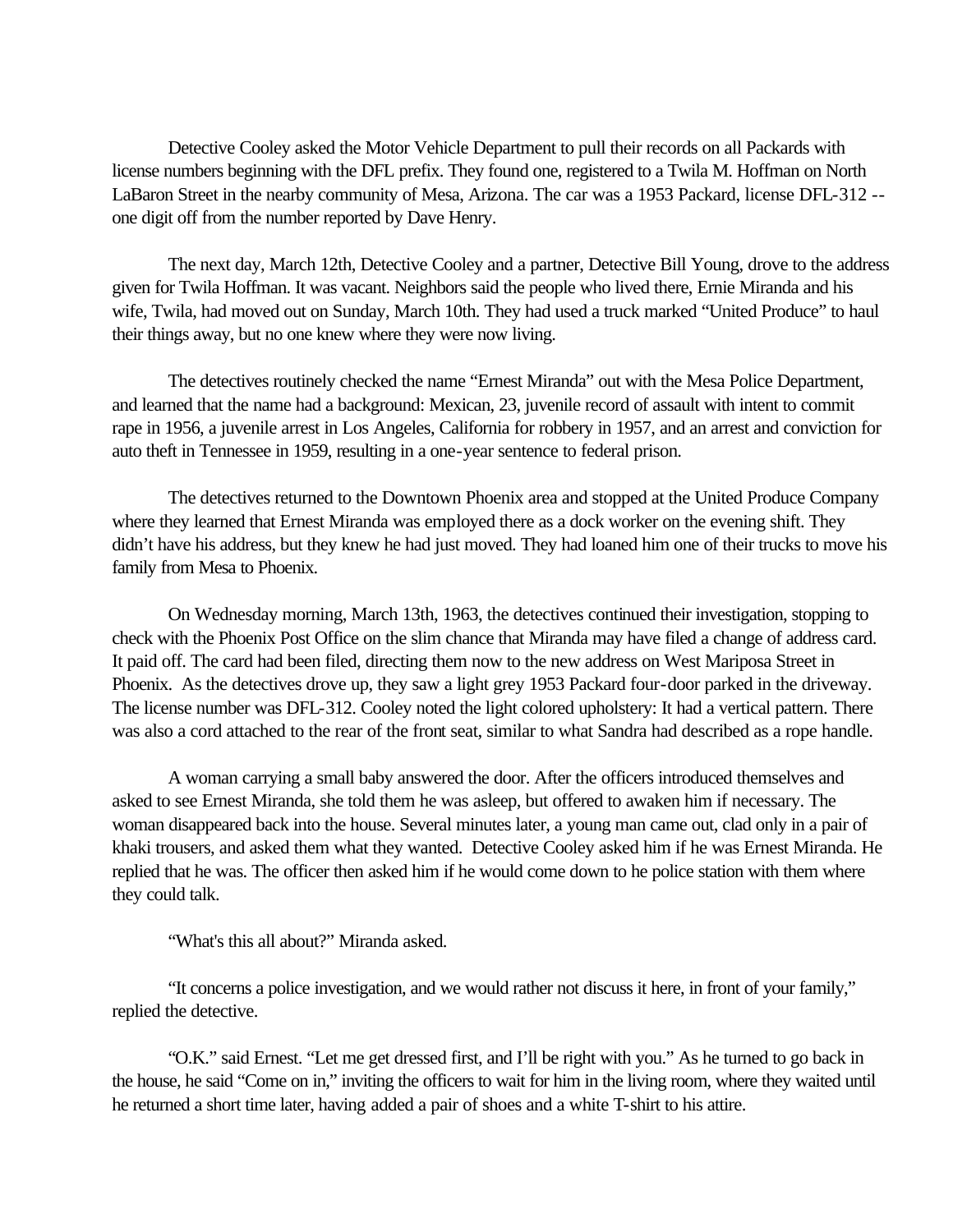Miranda rode alone in the back seat, unrestrained, making small talk with the two detectives in the front seat. He wasn't under arrest. If he had decided not to go downtown with them, they could not have rightfully made him go involuntarily.

So far, the detectives had a man with access to a car that might have been the one seen under suspicious circumstances near the scene of the kidnaping — a full week later. The license number, although similar, was not the one Dave Henry gave police, and the car was not the color Sandra reported the suspect's car to be. Miranda did have a record, and did fit the general description of the suspect, but added together, Detective Cooley still did not feel he had enough probable cause to arrest him. If he had, Miranda would have been handcuffed, and one of the detectives would have ridden in the back seat with him. They avoided discussion of the crimes under investigation, and at one point, Detective Young told Miranda he didn't have to talk to them if he didn't want to.

Arriving at the Main Police Building, Miranda was taken to the Detective Bureau and seated at a table in Interview Room #2, a 12-foot square room with a two-way mirror in the door for viewing line-ups. Detective Cooley seated himself in one of the other chairs and began the interview at approximately 10:30 A.M.

He told Miranda what Sandra Smith reported had happened to her on the night of March 3rd, 1963, and that through the license number, Ernest's car had been identified as the one used by the man who had picked Sandra up that night. Miranda emphatically denied knowing anything about the incident, and claimed that he was working that night at United Produce.

Detective Cooley continued talking with Miranda for over thirty minutes, asking him about the Sandra Smith case and others in which the suspects' descriptions were similar to Miranda. His past record for assault with intent to commit rape was discussed. Cooley told Miranda he may be in need of psychiatric help, but that he knew Miranda was the perpetrator of several of these offenses (which wasn't true; he only suspected it). Miranda was adamant. He maintained he was innocent and admitted nothing.

The interview was short; however, it enabled the detectives to establish a degree of rapport with Miranda because of the cordial, sympathetic approach used in talking with him. Since he had made no admissions, he was asked if he would consent to being viewed by the victims while he stood in a line-up with several other men of his general description. He agreed, after the officers told him they would take him home if none of the victims could identify him.

While Detective Young secured three prisoners from City Jail to stand in the line-up, Cooley tried to locate the victims of the cases in which Miranda was a suspect. Only two could be found on such short notice: Sandra Smith and a Betty McDermitt,<sup>28</sup> who had been robbed at knifepoint by a Mexican male on the night of November 27th, 1962. The suspect had tried to rape her and had taken eight dollars from her.

<sup>28</sup> Not her real name.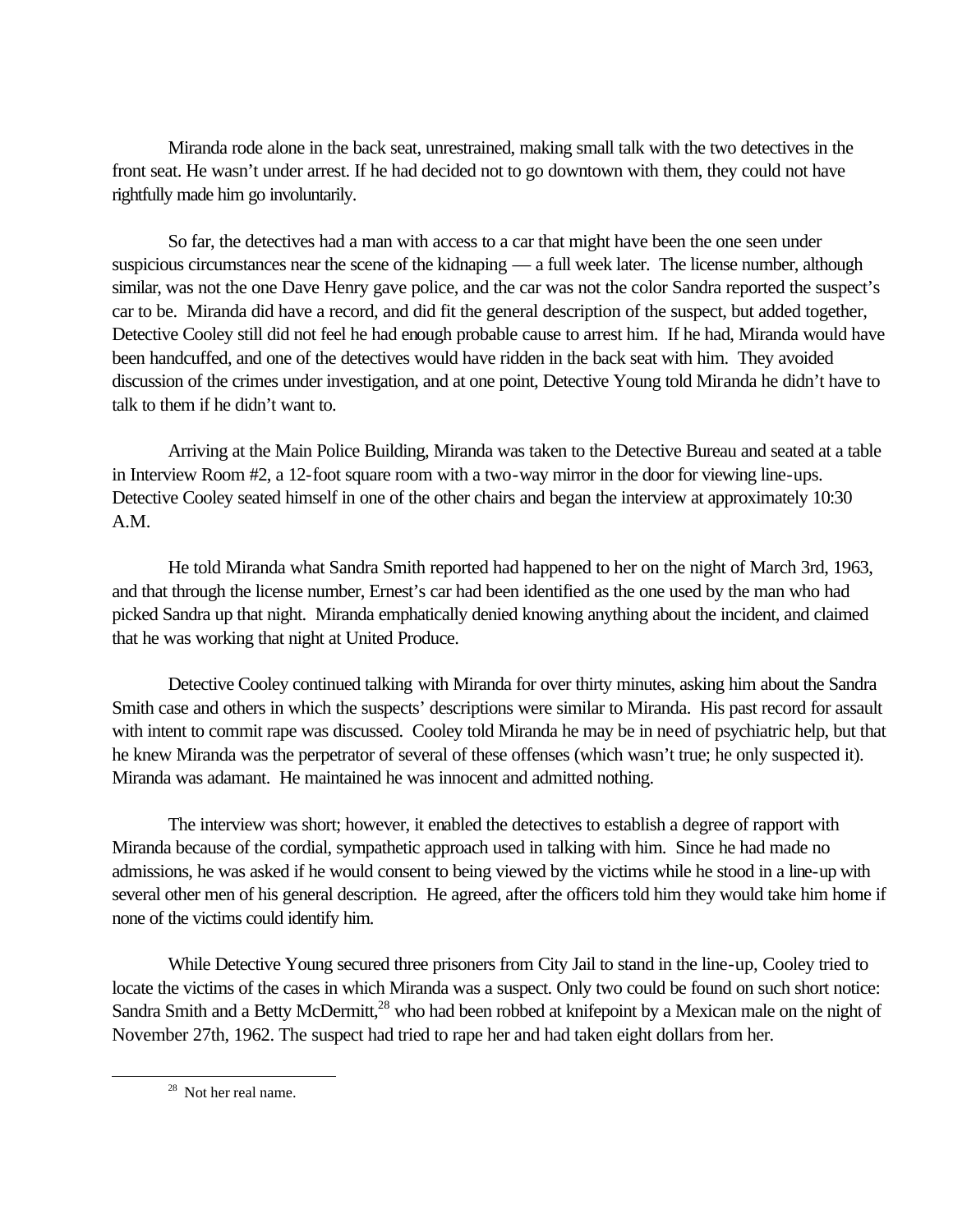Sandra Smith and Betty McDermitt arrived at the station shortly before 11:30 A.M. when the line-up was held. Miranda had been told he could choose his position in the line by selecting one of the four large numbered cards that would be worn around their necks for identification. He chose #1, the first position in line.

The line-up was held in the same room as the initial interview. Sandra Smith viewed the line-up first. Looking through the two-way glass, she paused momentarily, and said she thought number one looked like the man. She wasn't positive. She said if she could hear him speak, she might be more sure. Betty McDermitt then came in and looked through the glass. She also thought number one looked like the same man who robbed and tried to rape her, but couldn't be positive.

The officers were right back where they started, with nothing but their suspicions. Detective Cooley asked the two women to wait while he talked further with Miranda. Somewhat dejected and frustrated, unsure of what approach to use, Cooley returned to the interview room where Miranda waited, alone. Ernest, noting the gravity of the officer's look, shifted uneasily in his chair and then asked, "How did I do?"

"Not too good, Ernie?" replied Cooley, picking up on Miranda's obvious concern.

"They identified me then?" Miranda asked.

"Yes Ernie, they did," Cooley replied gravely.

"Well," said Miranda resignedly, "I guess I'd better tell you about it then."

"Yes Ernie, I think you should," replied the officer.

And thus ended the chain of events leading to the confession of Ernest Arthur Miranda.

# **3. The Confession**

Miranda told Detective Cooley how he had been driving around Northeast Phoenix when he saw the woman walking alone down a dark street. He said he pulled up and stopped just ahead of her, and got out of the car. When she came close enough, he said he told her not to make any noise, to get in the car and he wouldn't hurt her. He told how he had tied her ankles and wrists with a piece of rope and then driven to an isolated place in the nearby desert where he stopped and got in the back seat.

He said he told her to undress, but she refused so he took her clothes off. She had begged him not to rape her, he said, telling him she had never had relations with a man before, but he didn't believe her. Miranda said he tried to have intercourse but was unable to at first. He told Cooley he was successful the second time, and after completing the act, he took the woman back to the area where he found her and let her go after taking four dollars from her purse. Miranda looked up as he finished telling the story, and added, "I asked her to pray for me."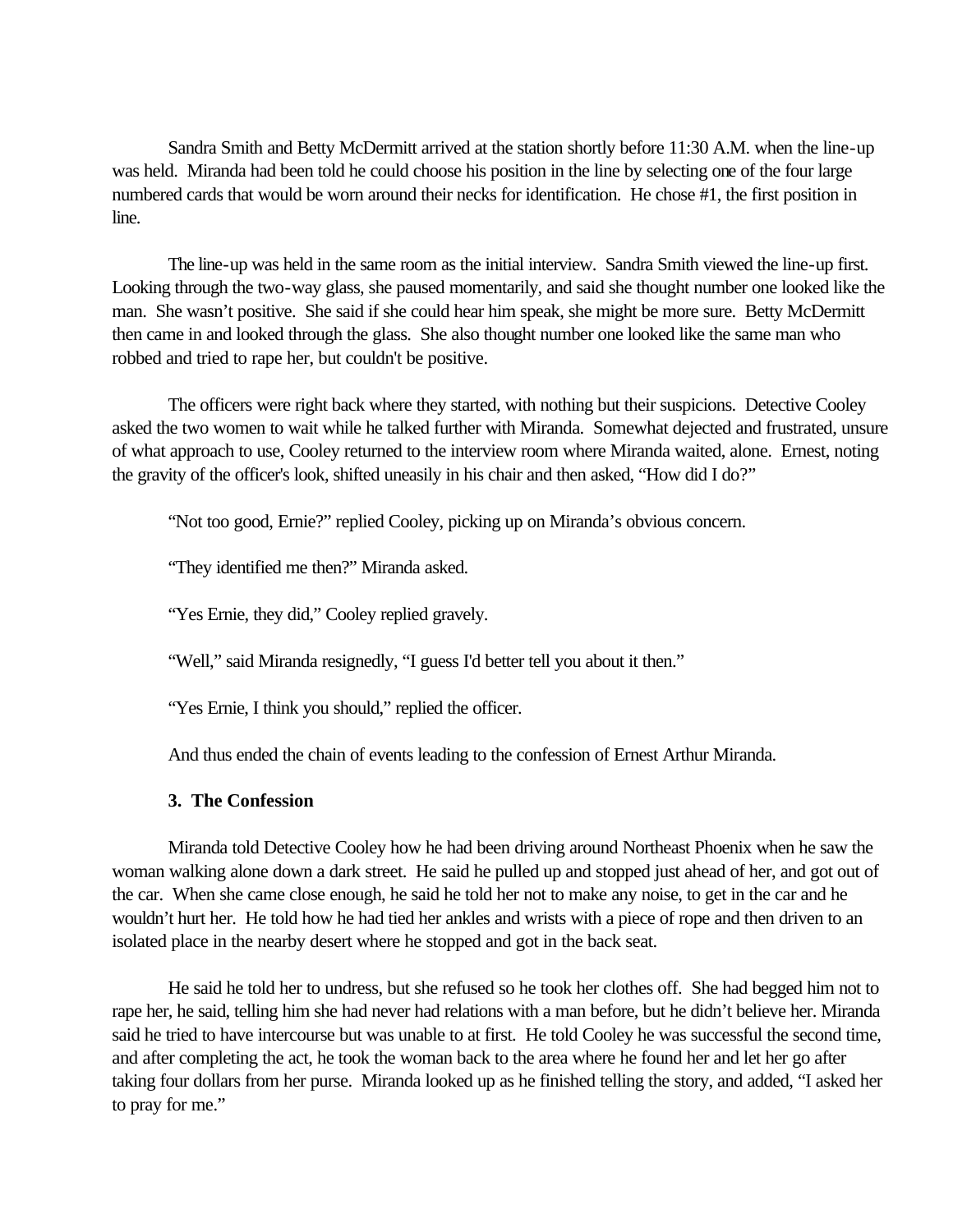Detective Cooley then told Miranda he had also been identified by another young woman who was robbed at knifepoint on November 27th, 1962 by a suspect who had also tried to rape her. Ernest went on to tell how he had forced his way into Betty McDermitt's car, put his hand over her mouth, and told her not to scream and she wouldn't be hurt. He said he drove her car into a nearby alley and stopped, intending to rape her, but she had talked him out of it so he had just taken her money.

Miranda was asked if he had used a knife to rob this woman. He replied that it was only a fingernail file, held up his sleeve, which he used to simulate a knife by pressing the point against the woman's side when he got in the car.

The officers questioned Miranda about other crimes in which his description and actions were similar to the suspects', but he denied knowing anything about them and admitted nothing. However, after being confronted with one case in which the suspect had a tattoo identical to one on Miranda's arm, which occurred at exactly the same time of day as the attack on Betty McDermitt — 8:45 P.M. — Ernest did admit being the suspect. He said he had used the fingernail file to simulate a knife, but had been frightened away by a passing motorist before getting any money. Miranda was not charged with this offense as the officers were unable to locate the victim.

The detectives then asked Miranda if he would give them a written statement as to his actions in the incident with Sandra Smith. He readily agreed and was given a standard form on which had been written Miranda's name, the names of the officers, and the date and time: March 13th, 1963, 1:30 P.M. The case — Rape D.R. #63-08380 — was entered, and the location, Interview Room #2, followed by a typed paragraph:

I, [Miranda's signature], do hereby swear that I make this statement voluntarily and of my own free will, with no threats, coercion, or promises of immunity, and with full knowledge of my legal rights, understanding any statement I make may be used against me.

"I, [Miranda's signature], am [23] years of age and have completed the [8th] grade in school."

The following statement was written in longhand by Ernest Miranda, and initialed by him at the beginning and end, and at one point at the beginning where he made an error:

"eam. Picked eam. Seen a girl walking up street. Stopped a little ahead of her got out of car walked towards her grabbed her by the arm and asked to get in car. Got in car without force tied hands and ankles. Drove away for a few mile. Stopped asked to take clothes off. Did not, asked me to take her back home. I started to take clothes off her without any force and with cooperation. Asked her to lay down and she did. Could not get penis into vagina got about 1/2 (half) inch in. Told her to get clothes back on. Drove her home. I couldn't say I was sorry for what I had done but asked her to pray for me. eam."

The following is then typed on the form: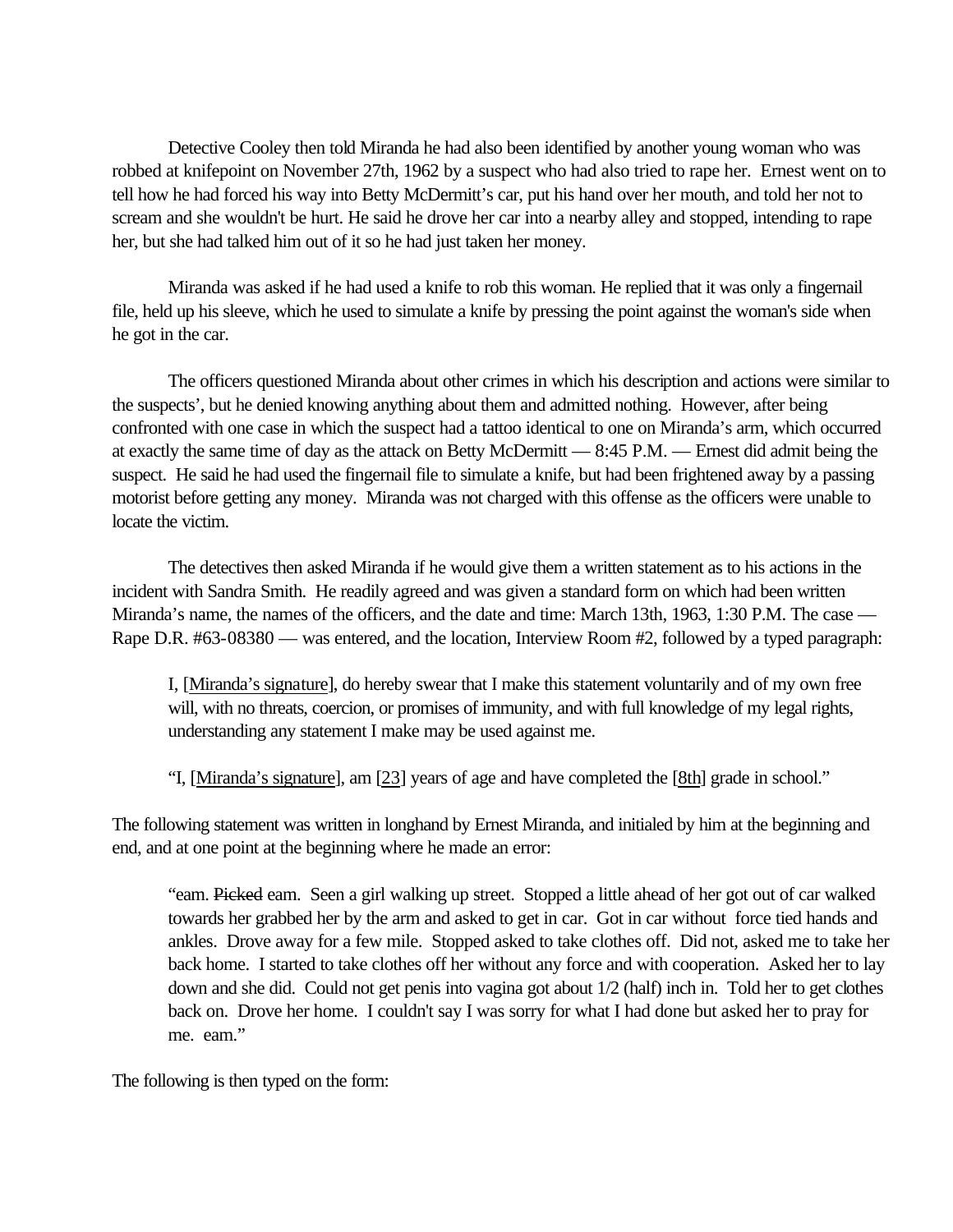"I have read and understand the foregoing statement and hereby swear to its truthfulness. [Signed] Ernest A. Miranda

WITNESS: [(Signed)] Carroll Cooley [Signed] Wilfred M. Young #182

This is Ernest A. Miranda's written confession to the kidnap, rape and robbery of Sandra Smith. It covers only the one incident. He wasn't asked to include the other crimes to which he confessed verbally, for several reasons.

First, the detectives main concern was their rape case. Since attempted rape couldn't be established in the Betty McDermitt case, it would become the Robbery Detail's responsibility. Also, they didn't wish to risk jeopardizing Miranda's successful prosecution by opening his written confession to attack because of the mention of other, unrelated crimes.

# **4. The Arrest**

After completing the statement, Sandra Smith was brought into the room and Miranda was asked to state his name, and if he recognized the woman, who hadn't been identified to him. He stated his name and said he did recognize her. After leaving the room, Sandra told Detective Cooley she was positive Miranda was the man who raped her; she was sure the moment he spoke.

Betty McDermitt was then taken into the room, and the scene repeated. Miranda said he also recognized her, and even repeated some of the things she had told him that caused him to change his mind about raping her. She also identified him as her assailant, and said she had forgotten some of the things she said to him the night she was attacked, until he reminded her of them.

Detective Cooley then told Ernest Miranda that he was under arrest for the kidnap, rape and robbery of Sandra Smith and the robbery of Betty McDermitt. He was handcuffed, taken to the Fourth Floor City Jail and booked on those charges.

# *B. The Supreme Court's Decision*

With Detective Cooley's account of the facts in mind, we can return to the events that are more generally known. At Miranda's trial for the rape, the confession Detective Cooley had obtained was admitted over objection, and Miranda was convicted and sentenced to 20 years in prison. The Arizona Supreme Court affirmed the conviction, concluding the confession was voluntary and Miranda was not entitled to counsel because he never asked for a lawyer.<sup>29</sup> The Supreme Court then granted Miranda's petition for certiorari (along with three other consolidated cases). Miranda's brief on the merits argued that the detectives violated his Sixth Amendment right to counsel in obtaining his confession. Miranda's skilled appellate lawyers did not even cite the Fifth Amendment, let alone develop an argument for its application.<sup>30</sup> Yet on June 13, 1966, the

 $29$  Arizona v. Miranda, 401 P.2d 721 (Ariz. 1965).

<sup>30</sup> *See* Br. for Petitioner at 2, Miranda v. Arizona, No. 759 (U.S. 1965) (listing only the 6th and 14th Amendments as the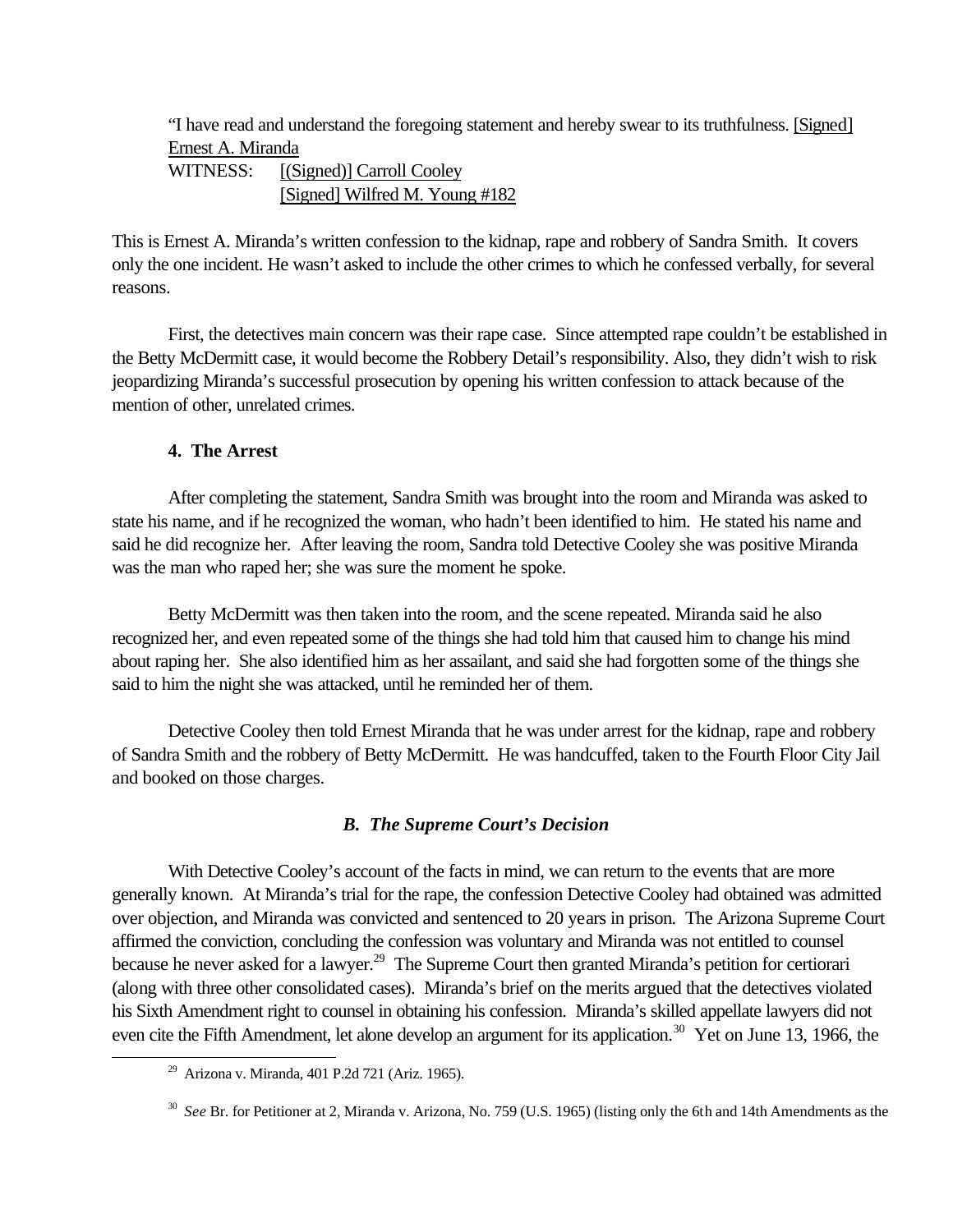Court handed down its landmark, 5-to-4 decision interpreting the Fifth Amendment in *Miranda v. Arizona*. 31 The decision had a decidedly unusual non-judicial, legislative feel about it, as Professor Joseph Grano has nicely summarized:

*Miranda*'s opening paragraph informed the reader that the case had something to do with the Fifth Amendment and the admissibility of statements produced by custodial interrogation. Without describing the specifics of what the police had done in the four cases before the Court, subsequent pages of the opinion then . . . summarized the holding, reviewed precedent, analyzed the history of the Fifth Amendment, surveyed police manuals to present a general picture of police interrogation, imposed various mandates by way of dicta, and examined the law in other countries to show that the holding was really not that extreme. After more than fifty pages, the opinion acknowledged that the preceding discussion, which included all the Court's new rules, had occurred without "specific concentration on the facts of the cases before us." Belatedly turning to the facts, the opinion then spent only eight pages in concluding that the police in each case had obtained the confession in violation of the new rules. $32$ 

The dramatic changes wrought by *Miranda* can be best understood by comparing the new rules to those in place before the decision. Before June 13, 1966, police questioning of suspects in custody was covered by the "voluntariness" doctrine.<sup>33</sup> Under the Fifth and Fourteenth Amendments to the Constitution, courts admitted a defendant's confession into evidence if it was voluntary, but excluded if it was involuntary. In making this voluntariness determination, courts considered a host of factors. If police officers used physical force or the threat of force, for example, courts almost automatically deemed the resulting confession involuntary, but lesser pressures (or inducements) could also lead to a finding of involuntariness.<sup>34</sup> Courts also considered such factors as length of interrogation and types of questions asked in making the voluntariness determination.

The decision largely replaced this case-by-case voluntariness analysis with general procedural requirements governing the questioning by law enforcement officials of suspects in custody. The required warnings are familiar to anyone who has ever watched a police show on television:

<sup>31</sup> Miranda v. Arizona, 384 U.S. 435 (1966).

l

32 JOSEPH D. GRANO, CONFESSIONS, TRUTH AND THE LAW 173-74 (1993) (quoting *Miranda*); *see also* David A. Strauss, *The Ubiquity of Prophylactic Rules*, 55 U. CHI. L. REV. 190, 190 (1988) ((*Miranda* "reads more like a legislative committee report with an accompanying statute").

33 *See generally* GRANO, *supra* note 31, at 59-86.

34 *See* Yale Kamisar, *What is an "Involuntary" Confession?: Some Comments on Inbau and Reid's* Criminal Interrogation and Confessions, 17 RUTGERS L. REV. 728 (1963) (classic summary of the doctrine); *see also* Welsh S. White, *What is an Involuntary Confession Confession Now?*, 50 RUTGERS L. REV. 2001 (updating Kamisar's analysis).

<sup>&</sup>quot;constitutional provisions involved"); *see also* John J. Flynn, *Panel Discussion on the Exclusionary Rule*, 61 F.R.D. 259, 278 (1972) (Miranda's Supreme Court lawyer explains that his brief focused entirely on the Sixth Amendment).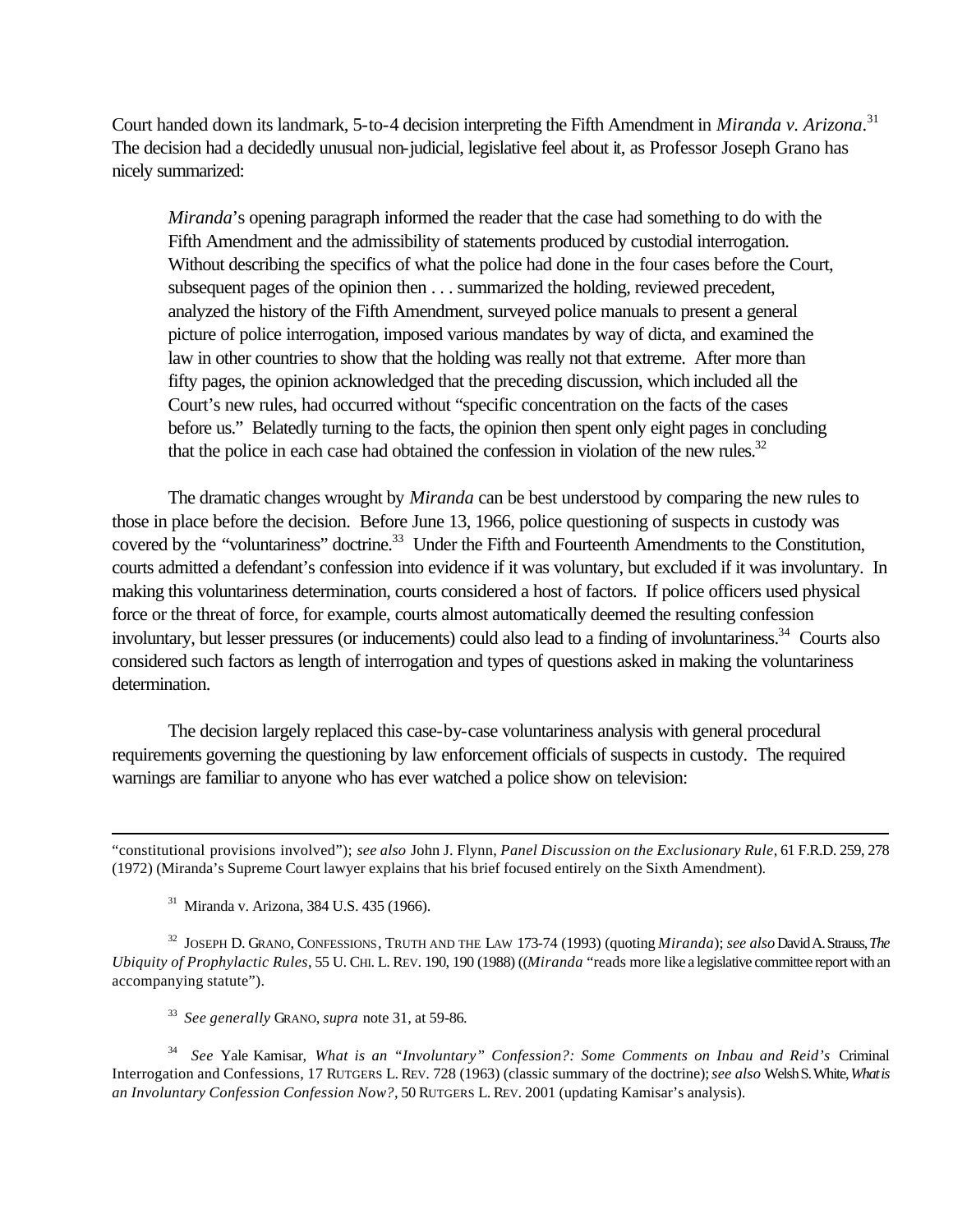You have the right to remain silent.

Anything you say can be used against you in a court of law.

You have the right to talk to a lawyer and have him present with you while you are being questioned. If you cannot afford to hire a lawyer, one will be appointed to represent you before you answer any questions.<sup>35</sup>

While the *Miranda* warnings are the most famous part of the decision, even more important are additional "waiver" and other requirements that the Court imposed. After reading a suspect his rights, an officer must ask whether the suspect agrees to waive those rights. If the suspect refuses to waive — that is, declines to give his permission to be questioned — the police must stop questioning.<sup>36</sup> At any time during an interrogation, a suspect can halt the process by retracting his waiver or asking for a lawyer. From that point on, the police cannot even suggest that the suspect reconsider. All of these new rights were enforced by an exclusionary rule: the suppression of the suspect's confession if police deviated from the requirements.<sup>37</sup> The Court, however, made clear that its approach was not the only acceptable one. "... [T]he Constitution does not require any specific code of procedure for protecting the privilege against self-incrimination during custodial interrogation. Congress and the States are free," the majority held, "to develop their own safeguards for the privilege, so long as they are fully as effective as those described above . . . ."<sup>38</sup> In disposing of Miranda's case, the Court concluded that, because the officers questioning Miranda had not followed the (heretofore unannounced) rules, his conviction had to be overturned.

37 *See id.* at 478-79.

38 *Id.* at 490.

<sup>35</sup> See *Miranda*, 384 U.S. 467-74.

<sup>36</sup> *See id.* at 474-77.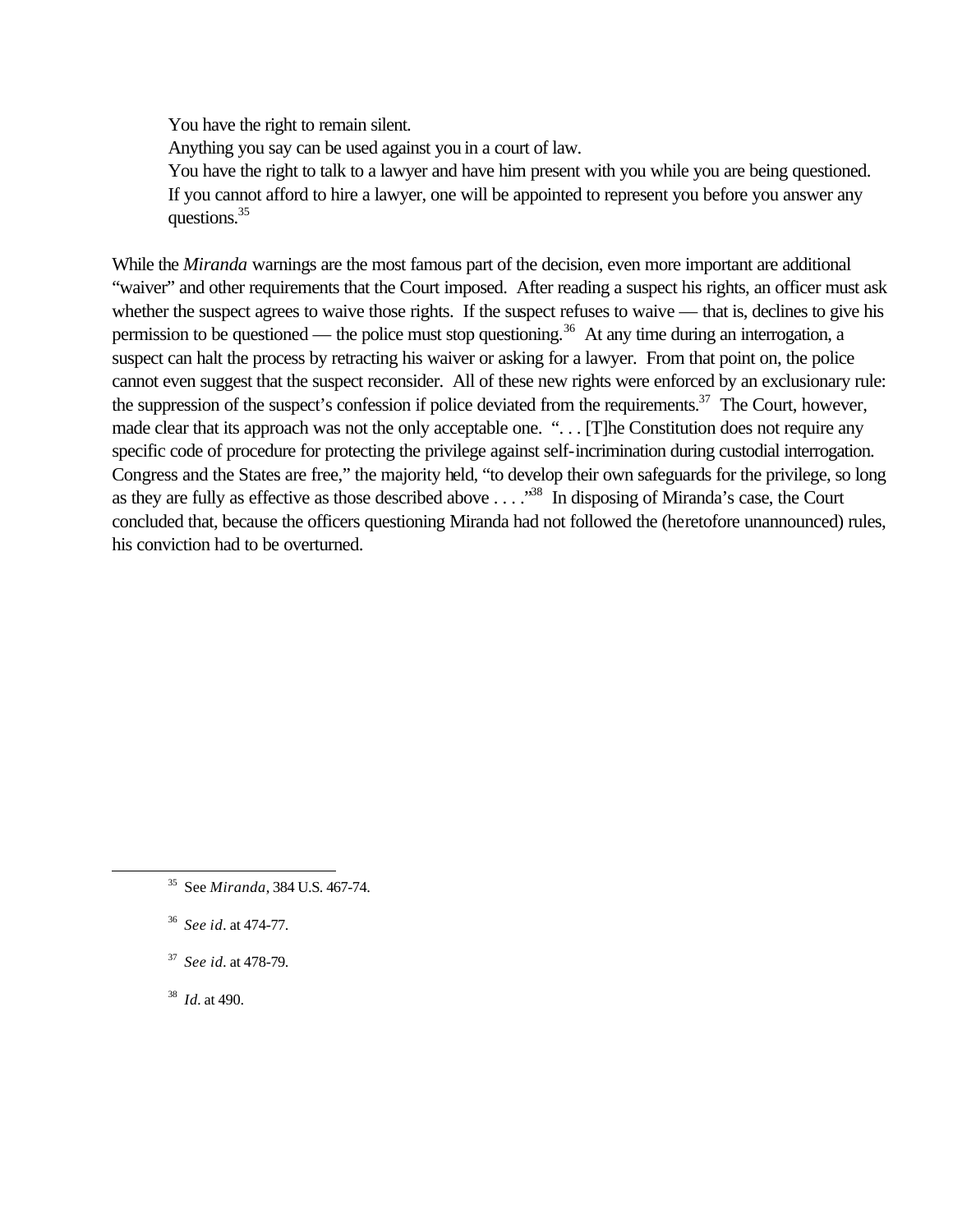#### *C. The Congressional Response*

The Court's ruling ignited a firestorm of controversy. Justice Harlan warned in his dissenting opinion that "[v]iewed as a choice based on pure policy, these new rules prove to be a highly debatable, if not onesided, appraisal of the competing interests, imposed over widespread objection, at the very time when judicial restraint is most called for by the circumstances."<sup>39</sup> Justice White concluded that "the Court's holding today is neither compelled nor even strongly suggested by the language of the Fifth Amendment, is at odds with American and English legal history, and involves a departure from a long line of precedent . . . .<sup>.40</sup> He also predicted that "[i]n some unknown number of cases the Court's rule will return a killer, a rapist or other criminal to the streets and to the environment which produced him, to repeat his crime whenever it pleases him.<sup>"41</sup> Critics outside the Court also immediately predicted the requirements would put "handcuffs on the police"<sup>42</sup> and prevent the prosecution of countless dangerous criminals.<sup>43</sup>

The uproar over *Miranda* did not escape the notice of Congress. The Senate Judiciary Committee's Subcommittee on Criminal Laws and Procedures held hearings on these alarms in 1967, during which numerous Senators denounced the *Miranda* decision in no uncertain terms.<sup>44</sup> Various law enforcement witnesses also talked about the difficulties that the *Miranda* rules were causing in their efforts to apprehend criminals.<sup>45</sup>

To mitigate the decision's harmful effects on law enforcement, the Senate Judiciary Committee ultimately drafted the legislation which became § 3501. The rationale for the reform was stated by the accompanying Committee report:

[C]rime will not be effectively abated so long as criminals who have voluntarily confessed their crimes are released on mere technicalities. The traditional right of the people to have their prosecuting attorneys place in evidence before juries the voluntary confessions and incriminating statements made by defendants simply must be restored. . . . The committee is convinced . . . that the rigid and inflexible requirements of the majority opinion in the *Miranda*

l

 $^{41}$  *Id.* at 542 (White, J., dissenting).

42 *See More Criminals to Go Free? Effect of High Court's Ruling*, U.S. NEWS & WORLD REP., June 27, 1966, at 32, 33 (quoting Los Angeles mayor Samuel W. Yorty).

<sup>43</sup> See id. (Prof. Fred E. Inbau predicting that law enforcement officials would choose not to prosecute a number of cases because of *Miranda*).

44 *See Controlling Crime Through More Effective Law Enforcement:Hearings Before the Subcom. on Criminal Laws and procedures of the Sen. Comm. on the Judiciary*, 90th Cong., 1st Sess. (1967) (hereinafter *Controlling Crime Hearings*).

45 *See, e.g., id.* at 326 (statement of Quinn Tamm, Int'l Assoc. of Chiefs of Police).

<sup>39</sup> *Miranda*, 384 U.S. at 505 (Harlan, J., dissenting).

<sup>40</sup> *Id.* at 531 (White, J., dissenting).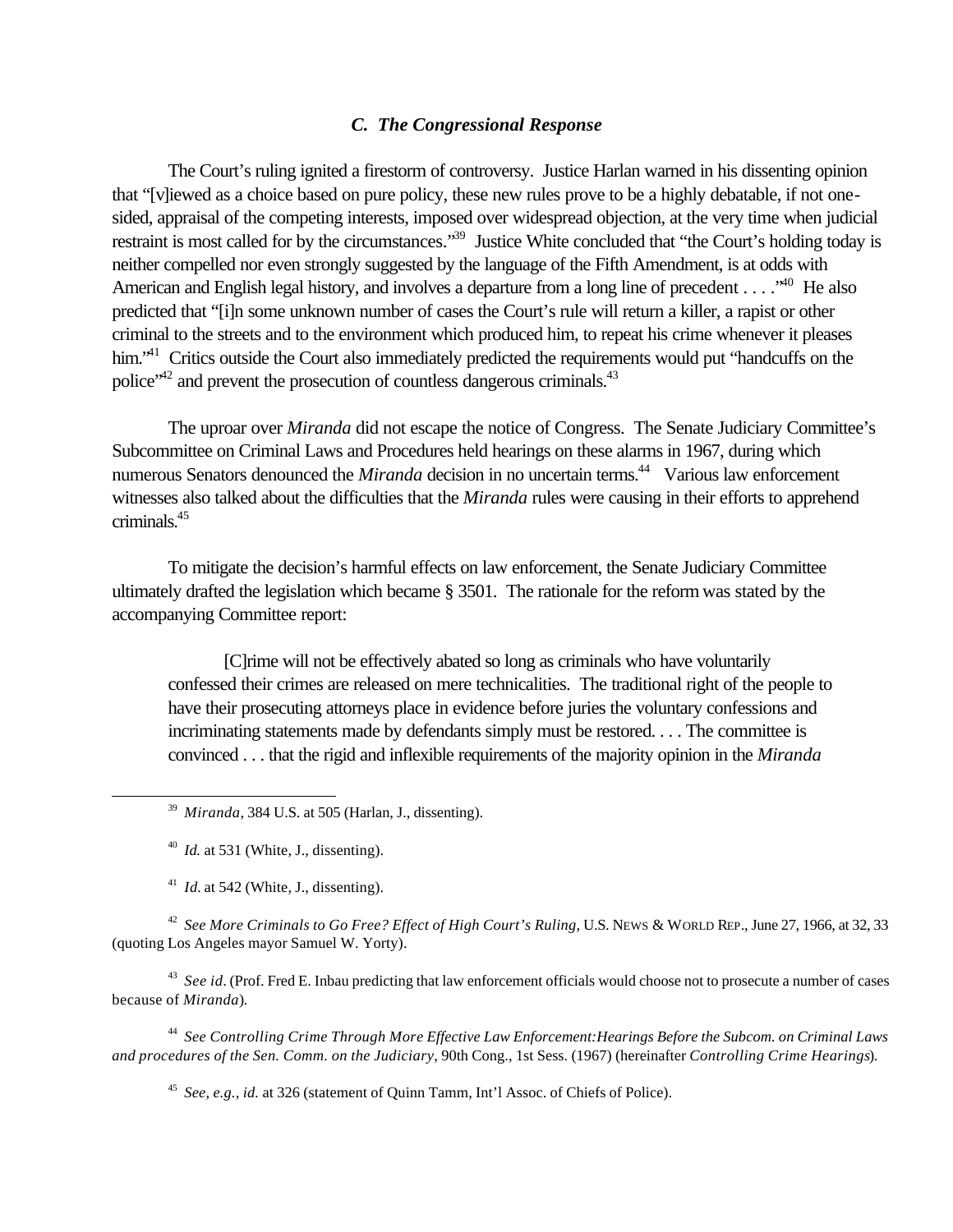case are unreasonable, unrealistic, and extremely harmful to law enforcement.<sup>46</sup>

Senator McClellan, the principal sponsor of the measure, privately summarized the purpose of the bill more succinctly, calling it "my petition for rehearing" on *Miranda*.<sup>47</sup>

The anti-*Miranda* legislation was included as Part of Title II of the Omnibus Crime Control and Safe Streets Act, a broad criminal justice reform bill that also included not only a provision on *Miranda*, but also legislation divesting the federal courts of jurisdiction to review state court decisions admitting confessions. This jurisdiction-stripping part of the package was eliminated; but other legislation was left in to replace *Miranda*, as well as to overrule the *McNabb-Mallory* line of cases excluding confessions taken more than six hours after a suspect was taken into custody<sup>48</sup> and the *United States v. Wade* case creating a right to counsel during police line-ups.<sup>49</sup> After debates in the Senate and the House, the legislation was passed by a strong bipartisan majority.<sup>50</sup>

The statute passed by Congress  $\frac{1}{8}$  3501  $\frac{1}{2}$  provides in pertinent part:

 (a) In any criminal prosecution brought by the United States or by the District of Columbia, a confession, as defined in subsection (e) hereof, shall be admissible in evidence if it is voluntarily given. Before such confession is received in evidence, the trial judge shall, out of the presence of the jury, determine any issue as to voluntariness. If the trial judge determines that the confession was voluntarily made it shall be admitted in evidence and the trial judge shall permit the jury to hear relevant evidence on the issue of voluntariness and shall instruct the jury to give such weight to the confession as the jury feels it deserves under all the circumstances. (b) The trial judge in determining the issue of voluntariness shall take into consideration all the circumstances surrounding the giving of the confession, including

(1) the time elapsing between arrest and arraignment of the defendant making the confession, if it was made after arrest and before arraignment, (2) whether such defendant knew the nature of the offense with which he was charged or of which he was suspected at the time of making the confession, (3) whether or not such defendant was advised or knew that he was not required to make any statement and that any such statement could be used against him, (4) whether or not such defendant had been advised prior to questioning of his right to the assistance of counsel; and (5) whether or not such defendant was without the assistance of counsel when questioned and

49 *See* 18 U.S.C. § 3502.

l

<sup>50</sup> *See* U.S. DEP'T OF JUSTICE, OFFICE OF LEGAL POLICY, REPORT TO THE ATTORNEY GENERAL: THE LAW OF PRE-TRIAL INTERROGATION 67 (1986) (hereinafter OLP REPORT), *reprinted in* 22 MICH. J.L. REFORM 512-21 (1989).

<sup>46</sup> S. REP. NO. 1097, 90th Cong., 2d Sess., *reprinted in* 1968 U.S. CODE CONG. & ADMIN. NEWS. 2112, 2123-38.

 $^{47}$  Fred P. Graham, The Self-Inflicted Wound 320, 329 (1970).

<sup>48</sup> *See* 18 U.S.C. § 3501(c).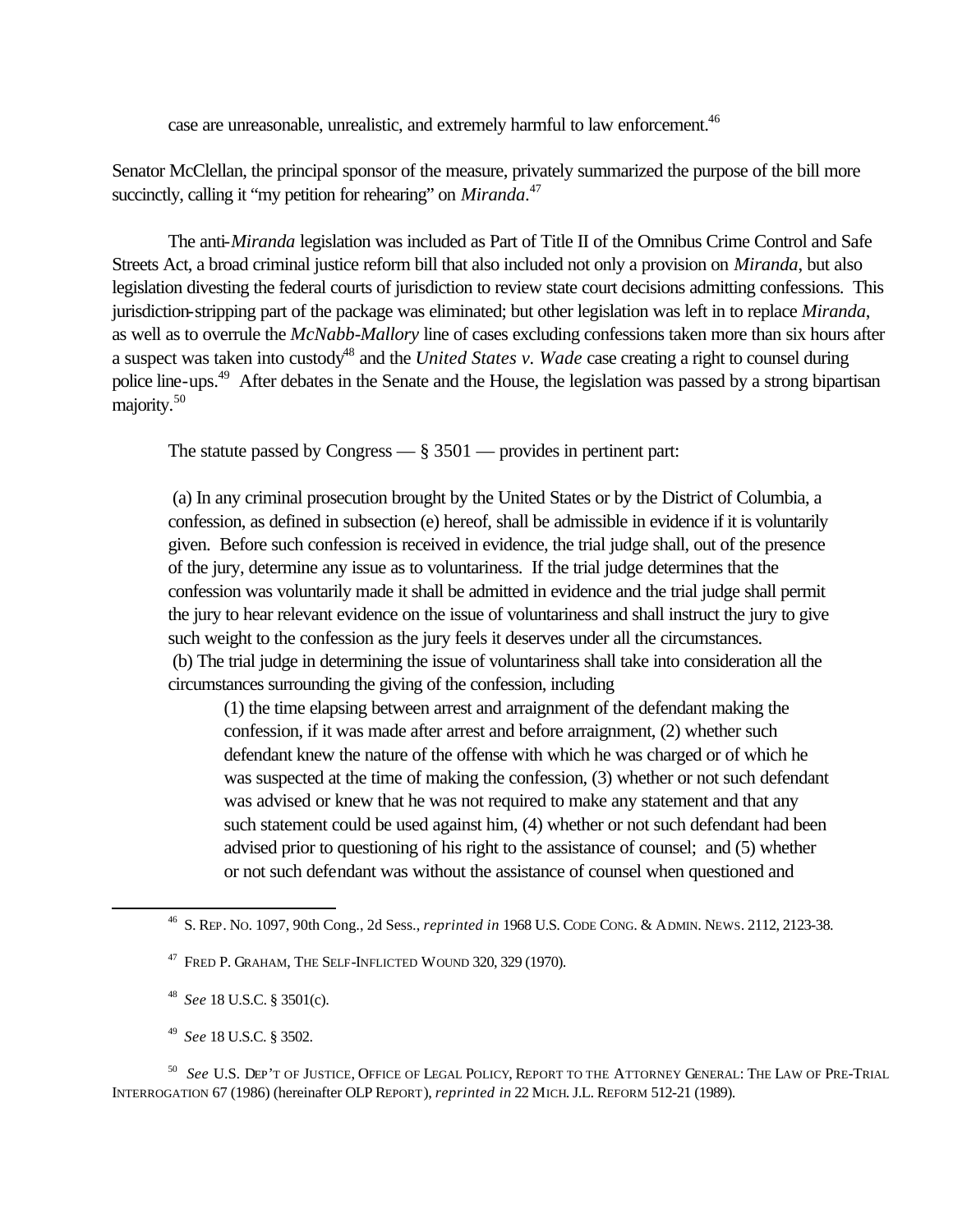when giving such confession.

l

 The presence or absence of any of the above-mentioned factors to be taken into consideration by the judge need not be conclusive on the issue of voluntariness of the confession. . . .

The obvious import of the provision was to restore, at least in some fashion, $51$  a voluntariness determination as the basis for admitting confessions in federal courts. The question then became how would the Justice Department enforce this Act of Congress that challenged the Supreme Court's decision.

### **II. SECTION 3501 AND THE DEPARTMENT OF JUSTICE: FROM SUCCESS TO SURRENDER**

The conventional wisdom about § 3501 is that the Justice Department has never enforced it because of doubts about its constitutionality. Attorney General Reno, for example, recently asserted at a press conference a few days after the Fourth Circuit's decision in *Dickerson* that "[i]n this administration and in other administrations preceding it, both parties have reached the same conclusion [*i.e.*, that the statute could not be enforced]."<sup>52</sup> Her claim was echoed by prominent legal academics such as Yale Kamisar, <sup>53</sup> Laurence Tribe, <sup>54</sup> and Stephen Schulhofer<sup>55</sup> and repeated in criminal procedure casebooks, the popular press, and elsewhere.<sup>56</sup> With all due respect to the impressive support for the received wisdom, it is demonstrably false. This is not just my view, but the view of others who have carefully studied the issue. For example, respected veteran Supreme Court reporter Lyle Denniston recently wrote a lengthy newspaper article that reached the conclusion that "Reno's perception  $\dots$  that this has always been the federal government's view is mistaken."<sup>57</sup>

These misperceptions about § 3501 may have arisen because no comprehensive history of the statute

<sup>53</sup> Kamisar, *supra* note 7, at B7 (describing § 3501 as a "31-year-old statute which ha[s] never been enforced").

<sup>54</sup> Laurence Tribe, *Miranda Warning Is the Law of the Land*, BOSTON GLOBE, Feb. 15, 1999, A99 (describing § 3501 as a provision "which no President has ever enforced in light of its evident violation of the Constitution").

<sup>55</sup> Schulhofer, *supra* note 8, at A22 ("the administrations of seven presidents, from Lyndon Johnson through Bill Clinton, all treated 3501 as an unenforceable dead letter").

56 *See, e.g.,* JAMES B. HADDAD ET AL, CRIMINAL PROCEDURE: CASES AND COMMENTS 2 (5th ed. Supp. 1999) ("Since the passage of § 3501 no federal prosecutor has argued that the courts should rely upon it and refuse to apply *Miranda* rules to exclude confessions"); Miranda *Mischief*, N.Y. TIMES, Feb. 15, 1999, at A22 (every Republican and Democratic Attorney General going back to John Mitchell has declined to enforce that law because of its dubious constitutionality"); *see generally* Denniston, *supra* note 56, at C5 (nothing that perception the statute has never been enforced is "widely shared"); Davis v. United States, 512 U.S. 452, 464 (1994) (Scalia, J., concurring) (asserting § 3501 "has been studiously avoided by every Administration . . . since its enactment more than 25 years ago).

<sup>57</sup> Lyle Dennistion, *The Right to Remain Silent? Law Professor, Justice of Supreme Court Aim to Replace Miranda*, BALTIMORE SUN, Feb. 28, 1999, at C1, C5.

<sup>51</sup> *See infra* note 264 (explaining how § 3501 extends beyond the pre-*Miranda* voluntariness test).

<sup>&</sup>lt;sup>52</sup> Press Conference of Attorney General Janet Reno, Feb. 11, 1999. The transcript is available in www.usdoj.gov/ag/speeches/1999/feb1199.htm.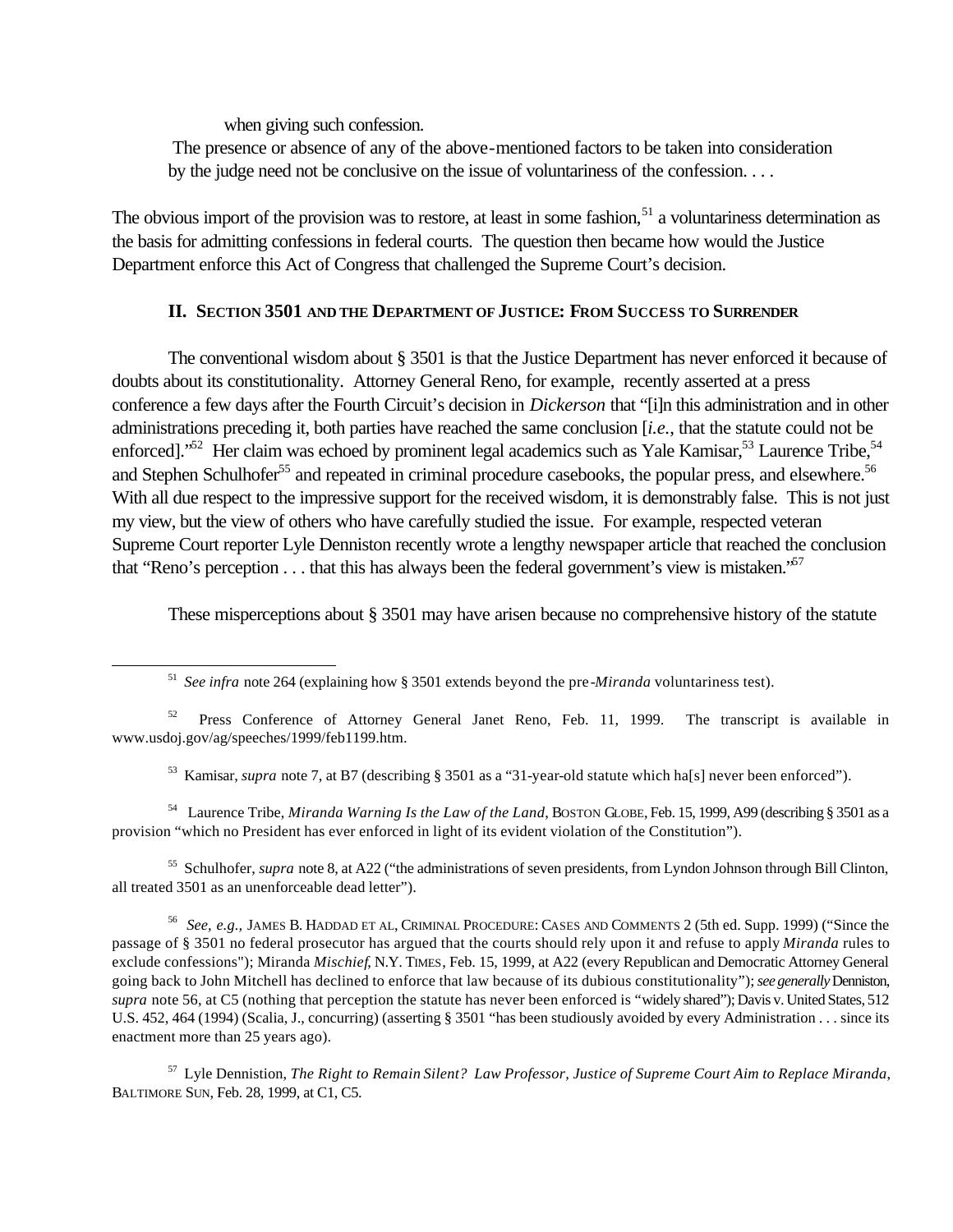has been written.<sup>58</sup> The fact of the matter is that, with only one brief exception, *no* Administration, other than the current one, has ever expressed the view that the statute is unconstitutional. To the contrary, with the exception of the last few months of the Johnson Administration, past Administrations either tried to encourage use of the statute or, at the very least, had no policy of discouraging its use. A brief history will demonstrate that the Department's current position is at odds with those of its predecessors.

# A. *The Implementation of § 3501 in the Early Years: The Road to Success in Crocker*

When the Omnibus Crime Control and Safe Streets Act of 1968 reached President Johnson's desk, he signed the law<sup>59</sup> but put a gloss on the provisions of § 3501 to essentially incorporate *Miranda*. His signing statement said:

The provisions of [§ 3501], vague and ambiguous as they are, can, I am advised by the Attorney General [Ramsey Clark], be interpreted in harmony with the Constitution and Federal practices in this field will continue to conform to the Constitution. . . . I have asked the Attorney General and the Director of the Federal Bureau of Investigation to assure that these policies *[i.e., giving Miranda warnings]* will continue.<sup>60</sup>

The Department of Justice would later characterize this action as "disingenuous<sup>[]</sup>,<sup>"61</sup> and it is hard to argue with this harsh assessment. The proposed legislation was not in any way ambiguous, as everyone involved in its drafting was well aware of both its intent and its basic effect.<sup>62</sup> In any event, the result of President Johnson's statements was that the law was ignored in the first few months after it was signed into the law.<sup>63</sup>

This position proved to be very short-lived. During the 1968 Presidential campaign, then-candidate Richard Nixon attacked the Warren Court's criminal procedure jurisprudence in general and *Miranda* in particular. Nixon explained that *Miranda* "had the effect of seriously ham stringing [sic] the peace forces in our society and strengthening the criminal forces."<sup>64</sup>

- <sup>60</sup> 4 WEEKLY COMPILATION OF PRESIDENTIAL DOCUMENTS 983 (June 24, 1968).
- 61 OLP REPORT, *supra* note 49, at 72.

l

62 *See Controlling Crime Hearings*, *supra* note 43, at 72 (letter of Attorney General Ramsey Clark noting conflict between legislation and *Miranda*; bill would be constitutional if *Miranda*'s requirements were "read into" it or added as a "constitutional gloss," but if this were done it would be superfluous); *see also* S. Rep. No. 1097, 90th Cong., 2d Sess., *reprinted in* 1968 U.S. Code Cong. & Admin. News. 2112, 2210 (discussing § 3501's "repeal of *Miranda*").

63 *See* N.Y. TIMES, July 28, 1969, at 22.

<sup>64</sup> 114 CONG. REC. 12,936, 12,937 (1968) (Mr. Mundt reading into the record Richard M. Nixon, Toward Freedom from Fear (1968)); *see also* LIVA BAKER, *MIRANDA*: CRIME, LAW AND POLITICS 248 (1983) (citing Nixon campaign speeches attacking *Miranda*).

<sup>58</sup> A somewhat dated treatment is found in OLP Report, *supra* note 49, at 64-74.

 $^{59}$  PUB. L. No. 90-351, 82 STAT. 197 (codified in various section of titles 5, 18, 28, 42 and 47 U.S.C.).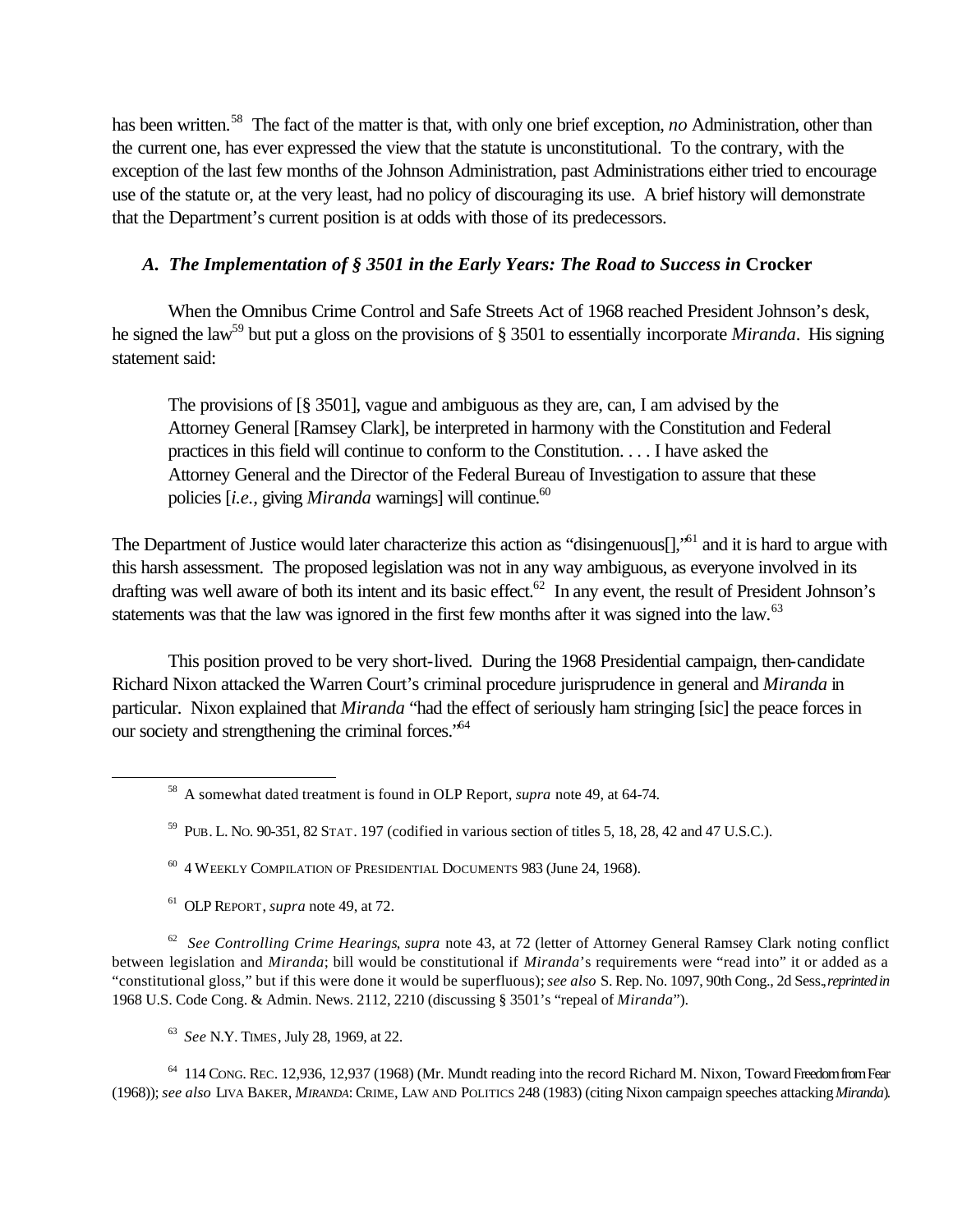After Nixon was elected, his new Attorney General John Mitchell quickly issued new guidance to federal prosecutors and agents. They were directed to follow the *Miranda* rules, but to also use § 3501 to help obtain the admission of confessions. A memorandum circulated by Will Wilson, Assistant Attorney General of the Criminal Division, set forth the Department's position that § 3501 could be applied:

Congress has reasonably directed that an inflexible exclusionary rule be applied only where the constitutional privilege itself has been violated, not where a protective safeguard system suggested by the Court has been violated in particular case without affecting the privilege itself. The determination of Congress that an inflexible exclusionary rule is unnecessary is within its constitutional power.<sup>65</sup>

In explaining this policy, Attorney General Mitchell testified before the House Select Committee on Crime that "[i]t is our feeling . . . that the Congress has provided this legislation [§ 3501], and, until such time as we are advised by the courts that it does not meet constitutional standards, we should use it."<sup>66</sup>

Following this approach, federal prosecutors raised § 3501 in federal courts around the country in an effort to secure a favorable ruling on it. This litigation effort produced a number of decisions in which courts referenced the statute, but found it unnecessary to reach the question of whether it actually replaced the *Miranda* procedures, usually because the federal agents had followed *Miranda*. 67

The Justice Department's litigation efforts did, however, successfully produce one decision from a federal court of appeals upholding § 3501. In *United States v. Crocker*, <sup>68</sup> the Tenth Circuit affirmed a district court's decision to apply the provisions of § 3501 rather than *Miranda*. The Tenth Circuit concluded that the Supreme Court's decision in *Michigan v. Tucker*,<sup>69</sup> "although not involving the provisions of section 3501, did, in effect, adopt and uphold the constitutionality of the provisions thereof."<sup>70</sup> The Tenth Circuit explained that *Tucker* authorized the use of a statement taken outside of *Miranda* to impeach a defendant's testimony, relying on language in *Miranda* that the "suggested" safeguards were not intended to "create a constitutional straitjacket."<sup>71</sup> The Tenth Circuit concluded by specifically stating its holding: "We thus hold that the trial court

66 *The Improvement and Reform of Law Enforcement and Criminal Justice in the United States: Hearings Before the House Select Comm. on Crime*, 91st Cong, 1st Sess. 250 (1969) (statement of Attorney General John N. Mitchell).

67 *See, e.g.,* United State v. Vigo, 487 F.2d 295, 299 (2d Cir. 1973); United States v. Marrero, 450 F.2d 373, 379 (2d Cir. 1971) (Friendly, J., concurring); Ailsworth v. United States, 448 F.2d 439, 441 (9th Cir. 1971); United States v. Lamia, 429 F.3d 373, 377 (2d Cir. 1970). *See generally* OLP REPORT, *supra* note 49, at 73; Daniel Gandara, *Admissibility of Confessions in Federal Prosecutions: Implementation of Section 3501 by Law Enforcement Officials and the Courts*, 63 GEO. L.J. 305 (1974).

<sup>65</sup> Memorandum from Will Wilson, Asst. A.G., Criminal Division, to United States Attorneys (June 11, 1969), *reprinted in* 115 CONG. REC. 23236 (Aug. 11, 1969)

<sup>68</sup> 510 F.2d 1129 (10th Cir. 1975).

<sup>&</sup>lt;sup>69</sup> 417 U.S. 433 (1974).

 $70$  510 F.2d at 1137.

<sup>71</sup> 510 F.2d at 1137 (*quoting Tucker*, 417 U.S. at 449).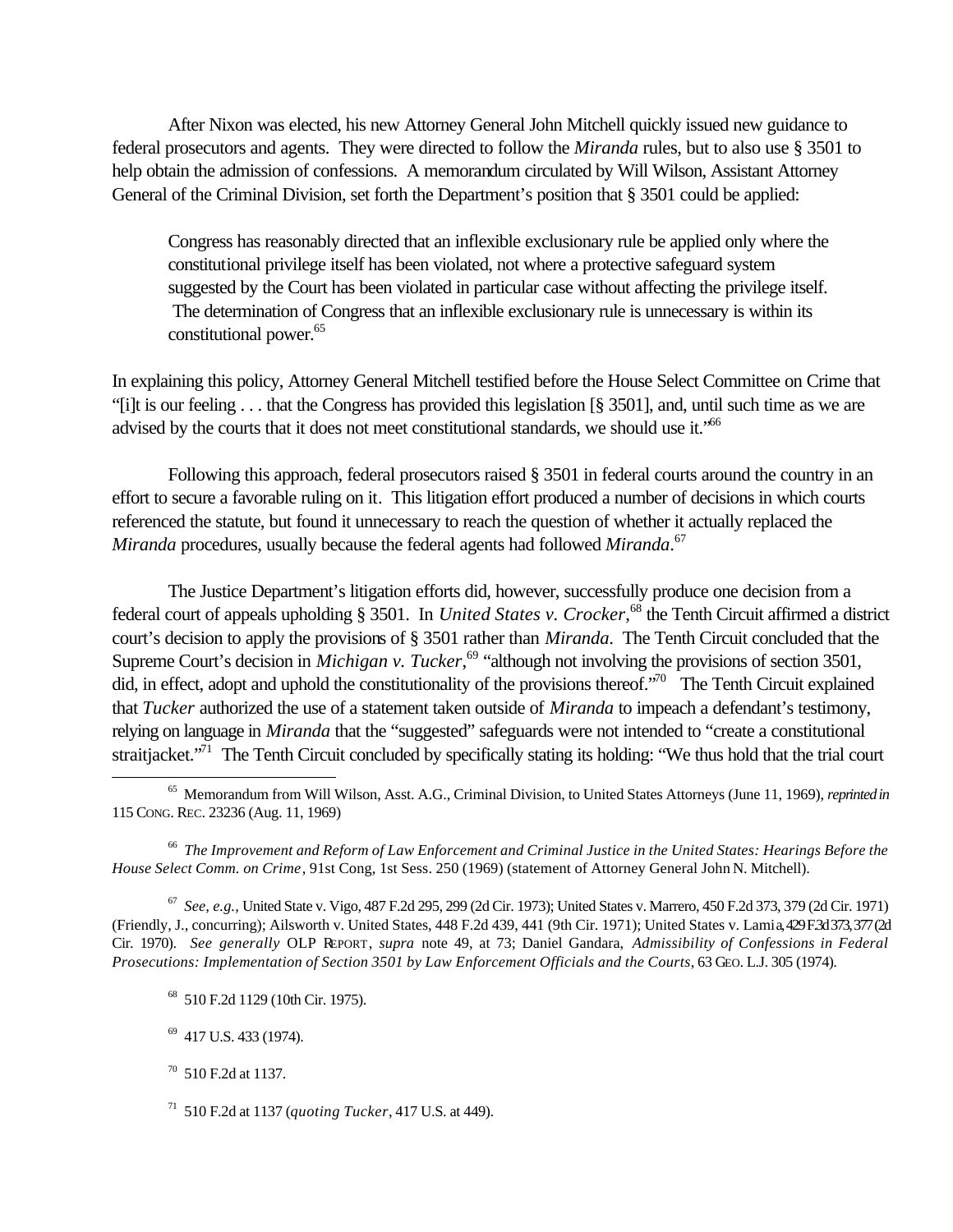did not err in applying the guidelines of section 3501 in determining the issue of the voluntariness of Crocker's confession."<sup>72</sup>

### *B. The Implementation of § 3501 from 1975 to 1992: The Search for the "Test Case"*

After the favorable decision in *Crocker* in 1975, the Justice Department appears to have shifted, almost by accident, into a posture of litigating § 3501 only in selected "test cases" where the argument could be most successfully advanced. At first after *Crocker*, § 3501 appears to have simply slipped the collective consciousness of federal prosecutors. The argument that the statute supercedes *Miranda* does not appear to have been pressed in the courts from about 1975 to about 1986. This was not the result of any new policy from the Department. To the contrary, it appears the Department's 1969 directive supporting the statute remained in effect through the Ford, Carter, Reagan, and Bush Administrations. The directive was clearly in effect as of 1974<sup>73</sup> and, writing later in 1986, an exhaustive Department of Justice report encouraging further use of the statute reported no change in policy.<sup>74</sup>

The 1986 Report was prepared by the Department's Office of Legal Policy. In an extended and scholarly analysis, the Report concluded that the statute was constitutional and that the Supreme Court would so find:

> *Miranda* should no longer be regarded as controlling [in federal cases] because a statute was enacted in 1968, 18 U.S.C. § 3501 . . . . Since the Supreme Court now holds that *Miranda's* rules are merely prophylactic, and that the fifth amendment is not violated by the admission of a defendant's voluntary statements despite noncompliance with *Miranda*, a decision by the Court invalidating this statute would require some extraordinarily imaginative legal theorizing of an unpredictable legal nature.<sup>75</sup>

Following on the heels of this comprehensive study, the Attorney General approved this view of the constitutionality of the statute and instructed the litigating divisions to seek out the best case in which to argue that the statute replaced *Miranda*. <sup>76</sup> From 1986 to 1988, I served as an Associate Deputy Attorney General in the Department of Justice. One of my specifically assigned responsibilities was to locate a good "test case"

74 *See* OLP REPORT, *supra* note 49, at 73-74.

<sup>75</sup> *Id.* at 103.

l

76 *See The Department of Justice's Failure to Enforce § 3501: Hearings Before the Subcomm. on Criminal Justice Oversight of the Senate Judiciary Comm.*, 106th Cong., 1st Sess. (May 13, 1999) (statement of former Asst. A.G. Stephen Markman) (hereinafter *1999 Sen. Hearings*).

 $72$  510 F.2d at 1138. The Court also held, in a single sentence, that Crocker's confession had been obtained in compliance with *Miranda*.

<sup>73</sup> *See* Gandara, *supra* note 66, at 312 (letter from Dept. of Justice dated May 15, 1974, stating the polices set forth in the 1969 memorandum "are still considered current and applicable").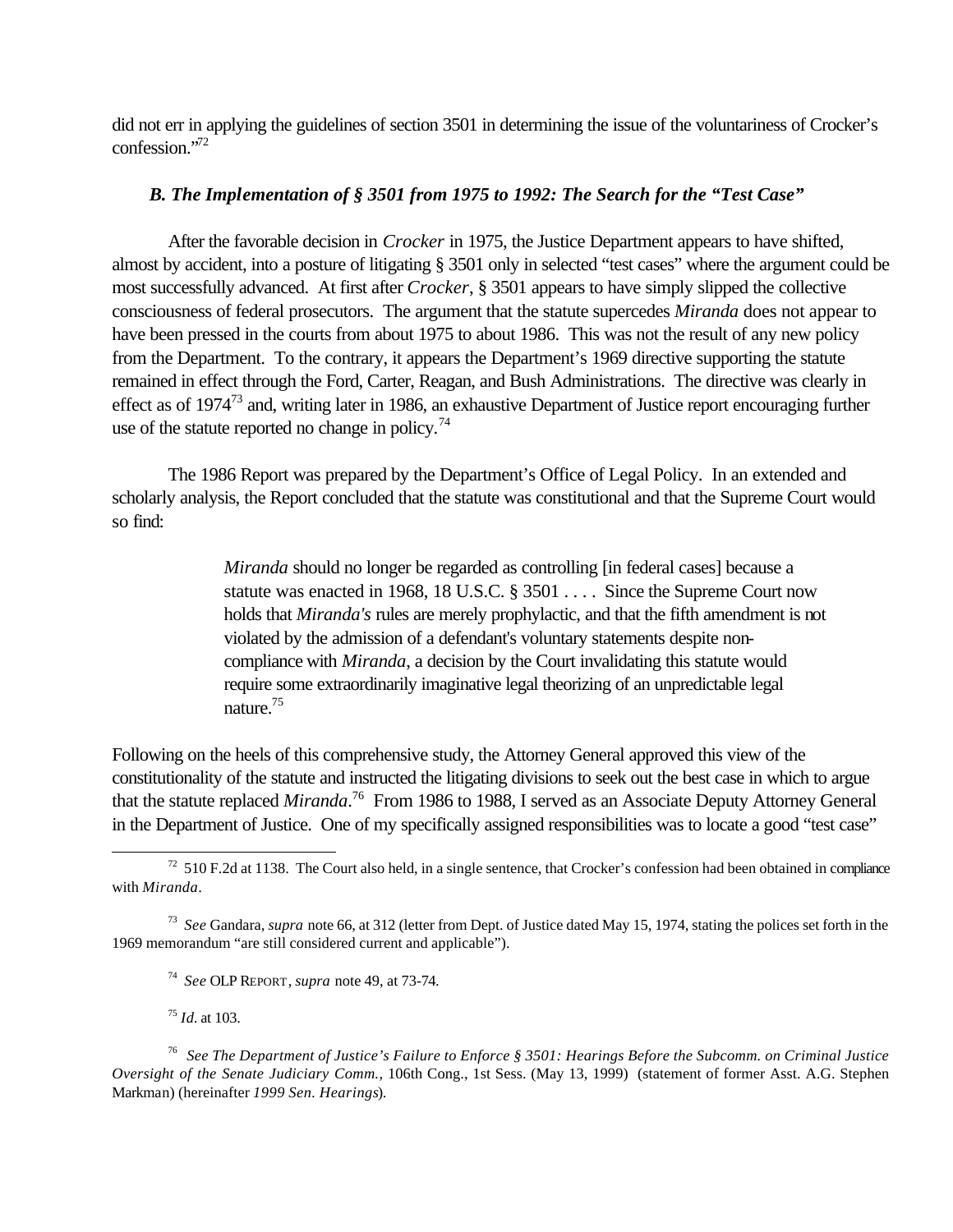for the argument. The theory was that, rather than test § 3501 in random cases, it made sense to identity cases in which the facts made a favorable ruling for the statute more likely. Department lawyers did identify several cases in which it appeared that a good § 3501 argument could be made. This resulted in the filing of at least one brief seeking to invoke the statute. In *United States v. Goudreau*, <sup>77</sup> the Civil Rights Division argued (in police brutality prosecution) that "under the terms of 18 U.S.C. 3501, the defendant's statement is admissible evidence regardless of whether *Miranda* warnings were required, because the statement was voluntarily made (citing *United States v. Crocker*)."<sup>78</sup> This argument was specifically approved both by the Office of the Solicitor General and the Assistant Attorney General for the Civil Rights Division. In that case, the Eighth Circuit ultimately issued an opinion that did not cite § 3501 and that found that federal agents had complied with the requirements of *Miranda.*<sup>79</sup>

Again during the Bush Administration, the "test case" approach of litigating § 3501 was followed. As former Attorney General Bill Barr explained in a letter to Congress, during his tenure the Department "took the position that 18 U.S.C. § 3501 was constitutional as an exercise of Congress' authority to control the admission of evidence before federal courts."<sup>80</sup> Attorney General Barr also directed one of his special assistants to find a specific "test case" in which to raise § 3501 and obtain a favorable ruling in the appellate courts.<sup>81</sup> Although no such case was found at the Departmental level in Washington, D.C., some federal prosecutors around the country presented the § 3501 argument in cases in which the facts appeared to suggest a favorable ruling.<sup>82</sup> No federal courts appear to have ruled on the merits of the claim during this time.

# *C. The Implementation of § 3501 in the Clinton Administration: Undermining the Statute*

From the beginning of the Nixon Administration in 1969 through the end of the Bush Administration in 1993, the consistent view of the Department of Justice was that § 3501 was constitutional. The Department's policy, however, began to change in subtle ways with the election of President Clinton and the appointment of his political appointees to policy making positions in the Department.

<sup>79</sup> 854 F.2d 1097 (8th Cir. 1988).

<sup>80</sup> Letter from William P. Barr to Sen. Strom Thurmond (July 22, 1999).

81 *Id.*

<sup>77</sup> No. 87-5403ND (8th Cir. 1987).

<sup>78</sup> Brief for the United States, *United States v. Goudreau*, No. 87-5403ND (8th Cir. 1987). The filing of this brief is somewhat at odds with recollections published in then-Solicitor General Fried's book that during the Meese tenure nothing was to be done on the "*Miranda* issue." *See* CHARLES FRIED, ORDER AND LAW 47 (1991). Fried may have a misimpression because he remembers a decision not to move forward on one single case for tactical reasons as a decision not to move forward on any case. *See* Letter from former A.G. Edwin Meese III to Sen. Strom Thurmond (May 12, 1999) (discussing meeting described in Charles Fried's book and noting filing of *Goudreau* brief after that meeting).

<sup>&</sup>lt;sup>82</sup> See Telephone Interview with former Asst. A.G. Stephen Markman (May 7, 1999).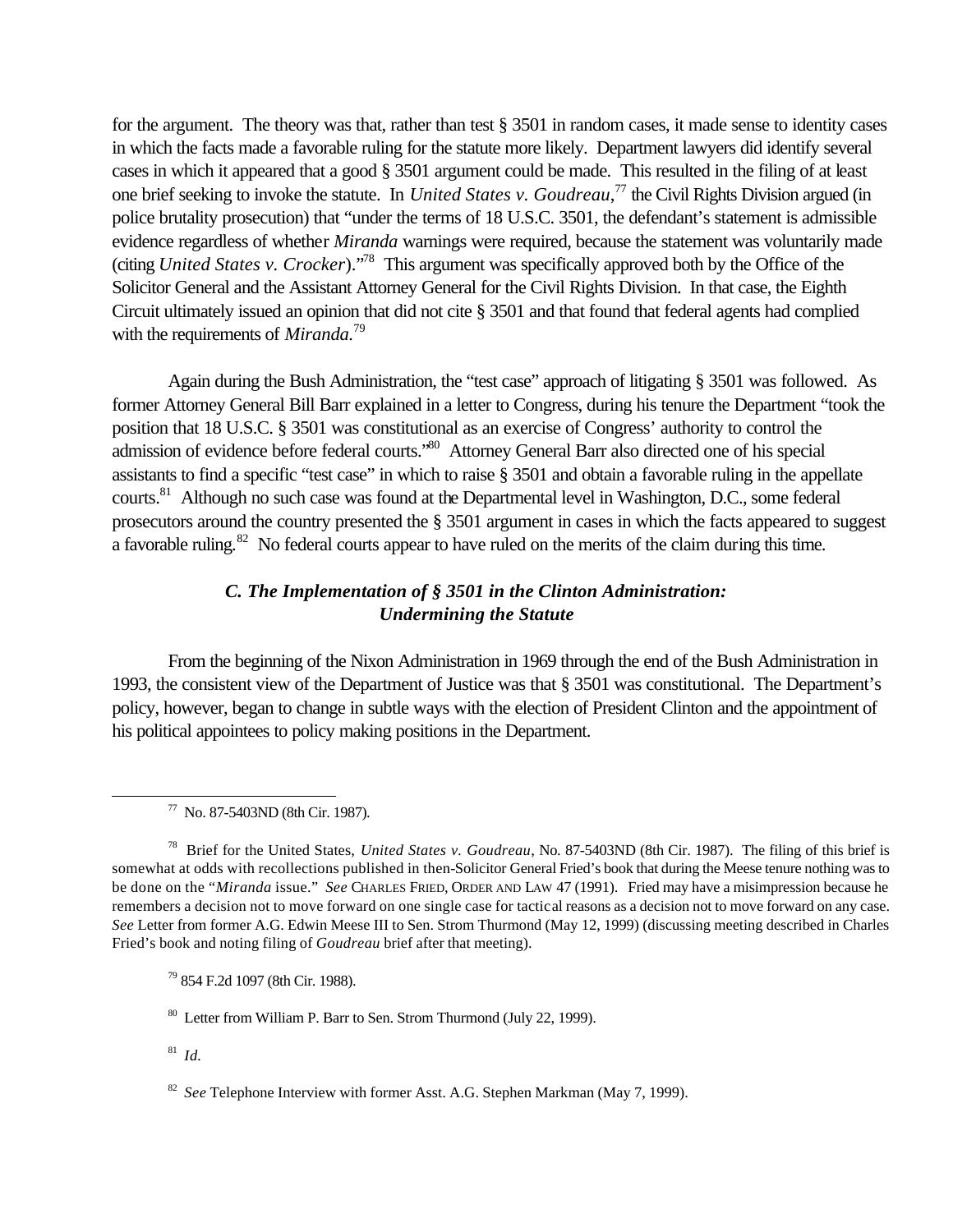#### **1.** *United States v. Cheely* **and** *Davis v. United States*

The first evidence that the Department might have a new posture on the statute surfaced in the dubious handling of the defense of § 3501 before the Ninth Circuit in *Cheely v. United States.*<sup>83</sup> Defendant Cheely, who had been convicted of murder, then arranged for a mail bomb to be sent to the post office box of George Kerr, a key witness against him. Kerr's parents, who were collecting his mail, opened the box containing the mail bomb. David Kerr, George's father, was killed. Michelle Kerr, George's mother, was seriously injured when hundreds of pellets, glass, and other projectiles entered her body. Postal inspectors obtained voluntary, incriminating statements from Cheely, but the district court suppressed the statements under *Miranda*.<sup>84</sup>

Because of the importance of the confession to the circumstantial case against Cheely, the government considered appealing the district court's ruling. The case would also, for obvious reasons, be a good "test case" for § 3501. A memo from an Assistant to the Solicitor General, written on March 12, 1993 early in the Clinton Administration before there were any confirmed political appointees in the Department of Justice, recommended authorizing an appeal raising § 3501 as one of four grounds, a recommendation that was apparently accepted without any issue on the question. The memo states: "As I understand it, we have made arguments based on Section 3501 to courts of appeals in the past."<sup>85</sup>

The career attorneys in the Department of Justice authorized the appeal on this basis, but before the brief could be finalized political appointees arrived in town. By the time the Department's brief was actually filed in the Ninth Circuit, it contained what might be called, charitably, an uninspired argument supporting the statute. The Department's argument on § 3501, barely two double-spaced pages long (in a brief that appears to have been well below applicable page limits), off-handedly mentions the statute and cites no authority more recent than 1975.<sup>86</sup> The § 3501 portion of the Department's brief appears to be so far below the normal standards of appellate advocacy that one wonders whether it was written by unsympathetic political officials rather than the Department's experienced career attorneys. With this question in mind, it is informative to learn that the brief was, in contrast to earlier and later pleadings, not signed by the Department's accomplished career attorney on the matter.

The Department's less-than-competent defense of the statute continued following a predictable (given the briefing) adverse ruling on § 3501 from the Ninth Circuit. The Ninth Circuit, citing *Edwards v. Arizona*<sup>86</sup> (a leading 1981 Supreme Court decision that the Department's brief had not attempted to distinguish),

l

- <sup>85</sup> Solicitor General Memorandum, March 12, 1993 (*citing* other Dep't of Justice document).
- <sup>86</sup> Brief of the United States at 20-22, U.S. v. Cheely, No. 92-30504 (9th Cir.) (brief filed Mar. 30, 1993).

<sup>86</sup> 451 U.S. 477 (1981) (holding that *Miranda*'s prophylactic rules prohibit reapproaching a suspect after a request for a lawyer).

<sup>83</sup> 21 F.3d 914 (9th Cir. 1994), amended 36 F.3d 1439 (1994).

<sup>84</sup> United States v. Cheely, 814 F. Supp. 1430 (D. Alaska 1992).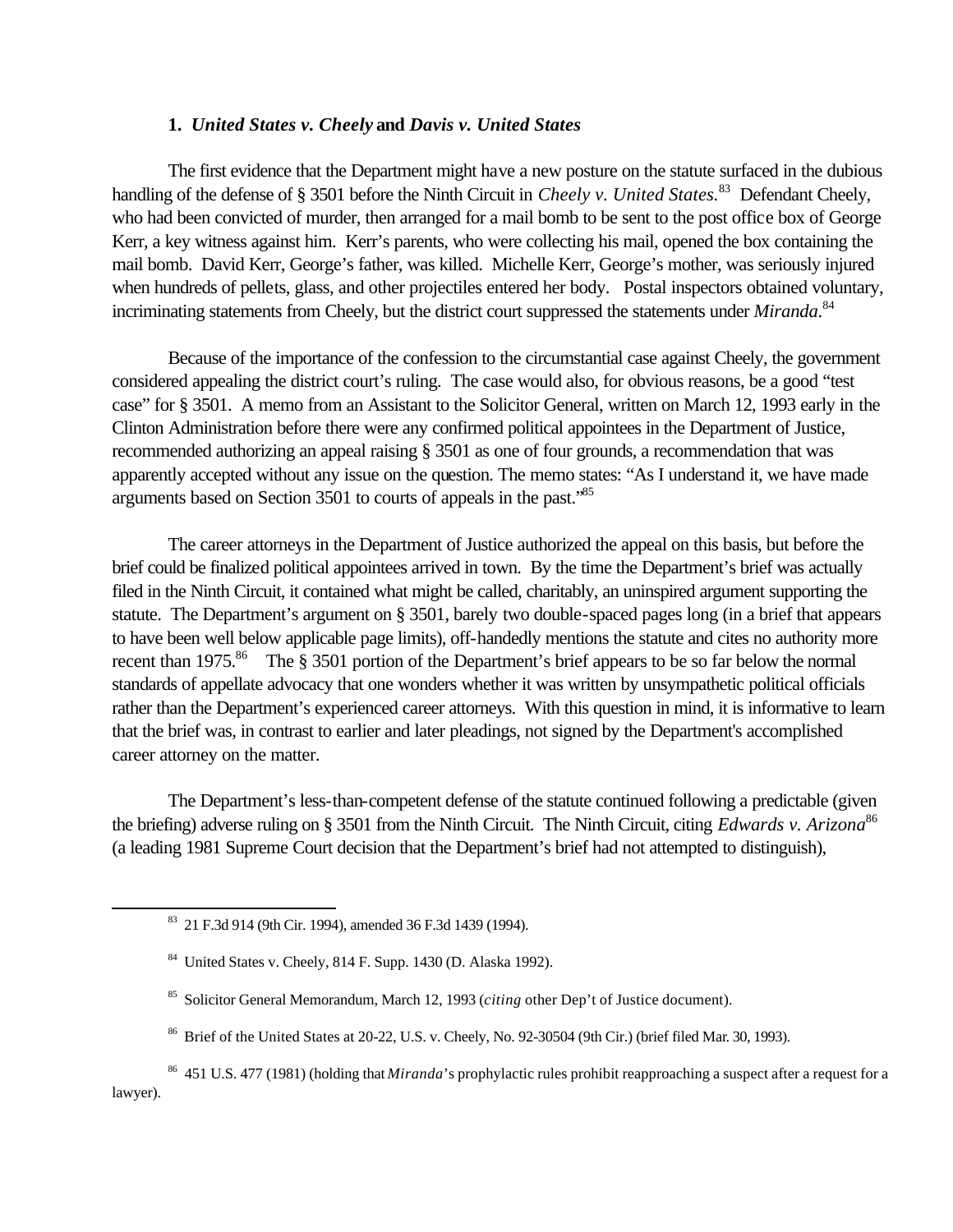concluded that § 3501 could not "trump" *Edwards*. 85

After the ruling, the Department did not petition for rehearing. In an extraordinary move, however, the Ninth Circuit then *sua sponte* entered an order directing the parties to address the question whether the case merited rehearing *en banc*. <sup>86</sup> The Department of Justice, however, did not take the cue and surprisingly even filed a memorandum *opposing* further review, arguing that the "factbound decision is neither contrary to the holdings of any other panel of this Court nor of sufficient systemic importance to merit plenary review."<sup>87</sup> Its position is deceptive in several respects. To begin with, it is hard to understand how a decision regarding a federal statute overruling the *Miranda* decision in all federal cases could lack "systemic importance."<sup>88</sup> Moreover, it is curious that the Department did not apprise the Ninth Circuit of the potential conflicts the *Cheely* decision created, both within and without the circuit.<sup>89</sup> Finally, the memorandum contains inadequate discussion of the single case *Cheely* cited in support of its conclusion that § 3501 did not "trump" the *Miranda* rules: *Desire v. Attorney General of California.*<sup>90</sup> *Desire* does not even cite § 3501; nor could it have any possible bearing on § 3501, because it arises from a *state* prosecution to which § 3501 has no application. The memorandum does not make any of these obvious points, and, unsurprisingly, the signature of the Department's career prosecutor does not appear on this memorandum as well.

This was not the end of the Department's efforts to dodge the question of § 3501 in *Cheely*. Shortly after the Department filed its memorandum on rehearing, the United States Supreme Court handed down its decision in *Davis v. United States*. It is necessary here, to keep matters in chronological order, to shift from the Ninth Circuit to the United States Supreme Court. There, too, the Clinton Justice Department appeared to be undermining the statute.

<sup>87</sup> Memorandum of the United States Relating to the Question Whether to Entertain Rehearing *En Banc* at 9, U.S. v. Cheely, No. 92-30257 (1994).

<sup>88</sup> Indeed, just one week after the Department filed its rehearing memorandum, the United States Supreme Court in *Davis* would note the importance of the § 3501 issue, with the majority opinion calling it a question of "first impression" and Justice Scalia's concurring opinion calling the Department's failure to raise the statute "inexcusable." *See infra* note 97 and accompanying text.

<sup>89</sup> Within the Ninth Circuit, *compare Cheely*, 21 F.3d at 923, *with*, *e.g.*,United States v. Cluchette, 465 F.2d 749, 754 (9th Cir. 1972) (seemingly viewing § 3501 as establishing the controlling factors for admissibility of confessions); *Cooper v. Dupnik*, 963 F.2d 1220, 1256-57 (9th Cir. 1992) (*en banc*) (Leavy, J., dissenting) (pointing out, without direct response from the majority, that § 3501 establishes the standards for admissibility of confessions in federal cases); *Reinke v. United States*,405 F.2d 228, 230 (9th Cir. 1968) (discussing § 3501 before concluding that it was technically inapplicable there). Outside the Ninth Circuit, *compare Cheely with* United States v. Crocker, 510 F.2d 1129 (10th Cir. 1975).

<sup>90</sup> 969 F.2d 802, 805 (9th Cir. 1992).

<sup>&</sup>lt;sup>85</sup> 21 F.3d at 923. The brevity of the Ninth Circuit's ruling leave it is unclear precisely what the Ninth Circuit meant. Was the Circuit concluding that as a matter of constitutional law the statute was unconstitutional, or that as a matter of statutory construction the statute did not cover the *Edwards* situation at hand?

<sup>86</sup> Order, U.S. v. Cheely, No. 92-30257 (9th Cir. May 25, 1994).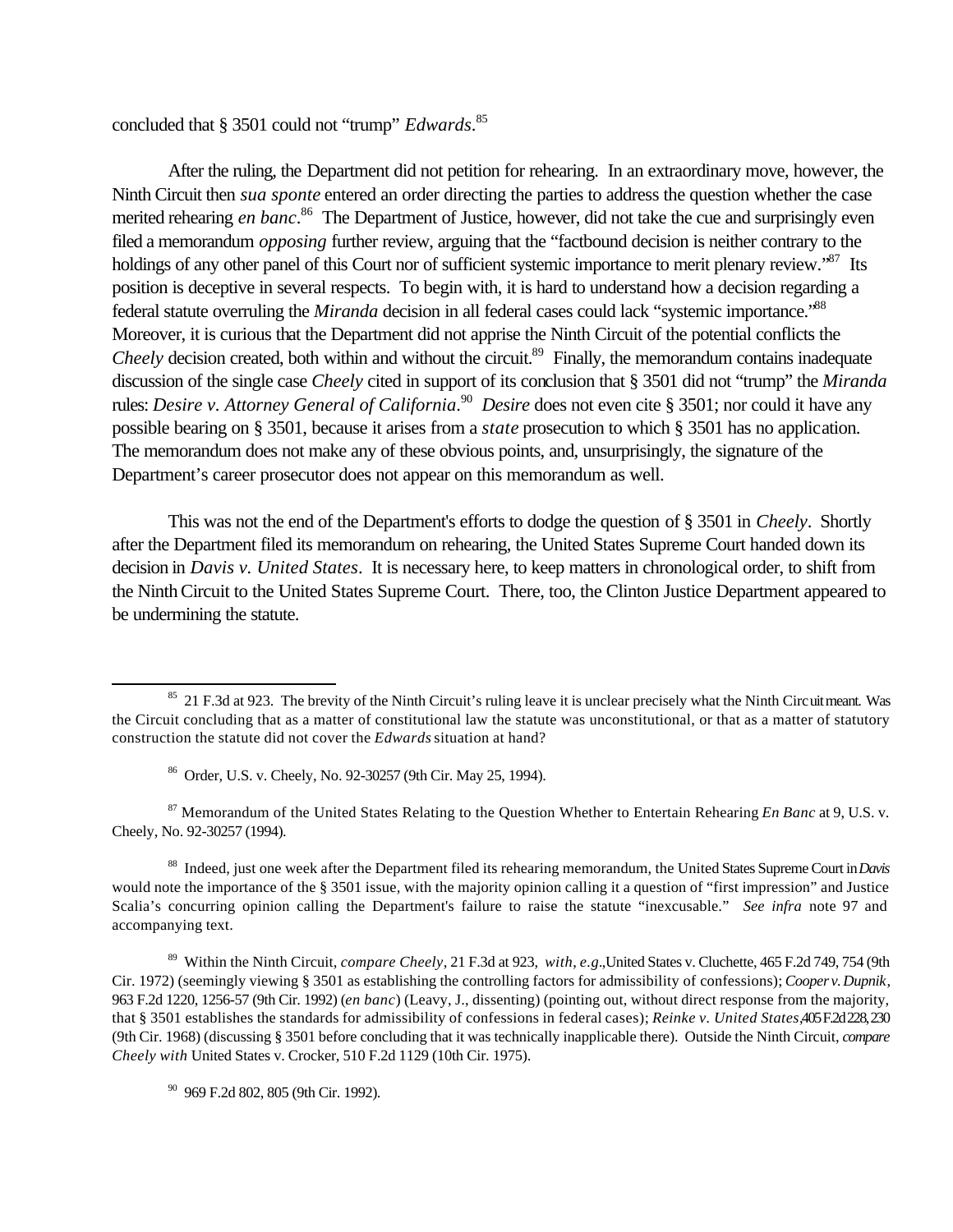In 1993, the Supreme Court granted certiorari in *Davis v. United States*,<sup>91</sup> a federal court martial case involving Davis' attempt to suppress an incriminating statement made after an ambiguous request for counsel. There was no claim that Davis' statement was involuntary, only that the "prophylactic" rules of *Miranda* somehow required the statement implicating Davis in a murder be suppressed.

The Washington Legal Foundation filed an *amicus* brief in support of the United States, arguing that § 3501 required the admission of Davis' voluntarily-made incriminating statements.<sup>92</sup> A few days later that the brief of the Solicitor General affirmatively and gratuitously undermined WLF's attempt to support the United States. The Solicitor General's brief dropped a footnote arguing that military courts-martial are not "criminal prosecutions" subject to  $\S 3501.^{93}$ 

Even before the case was argued, this peculiar interpretation of the statute (which would apparently extend *greater* protection to suspected criminals in military prosecutions) raised a suspicion that the Solicitor General's Office was looking for a way to duck the issue without forthrightly explaining that it disliked the statute. In oral argument before the Court, the suspicions were publicly confirmed. The Court repeatedly asked Assistant to the Solicitor General Richard H. Seaman about the effect of § 3501. He gave generally unresponsive answers and finally, after being pressured by several questions, stated, "We don't take a position on that issue."<sup>94</sup>

This refusal to address the implications of the statute in response to specific questions from the Court did not go unnoticed. Justice O'Connor's majority opinion indicated an inability to discuss the issue because of the Department's failure to do so, dropping a hint that the Department should consider raising it: "We also note that the Government has not sought to rely in this case on 18 U.S.C. 3501, 'the statute governing the admissibility of confessions in federal prosecutions,'<sup>95</sup> and we therefore decline the invitation of some amici to consider it [citing Brief of WLF]. Although we will consider arguments raised only in an amicus brief, . . . we are reluctant to do so when the issue is one of first impression involving the interpretation of a federal statute on

l

<sup>92</sup> Brief *Amicus Curiae* of the Washington Legal Foundation, Davis v. U.S., No. 92-1949 (1994). Paul Kamenar and I represented the Foundation.

<sup>93</sup> Brief of the United States at 18 n.13, Davis v. U.S., No. 92-1949 (1994).

<sup>94</sup> Official Transcript of Oral Argument at 44, Davis v. U.S., No. 92-1949 (1994); *see also id.* at 47 ("Again, we don't take a position in this case [on § 3501]").

<sup>95</sup> Justice O'Connor's opinion here was quoting from United States v. Alvarez-Sanchez, 511 U.S. 350, 351 (1994), a case decided that same term about the six-hour "safe harbor" provision for police interrogation contained in 18 U.S.C. § 3501(c). It is interesting that the Department of Justice vigorously defended this part of § 3501, urging the admission of a confession under § 3501(c) and explaining in its brief to the Court that § 3501(a) "requires the admission" of voluntary statements. Br. for the U.S. at *passim*, *United States v. Alvarez-Sanchez*, No. 92-1812, 511 U.S. 350 (1994). At no point did the Department of Justice tell the Supreme Court that  $\S 3501(a)$  was unconstitutional; nor did the Department address any of the complex severability issues that would arise if other parts of the statute were unconstitutional. The Department had also urged the Court to admit a statement pursuant to § 3501 in another case, albeit not over a constitutional objection from a defendant. *See* Br. for the United States, *United States v. Jacobs*, No. 76-1193, *cert. dismissed as improvidently granted*, 436 U.S. 31 (1978).

<sup>91</sup> Davis v. U.S., No. 92-1949.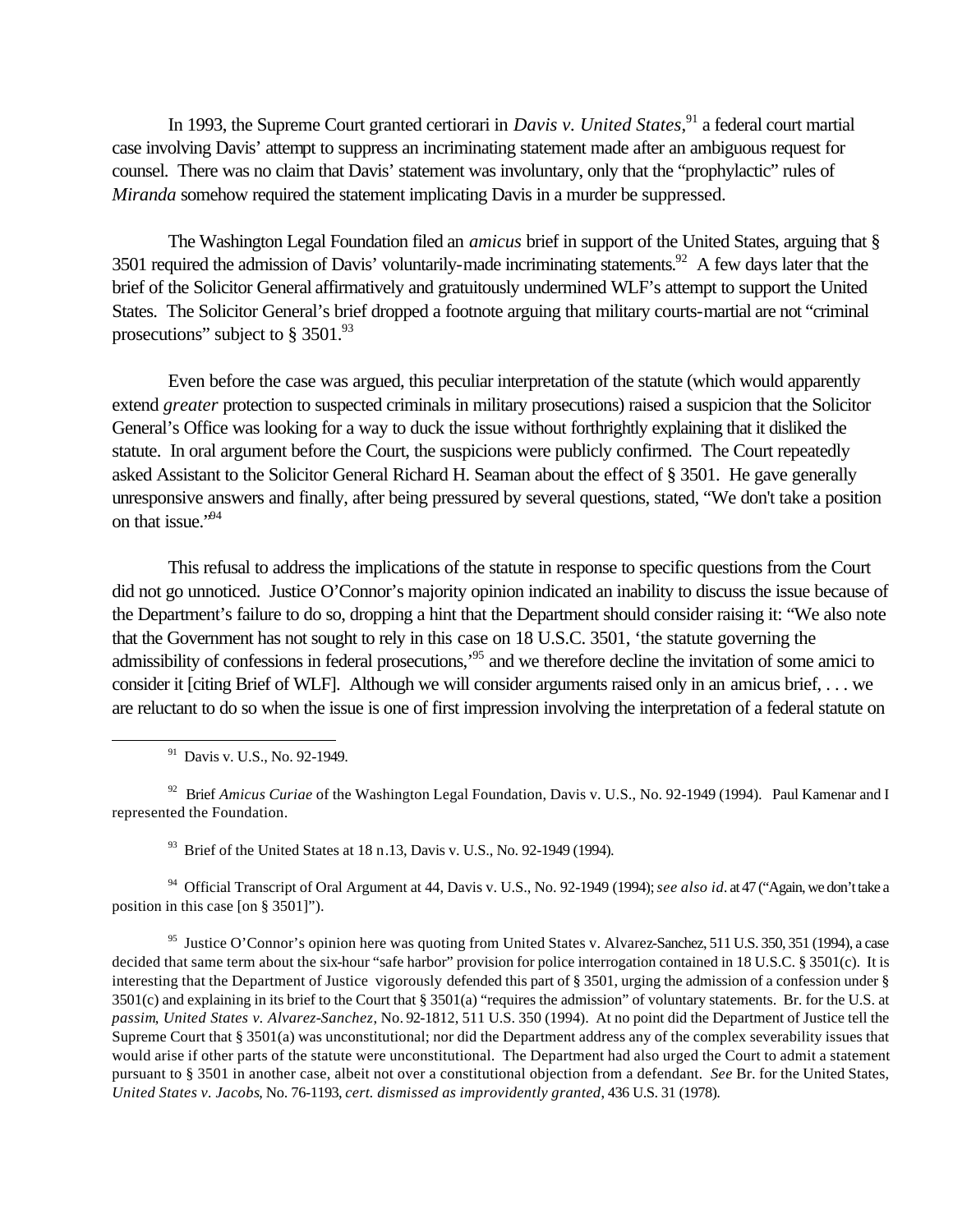which the Department of Justice expressly declines to take a position.<sup>796</sup> Justice Scalia, in a concurring opinion in the case, was even more specific, noting the Department's bizarre behavior:

> The United States' repeated refusal to invoke § 3501, combined with the courts' traditional (albeit merely prudential) refusal to consider arguments not raised, has caused the federal judiciary to confront a host of "*Miranda*" issues that might be entirely irrelevant under federal law .... Worse still, it may have produced — during an era of intense national concern about the problem of run-away crime — the acquittal and the nonprosecution of many dangerous felons, enabling them to continue their depredations upon our citizens. *There is no excuse for this*. 97

The story of § 3501 can now return to the Ninth Circuit, where the Department's career prosecutor handling the *Cheely* case read Justice Scalia's favorable remarks about § 3501. He then promptly sent a letter to the Ninth Circuit apprising them of this decision and explaining briefly how it applied to the issues at hand.<sup>98</sup> Later that same day, political appointees in the Department of Justice learned of this letter. This prompted a telephone call, apparently from Solicitor General Drew Days himself, to the clerk of the court for the Ninth Circuit. General Days then sent a letter from the Solicitor General withdrawing the earlier letter from the career prosecutor<sup>99</sup> and replacing it with a new letter that blandly mentioned that *Davis* might have some relevance to the Department's pending memorandum.<sup>100</sup>

Apparently not enlightened by this letter, the Ninth Circuit then ordered briefing by the parties on whether *Davis* affected its earlier ruling.<sup>101</sup> This led the Department to file a "Supplemental Memorandum" concerning *Davis*. <sup>102</sup> Curiously, the memorandum's argument section fails to even argue the applicability of § 3501, despite the obvious implications of the discussions of the statute in *Davis*.

l

<sup>98</sup> Letter from Mark H. Bonner to Cathy Catterson, Clerk, United States Court of Appeals for the Ninth Circuit (June 29, 1994).

<sup>99</sup> Letter from Drew S. Days, III, Solicitor General to Cathy Catterson, Clerk, United States Court of Appeals for the Ninth Circuit (June 29, 1994) (referring to "our telephone conversation today").

<sup>100</sup> Letter from Drew S. Days, III, Solicitor General to Cathy Catterson, Clerk, United States Court of Appeals for the Ninth Circuit (June 29, 1994) (citing *Davis* and noting "[t]he decision in *Davis* related to Point 3" of the government's brief). I am indebted to Solicitor General Days for providing me copies of this letter and the letter referred to in the preceding footnote.

<sup>101</sup> Order, U.S. v. Cheely, No. 92-30257 (9th Cir. Aug. 9, 1994) (directing parties to file briefs "on the issue of suppression in light of the Supreme Court's decision in *Davis v. U.S.*").

<sup>102</sup> Supplemental Memorandum of the United States Relating to the Question Whether Appellee Cheely Waived His Right to Counsel, U.S. v. Cheely, No. 92-30257 (9th Cir. 1994).

<sup>96</sup> *See Davis v. U.S.*, 512 U.S. 452, 457 n.\* (1994). The Court had also briefly raised § 3501 in oral argument in a case the previous Term, United States v. Green, 592 A.2d 985 (D.C. App. 1991), *cert. granted*, 504 U.S. 908 (1992). The Court, however, never published an opinion in the case, because Green died in prison. *See* 507 U.S. 545 (1993) (vacating order granting cert).

 $97$  512 U.S. at 465 (Scalia, J., concurring) (emphasis added).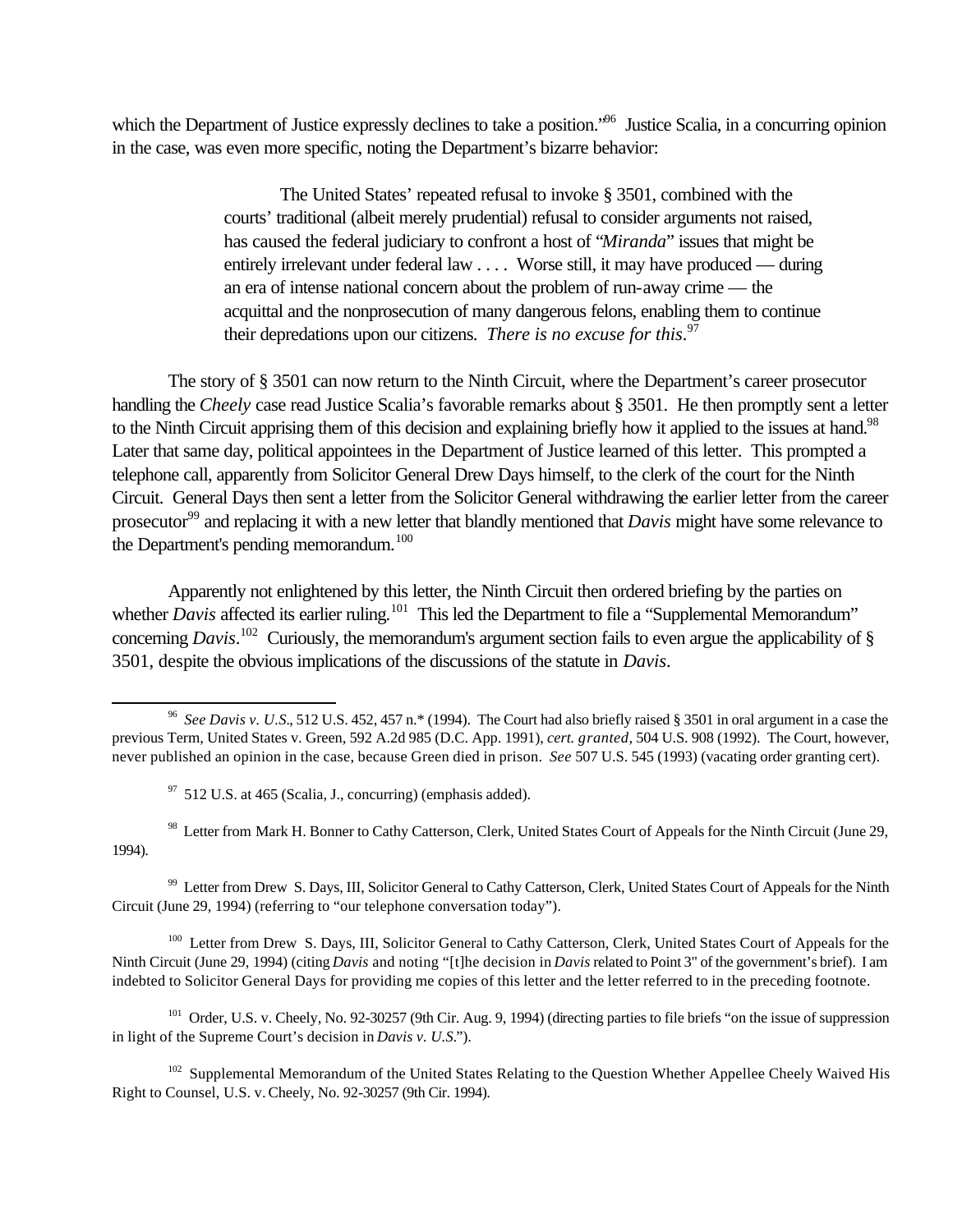Unsurprisingly, the Ninth Circuit ultimately decided not to rehear the case, and the Department sought no further review in the United States Supreme Court. Cheely went to trial and, despite the government's inability to use his incriminating statements, was fortunately convicted. But the Department's handling of the case effectively undercut § 3501 throughout the Ninth Circuit.

### **2. The Department's Commitment to Raise § 3501 in an "Appropriate" Case.**

After the Department's curious machinations in *Cheely* and *Davis*, there were those of us who surmised that the Justice Department's had decided to reverse its long-standing policy supporting § 3501. Late in 1995, I raised these concerns in testimony before the Senate Judiciary Committee.<sup>103</sup> At that same hearing, several members of the Judiciary Committee pressed this point with then-Solicitor General Drew Days. In response to questions from Senator (and former federal prosecutor) Fred Thompson about why the Department had not defended § 3501 in these cases, Solicitor General Days denied there was some decision not to defend the statute:

Let me make clear, Senator, that there is no policy in the Department, and the Attorney General has already advised the committee of this fact, against raising 3501 in an appropriate case. Indeed, we have used some provisions of 3501 . . . . So I think it is really a question of our making the decision as prosecutors when we are going to raise these issues. . .

The Department has to make a strategic decision in cases as to how it is going to use Federal statutes, and in *Cheely* and in *Davis* the decision was made not to press that particular argument. It doesn't mean to say that we won't under other circumstances.<sup>104</sup>

The position taken by the Solicitor General was the same as that taken by other high-ranking Departmental representatives at this time. For example, in response to a written question from Senator Hatch in an oversight hearing in 1995, Attorney General Reno stated: "The Department of Justice does not have a policy that would preclude it from defending the constitutional validity of Section 3501 in an appropriate case."<sup>105</sup> Indeed, the Attorney General even pointed to the Department's recent efforts on behalf of § 3501 in *Cheely*, noting that "the most recent case in which we raised Section 3501 held that the statute did not 'trump' Supreme Court precedent."<sup>106</sup> In a 1997 oversight hearing, Attorney General Reno testified "I'd do it [raise the statute] if it's right in an appropriate case."<sup>107</sup> United States Attorney Eric Holder, when his nomination to

.

<sup>&</sup>lt;sup>103</sup> See Solicitor General Oversight: Hearing Before the Sen. Comm. on the Judiciary, 104th Cong., 1st Sess. 72-80 (1995) (statement of Prof. Paul G. Cassell).

<sup>&</sup>lt;sup>104</sup> *Id.* at 31, 33; *see also id.* at 42 (answer to question from Senator Biden) ("with respect to 3501, as I indicated earlier, there is no Department policy against using 3501 in an appropriate case).

<sup>&</sup>lt;sup>105</sup> The Administration of Justice and the Enforcement of Laws, Hearings Before the Sen. Judiciary Committee, 104th Cong., 1st Sess. 91 (June 27, 1995) (written answer of Attorney General Reno to question of Senator Hatch).

<sup>106</sup> *Id.* (*citing United States v. Cheely*, 21 F.3d 914, 923 (9th Cir. 1994)).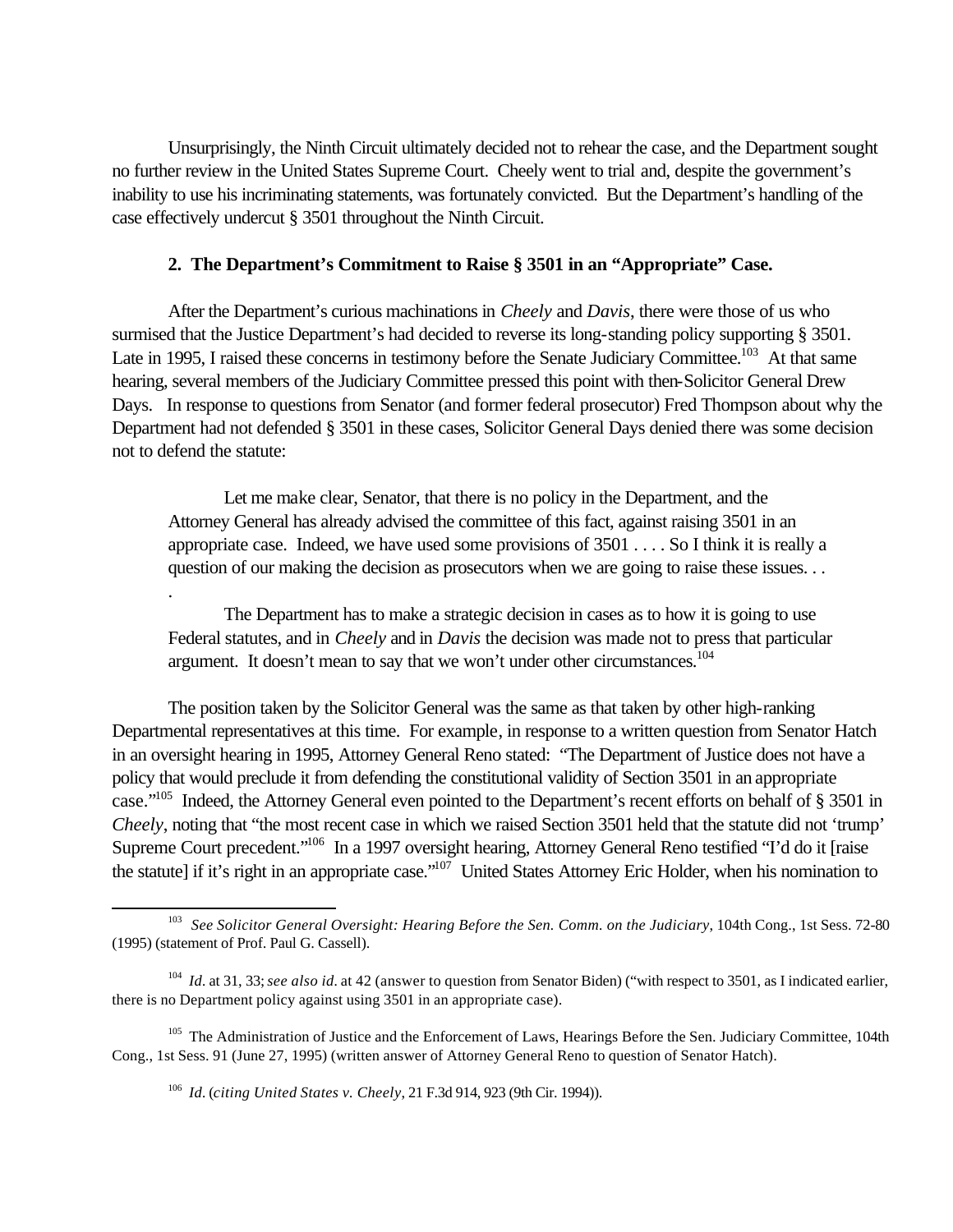be Deputy Attorney in the Department was under consideration by the Judiciary Committee, also promised to support the statute in appropriate situations: "I would support the use of Section 3501 in an appropriate circumstance."<sup>108</sup>

# **3. Fourth Circuit Litigation Over § 3501 in** *Sullivan* **and** *Leong***.**

The "appropriate circumstance" for raising § 3501 would turn out be elusive for the Clinton Administration. Indeed, in the next case presenting the issue — *United States v. Sullivan*<sup>109</sup> — political appointees in the Department even tried to "unfile" a brief filed by a career prosecutor defending § 3501.

*Sullivan* involved a routine vehicle stop that led to the discovery of a firearm in the possession Robert Sullivan, a felon. In the subsequent prosecution for illegal possession of a firearm, the trial court suppressed Sullivan's incriminating statements on the ground that the investigating officer did not read Sullivan his *Miranda* rights. In its opinion suppressing the statement, however, the district court specifically asked for higher courts to reassess whether mechanical application of the exclusionary rule should continue to be the law.<sup>110</sup>

Career prosecutors in the United States Attorney's Office for the Eastern District of Virginia appealed. Their brief argued that no *Miranda* warnings were needed because Sullivan was not in the officer's custody and, in any event, even if Sullivan had been custody, the statement should be admitted because of § 3501's replacement of the *Miranda* rules.<sup>111</sup>

Three weeks later, the Acting Solicitor General, Walter Dellinger, submitted a letter and accompanying motion to the Fourth Circuit Court, seeking to file a new government brief — a brief that simply omitted the § 3501 argument. <sup>112</sup> A few days later, apparently anticipating the court granting the government's motion, Sullivan's counsel filed a brief that did not discuss the admissibility of the statement under 18 U.S.C. § 3501.<sup>113</sup> A few days after that, the Fourth Circuit granted the government's motion to file the new, redacted brief.<sup>114</sup>

<sup>107</sup> Department of Justice Oversight: Hearings Before the Sen. Comm, on the Judiciary, 105th Cong., 1st Sess. 89-90 (April 30, 1997).

108 *Confirmation of Deputy Attorney General Nominee Eric Holder: Hearings before the Sen. Comm. on the Judiciary*, 105th Cong., 1st Sess. 124 (June 13, 1997) (written response of Deputy Attorney General Designate Holder to question from Senator Thurmond).

<sup>109</sup> 138 F.3d 126 (4th Cir. 1998).

l

110 *See* United States v. Sullivan, 948 F. Supp. 549, 558 (E.D. Va. 1996).

<sup>111</sup> Brief for the United States at 18, United States v. Sullivan, No. 97-4017 (4th Cir. Mar. 5, 1997).

<sup>112</sup> Letter from Walter Dellinger, Acting Solicitor General to Patricia S. Connor, Clerk, U.S. Court of Appeals for the Fourth Circuit, Mar. 26, 1997; Motion to Substitute Redacted Br. for the U.S., United States v. Sullivan, No. 97-4017 (4th Cir. Mar. 26, 1997).

<sup>113</sup> Br. for Appellee, United States v. Sullivan, No. 97-4017 (4th Cir. Mar. 31, 1997).

<sup>114</sup> Order Granting Motion to Substitute Redacted Br. for the U.S., United States v. Sullivan, No. 97-4017 (4th Cir. Apr. 3,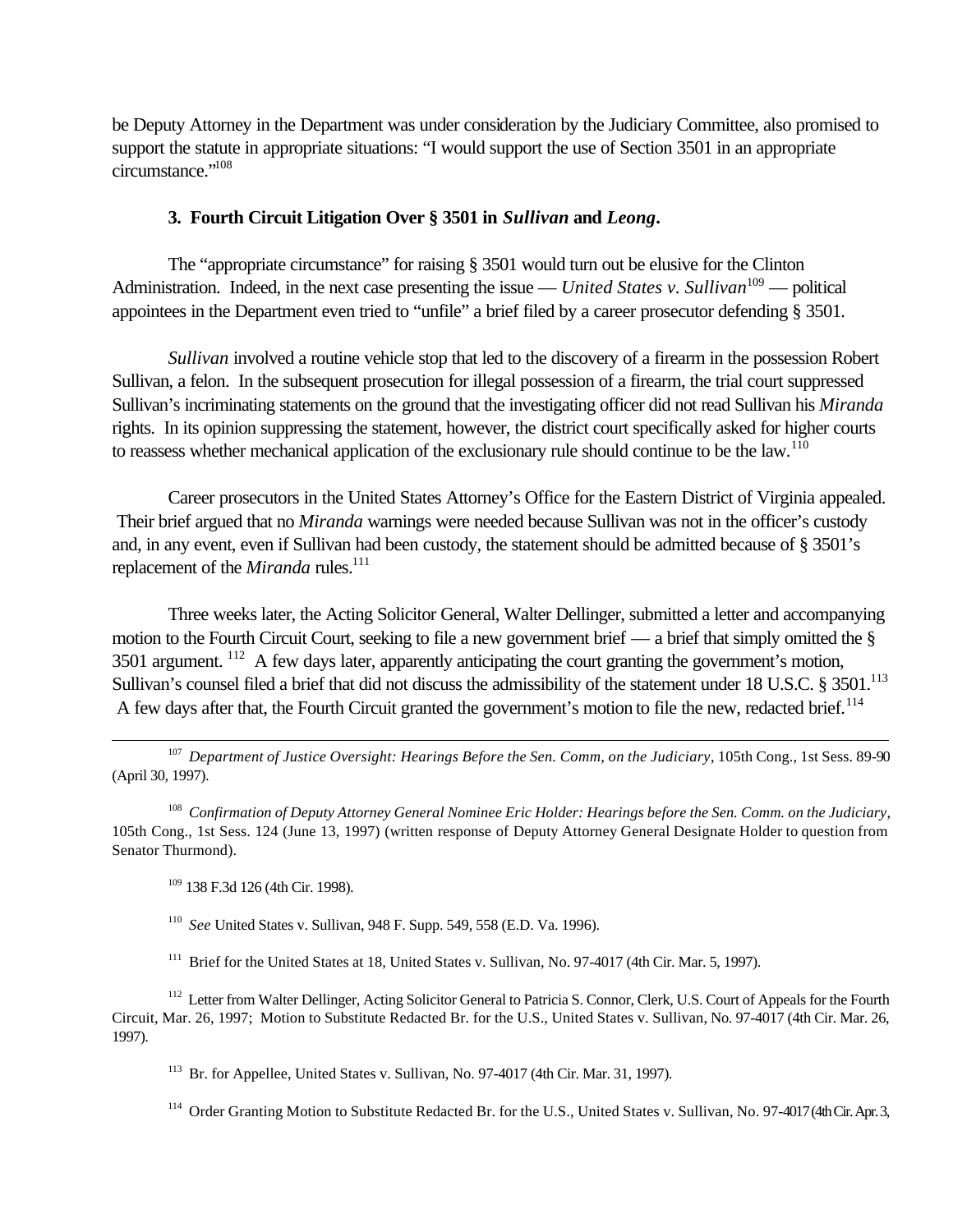The Washington Legal Foundation learned of the decision and thought § 3501 should be brought to the court's attention. On June 26, 1997, WLF filed a motion to submit an amicus brief in the *Sullivan* case on behalf of WLF and four members of the Senate Judiciary Committee — Senators Jeff Sessions, Jon Kyl, John Ashcroft, and Strom Thurmond.<sup>115</sup> WLF simply asked the court to accept for refiling the arguments the career prosecutors had previously submitted on behalf of the statute.

In support, WLF explained why the Court should reach the issue of the applicability of § 3501, developing arguments that the statute was binding on the court even when not raised by the parties.<sup>116</sup> WLF also explained that the Department's decision to file a new brief not discussing § 3501 also raised serious issues of professional responsibility. The Virginia Code of Professional Responsibility, for example, indicates that courts expect "pertinent law [will be] presented by the lawyers in the cause."<sup>117</sup> As a result, "Where a lawyer knows of legal authority in the controlling jurisdiction directly adverse to the position of his client, he should inform the tribunal of its existence unless his adversary has done so."<sup>118</sup>A duty of candor should have

#### 1997).

l

<sup>116</sup> WLF explained that the Supreme Court has described § 3501 as "the statute governing the admissibility of confessions in federal prosecutions.'"Davis v. United States, 512 U.S. 452, 457 (1994) (*quoting* United States v. Alvarez-Sanchez, 511 U.S. 350, 351 (1994)). WLF further argued at length that the government's attempted withdrawal of the argument based on § 3501 did not license a court to ignore a controlling Act of Congress. The Supreme Court has instructed that the parties cannot prevent a court from deciding a case under the governing law simply by refusing to argue it. In United States National Bank of Oregon v. Independent Insurance Agents of America, Inc., 508 U.S. 439, 445-48 (1992), the Court concluded it was free to reach the issue whether Congress had repealed a statute the Comptroller of the Currency had used to rule against the respondent, even though the respondent had specifically refused to make an argument to that effect both before the court of appeals and the Supreme Court. The Court held that it would be absurd to allow the parties' decisions about what arguments to press to force the Court to decide the meaning of a statute that had been repealed. "The contrary conclusion," the Court explained, "would permit litigants, by agreeing on the legal issue presented, to extract the opinion of a court on hypothetical Acts of Congress or dubious constitutional principles, an opinion that would be difficult to characterize as anything but advisory."*Id.* at 447, *cited in* Davis v. United States, 512 U.S. at 464 (Scalia, J., concurring). WLF finally noted that the parties before the court had apparently literally colluded to remove this argument from the case. The Department of Justice decided to abandon the U.S. Attorney's office's § 3501 argument as a result of a call from defense counsel to the Solicitor General's Office in Washington, D.C. *See Dept. of Justice Oversight: Hearings Before the Senate Comm. on the Judiciary*, 105th Cong., 1st Sess. (Apr. 30, 1997) (remarks of Sen. Thompson). This was done in the teeth of a statute governing not the conduct of private parties outside the courtroom, but rather the conduct of the courts themselves. *See* 18 U.S.C. § 3501 (providing that "in any [federal] criminal prosecution" a confession "*shall* be admissible in evidence") (emphasis added); *see also* Davis v. United States, 512 U.S. 452, 465 (1994) (Scalia, J., concurring) (§ 3501 "is a provision of law directed *to the courts*") (emphasis in original).

In the interest of brevity, this article will not discuss the binding quality of § 3501 any further. Both the Fourth Circuit and a recent scholarly review of the issues have agreed that § 3501 is binding on the courts even without being raised by the parties. *See* United States v. Dickerson, 166 F.3d 667, 681-83 (4th Cir. 1999); Eric D. Miller, Comment, *Should Courts Consider 18 U.S.C. § 3501 Sua Sponte?*, 65 U. CHI. L. REV. 1029 (1998) (answering question in the affirmative); *see also* George Thomas III, *2001: The End of the Road for* Miranda v. Arizona? *On the History and Future of Rules for Police Interrogation*, 25 & n.67 (manuscript currently circulating for publication) (agreeing that the Supreme Court should review the issue).

<sup>117</sup> Va. Code Prof. Resp., Ethical Consideration 7-20.

118 *Id.*

<sup>&</sup>lt;sup>115</sup> Paul Kamenar and I represented WLF and the four senators.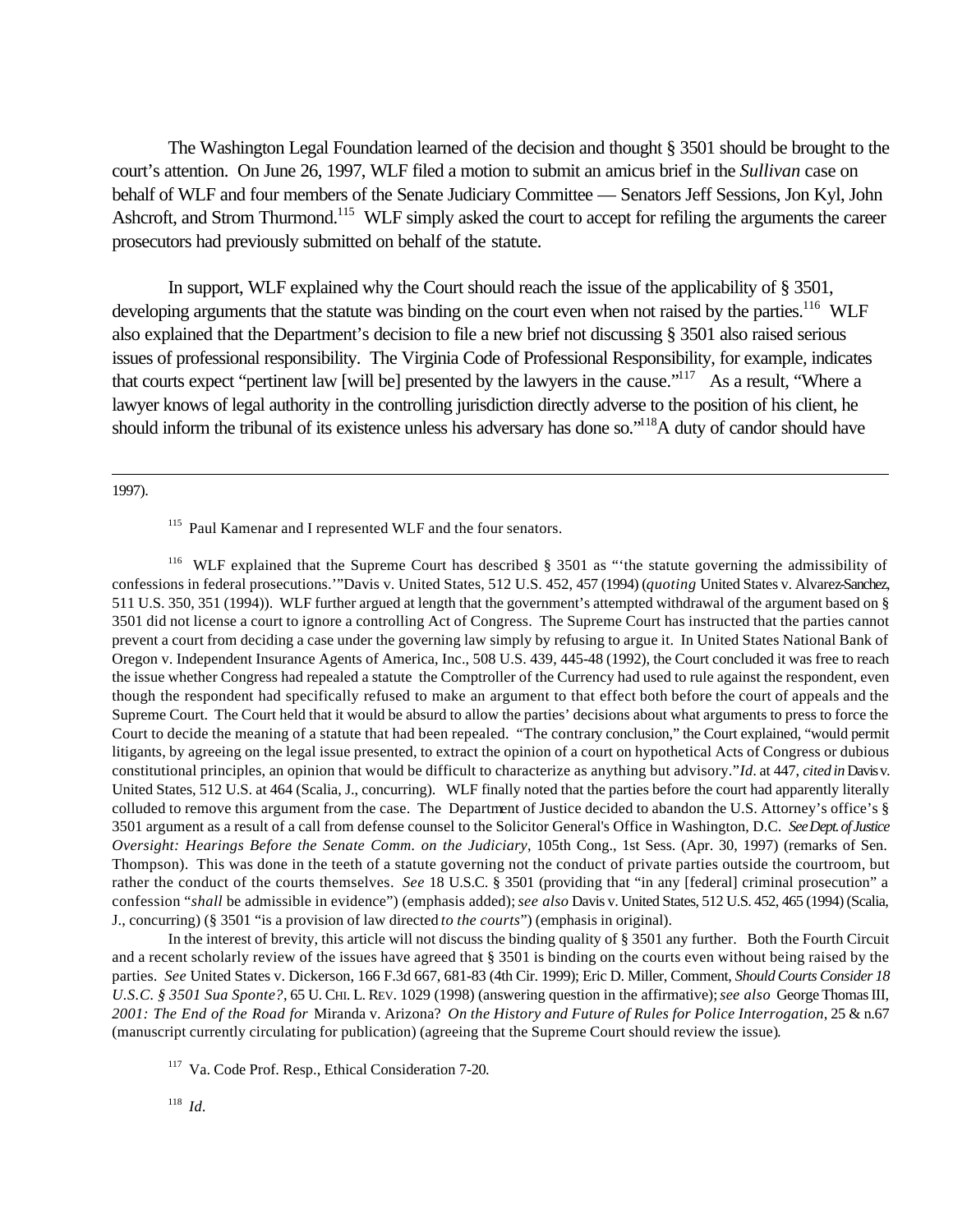compelled the Department of Justice to make the Court aware of this controlling "legal authority."<sup>119</sup>

The Fourth Circuit granted the motion of WLF and the four senators to file the brief.<sup>120</sup> But ultimately the court's ruling gave it no occasion to reach the § 3501 issue. The Court reversed the district court's decision that Sullivan had been in custody; the police officer, accordingly, was not required to give *Miranda*  warnings. The court dropped a footnote concluding that the § 3501 issue was "moot" in light of this disposition."<sup>121</sup>

While the *Sullivan* case shed little light on § 3501, *United States v. Leong*<sup>122</sup> was more illuminating. While WLF's § 3501 argument was pending in *Sullivan*, WLF learned of another Fourth Circuit case in which, coincidentally, another felon illegally in possession of a firearm was apprehended in the course of a routine traffic stop. The district court had concluded that the felon, Tony Leong, was in "custody" when he confessed, and suppressed his admission to ownership of the gun found under one of the seats. Because there were several other persons in the car at whom Leong's attorney could point the finger, the ruling had the practical effect of making the prosecution of Leong impossible. The government appealed, arguing the Leong was not in fact in custody at the time he confessed. The Fourth Circuit, however, reluctantly affirmed the district court's suppression order "under the narrow facts presented by this case."<sup>123</sup>

 The Washington Legal Foundation then learned of the case and filed a motion suggesting the appropriateness of a *sua sponte* rehearing to examine the applicability of  $\S 3501$ .<sup>124</sup> In its motion, WLF explained that the parties had failed to apprise the court of potentially relevant legal authority, specifically 18 U.S.C. § 3501. In its accompanying brief, WLF argued the issue was one of exceptional importance that should be considered by the full Fourth Circuit to avoid the escape from justice of a presumptively dangerous felon in the face of a federal statute to the contrary.<sup>125</sup>

Astonishingly, five days after WLF's filing — before the Fourth's Circuit had an opportunity to rule on WLF's motion and even before the Fourth Circuit's mandate had issued returning the case to the district court

- <sup>121</sup> United States v. Sullivan, 138 F.3d 126, 134 n.\* (4th Cir. 1998).
- <sup>122</sup> 116 F.3d 1474, 1997 WL 3512414 (4th Cir. 1997 unpublished).
- <sup>123</sup> 1997 WL 3512414 at \*2-3.

l

<sup>124</sup> Motion of the Washington Legal Foundation and Safe Streets Coalition to File as Amici Curiae A Suggestion of Appropriateness of *Sua Sponte* Rehearing and Rehearing En Banc, United States v. Leong, 96-4876 (July 9, 1997). Paul Kamenar and I represented WLF.

<sup>125</sup> Br. of Amici Curiae WLF and Safe Streets Coalition Suggesting the Appropriateness of a Sua Sponte Rehearing and Rehearing En Banc at 8, United State v. Leong, 96-4876 (4th Cir. July 9, 1997).

<sup>&</sup>lt;sup>119</sup> *Cf.* Virginia v. Riley, 106 F.3d 559, 565 (4th Cir. 1997) (en banc) (criticizing the Department for, "on virtually every occasion when it recite[d the relevant statute's] requirements," "intentional[ly] omit[ting] . . . three manifestly relevant words" the statute contained which the Department apparently did not care for).

 $120$  Order, United States v. Sullivan, No. 97-4017 (Sept. 10, 1997).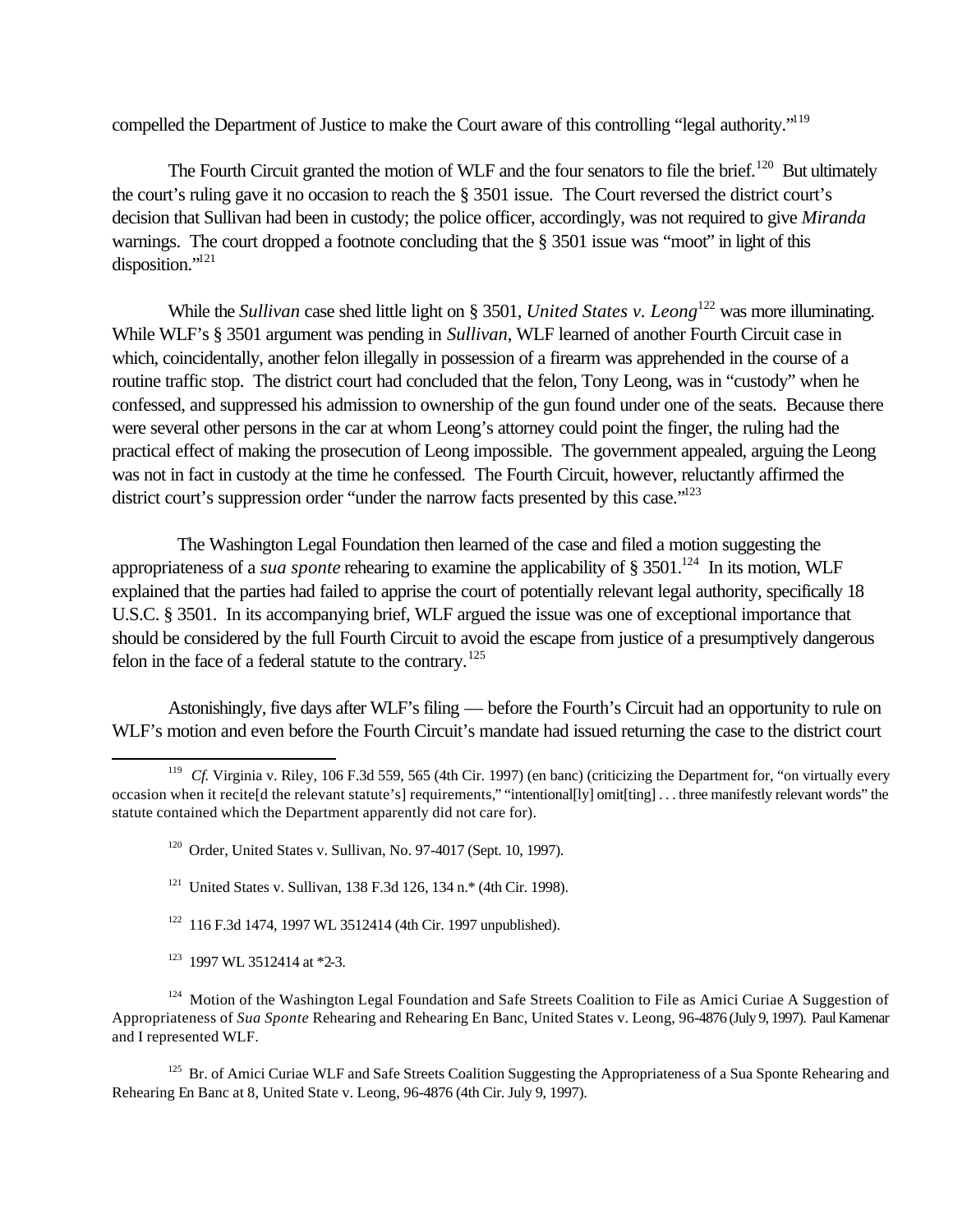— the Department of Justice moved in the district court to dismiss the indictment against Leong, and a dismissal order was entered on July 16, 1997.<sup>126</sup> This appeared to be a brazen maneuver by the Department to simply avoid the § 3501 issue by rendering the case moot, in spite of any jeopardy to public safety this might pose. The Department's ploy in the district court, however, turned out to be without legal effect on the Fourth Circuit, as the Court of Appeals still retained jurisdiction over the case.<sup>127</sup>

On July 16, 1997, the Fourth Circuit issued an order directing the Department of Justice and counsel for Leong "to submit supplemental briefs addressing the effect of 18 U.S.C.A. § 3501 on the admissibility of Leong's confession, including the effect of the statute on *Miranda v. Arizona* . . . and any constitutional issues arising therefrom."<sup>128</sup> This order seemed to present an "appropriate" case for the Department of Justice to defend the statute, particularly since the Fourth Circuit had asked specifically for the Department's views. The Chairman and five members of the Senate Judiciary Committee certainly expected the Department to do this. On August 28, 1997, the six Senators wrote a careful letter to Attorney General Reno carefully analyzing the legal issues and strongly urging her to defend the law:

We believe that Section 3501 is constitutional. While the Supreme Court has not passed on this question directly, we believe that the Court would uphold the statute . . . . The undersigned members do not want to see a guilty offender go free due to a technical error if the Justice Department easily can prevent such a miscarriage of justice by invoking the current written law.<sup>129</sup>

The Senators also recalled the repeated assurances they had received from the Department that it would defend the statute in an "appropriate case." The Senators recounted, for example, Solicitor General Days' testimony about the decision of the Department not to pursue § 3501 further in the *Cheely* case,<sup>130</sup> noting that "Mr. Days attributed the Department's refusal . . . to pursue the issue any further in the Ninth Circuit case of *United States v. Cheely* not to doubts about its constitutionality — indeed, he never suggested in the course of the hearing that the Department had any such doubts — but instead to various litigation strategy considerations. He specifically stated that the decision not to press the argument in those cases 'doesn't mean that we won't under other circumstances."<sup>131</sup>

In spite of its prior representations to Congress, the Justice Department filed a brief in *Leong* actually joining the defendant in arguing the statute was unconstitutional. The Department's brief advanced two claims.

<sup>126</sup> See Supp. B Supp. Br. for the United States at 23, United States v. Leong, No. 96-4876 (4th Cir. Aug. 29, 1997).

<sup>127</sup> The Fourth Circuit simply ignored this action, consistent with established precedent. *See, e.g.,* United States v. Rodgers, 101 F.3d 247, 251 (2d Cir. 1996).

<sup>128</sup> Order, United States v. Leong, No. 96-272 (4th Cir. July 16, 1997).

<sup>129</sup> Letter from Senators Orrin Hatch, Strom Thurmond, Fred Thompson, Jon Kyl, John Ashcroft, and Jeff Sessions to Attorney General Janet Reno at 3, 5 (Aug. 28, 1997).

<sup>130</sup> See supra note 104 and accompanying text.

l

<sup>131</sup> Letter from Senators Orrin Hatch *et al.*, *supra* note 129, at 4-5 (quoting testimony of Solicitor General Drew Days).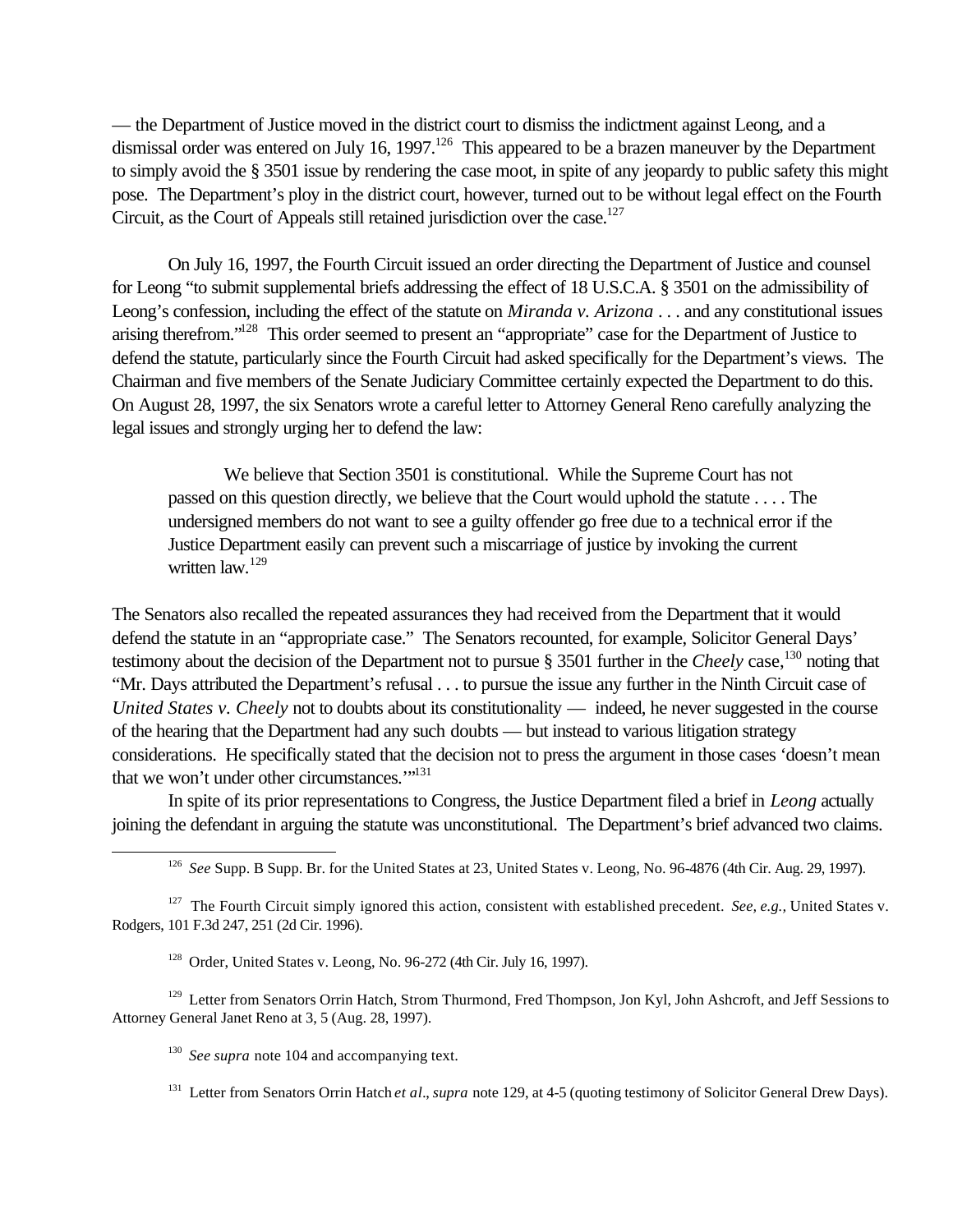First, the Department asserted that the "lower courts" could not reach the question of the effect of the 1968 statute because the Supreme Court's 1966 decision in *Miranda* had decided the issue.<sup>132</sup> Second, the Department argued that on the merits, the statute was unconstitutional, at least in the lower courts, because *Miranda* created constitutional rights.<sup>133</sup> In the Supreme Court, however, things might be different: "Should the issue of § 3501's validity . . . be presented to the Supreme Court . . . the same considerations would not control, since the Supreme Court (unlike the lower courts) is free to reconsider its prior decisions, and the Department of Justice is free to urge it to do so."<sup>134</sup> Shortly thereafter, the Attorney General sent, for the first time, a notice to Congress that she would not defend  $\S$  3501 in the lower courts.<sup>135</sup>

The Department's argument was joined, in a curious (and, some might say, unholy) alliance, by defendant and convicted felon Tony Leong and the National Association of Criminal Defense Lawyers. WLF then filed a reply to all of this, explaining why § 3501 was a valid exercise of Congressional power to modify prophylactic, evidentiary rules created by the Supreme Court.<sup>136</sup>

On September 19, 1997, the Fourth Circuit issued its order declining to rehear the case. The circuit first recapulated the Department's argument that lower courts could not reach the question of § 3501, concluding succinctly: "We disagree."<sup>137</sup> The court reviewed a number of other situations where lower courts had decided similar issues and concluded "[t]he Government is mistaken, therefore, in asserting that it may not urge the applicability of § 3501 before a lower court."<sup>138</sup> The court, however, went on to decide that, because § 3501 had been raised by WLF belatedly only on a petition for rehearing, the court could consider only whether it was "plain error" to suppress a confession in spite of the statute. Because the question of § 3501 had not been plainly settled, the court declined to consider the statute for the first time on an appellate petition for rehearing. $139$ 

The *Leong* decision seemed to set the stage for a successful defense of § 3501, if only a case could be found in the Fourth Circuit in which the statute had been raised not on appeal but in the trial court. The Department, however, took pains to make sure this would not happen. On November 6, 1997, John C. Keeney, Acting Assistant Attorney General for the Criminal Division, sent a memorandum to all United States

133 *Id.* at 18.

l

134 *Id.* at 7.

<sup>135</sup> See, e.g., Letter from Attorney General Janet Reno to Hon. Albert Gore, Jr., President of the Senate (Sept. 10, 1997).

<sup>136</sup> Brief of Amici Curiae WLF and Safe Streets Coalition in Response to Supplemental Briefs of the Parties and Amicus National Ass'n of Criminal Defense Lawyers., United States v. Leong, No. 96-4876 (4th Cir. Sept. 12, 1997).

<sup>137</sup> Order at 3, United States v. Leong, No. 96-4876 (4th Cir. Sept. 19, 1997).

138 *Id.* at 4.

 $139$  *Id.* at 4-6.

<sup>132</sup> Supp. Br. Of the United States at 23, *supra* note 126.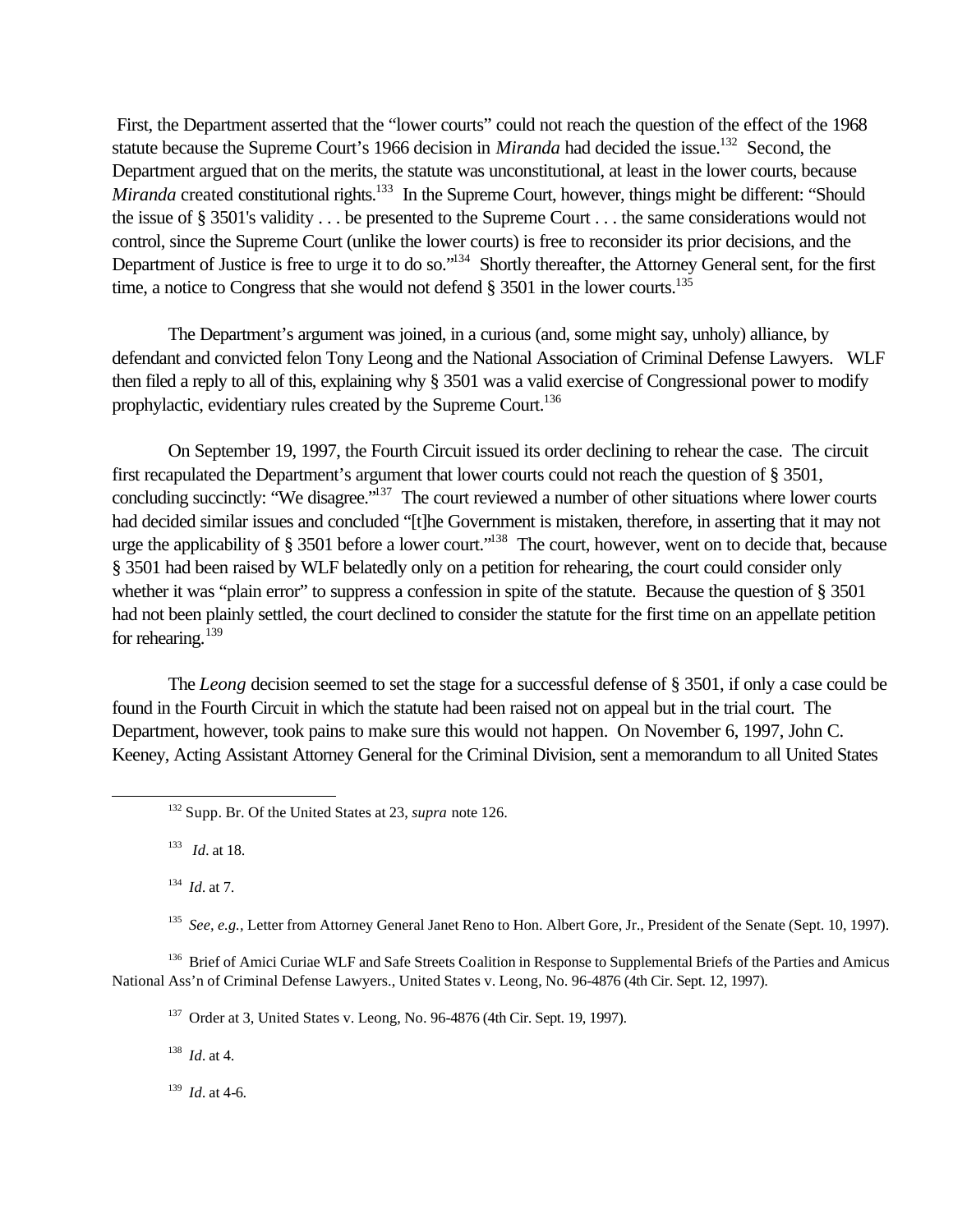Attorneys noting the Department's position against § 3501 in *Leong* and requiring the prosecutors to "consult[]" with the criminal division in all cases concerning the voluntariness provisions of the statute.<sup>140</sup> Fortunately for the statute, however, the Department's efforts to consign § 3501 to oblivion in the trial courts came too late, as will be recounted presently in connection with the *Dickerson* decision.<sup>141</sup>

### **4. Section 3501 in the District of Utah and the Tenth Circuit.**

Before turning to this final act in the Fourth Circuit, it is necessary to complete the chronology of § 3501 litigation by returning briefly to the Tenth Circuit. After the Tenth Circuit's 1975 ruling in *Crocker* upholding § 3501, one would have thought that other cases involving the statute would have been plentiful. Yet, while later cases from the Circuit had cited both *Crocker* and § 3501 favorably,<sup>142</sup> by and large the courts and prosecutors within the Tenth Circuit appeared to be unaware of the decision. A few experienced, career prosecutors in that Circuit, however, realized the value of § 3501 and attempted to use it in appropriate cases.<sup>143</sup> One such case was *United States v. Nafkha*. The defendant there, Mounir Nafkha, was involved in a series of armed "takeover" bank robberies and was a dangerous, career criminal. Apart from Nafkha's confession, the evidence against him was circumstantial. Under *Miranda*, the admissibility of the confession appeared to be a close question, as Nafkha had made a reference to a lawyer that might, under the *Miranda* rules, possibly be viewed as requiring police to stop all questioning. Ultimately, both the United States and *amicus curiae* WLF<sup>144</sup> filed briefs arguing for the admission of Nafkha's confession under § 3501.<sup>145</sup> The magistrate ruled that while the § 3501 argument was "logical and intriguing, this issue need not be reached" because police had complied with *Miranda*.<sup>146</sup> Nafkha's confession was presented to the jury, and he was convicted.

141 *See* Part II.C.5, *infra*.

l

142 *See* United States v. Brown, 540 F.2d 1048, 1053 (10th Cir. 1976), *cert. denied*, 429 U.S. 1100 (1977); United States v. Shoemaker, 542 F.2d 561, 563 (10th Cir.), *cert. denied*, 429 U.S. 1004 (1976); United States v. Fritz, 580 F.2d 370, 378 (10th Cir.) (*en banc*), *cert. denied*, 439 U.S. 947 (1978); United States v. Hart, 729 F.2d 662, 666-67 (10th Cir. 1984); United States v. Benally, 756 F.2d 773, 775-76 (10th Cir. 1985); United States v. Fountain, 776 F.2d 878, 886 (10th Cir. 1985); United States v. Short, 947 F.2d 1445, 1450 (10th Cir. 1991); United States v. Caro, 965 F.2d 1548, 1552 (10th Cir. 1992); United States v. Miller, 987 F.2d 1462, 1464 (10th Cir. 1993); United States v. March, 999 F.2d 456, 462 (10th Cir. 1993); United States v. Glover, 104 F.3d 1570, 1583 (10th Cir. 1997); *see also* United States v. DiGiacomo, 579 F.2d 1211, 1217-18 (10th Cir. 1978) (Barrett, J., dissenting).

<sup>143</sup> See, e.g., Govt's Resp. to Motion to Suppress at 12, United States v. Cale, No. 1:97-CR-9B (D. Utah 1997) (citing § 3501 and noting that *Crocker* "is the law in this circuit").

<sup>144</sup> Paul Kamenar and I represented WLF.

145 *See* Memorandum of *Amicus Curiae* Washington Legal Foundation in Support of the United States on Issues Raised by the Defendants' Motions to Suppress Statements, United States v. Nafkha, No. 95-CR-220C (D. Utah Feb. 7, 1996); Government's Response to Motion to Suppress Statement-Nafkha, United States v. Nafkha, No. 95-CR-220C (D. Utah Feb. 7, 1996).

<sup>&</sup>lt;sup>140</sup> Memorandum for all United States Attorneys and all Criminal Division Section Chiefs from John C. Keeney, Acting Asst. Atty. Gen., Crim. Div. at 2 (Nov. 6, 1997).

<sup>&</sup>lt;sup>146</sup> Report and Recommendation at 22, United States v. Nafkha, No. 95-CR-220C (Apr. 5, 1996).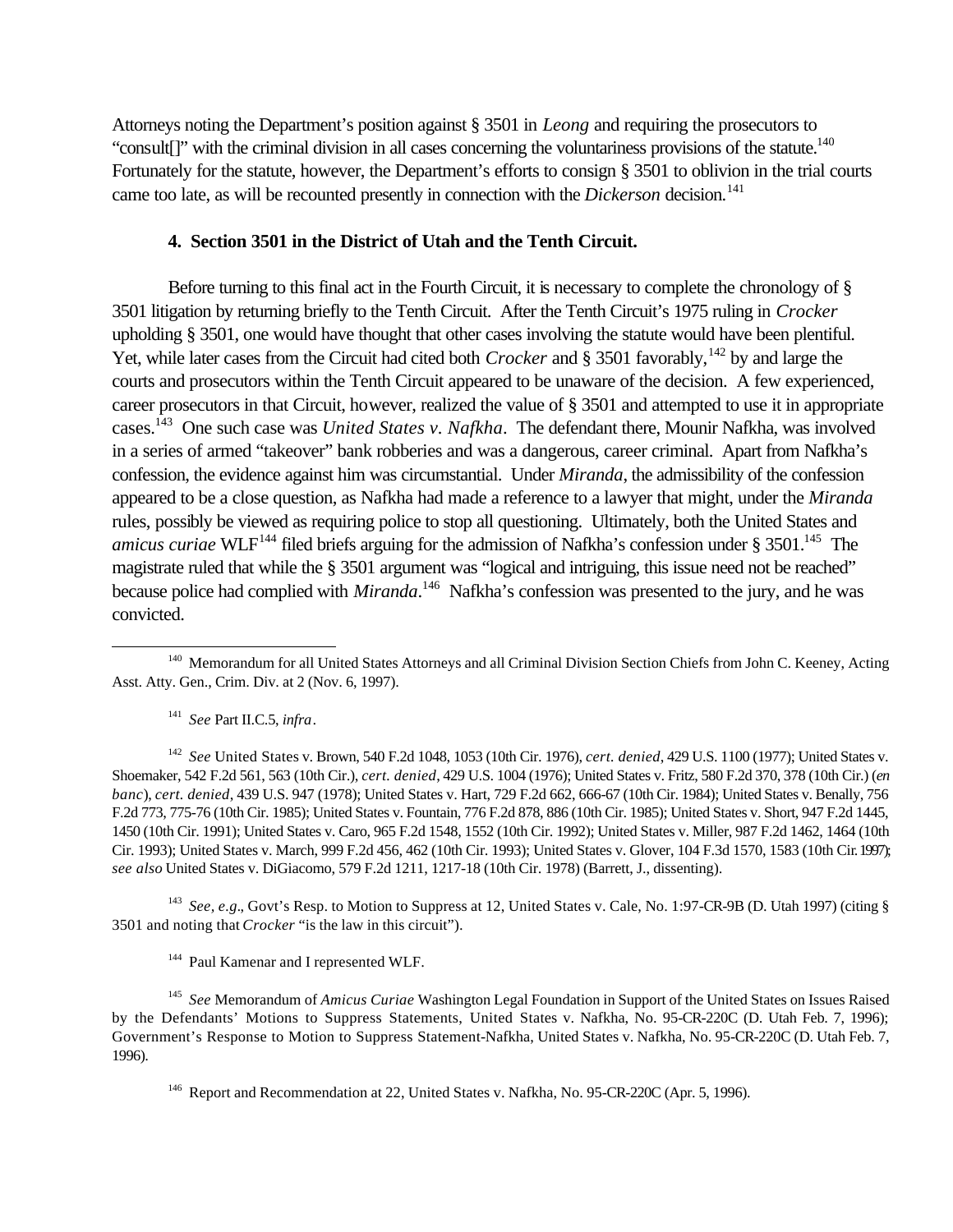On Nafkha's appeal to the Tenth Circuit, the career prosecutor filed a brief on behalf of the United States defending the admission of the confession under both *Miranda* doctrine and § 3501.<sup>147</sup> WLF, too, filed a brief defending § 3501, joined by the International Asssociation of Chiefs of Police, the Law Enforcement Alliance of America, and other groups.<sup>148</sup> While the case was awaiting argument, the Department filed its brief in the Fourth Circuit in *Leong* attacking § 3501. The Department then sent a letter to the clerk of the Tenth Circuit, withdrawing the portion of *Nafkha* brief by the career prosecutor defending § 3501, and substituting as the government's position copies of the politically-approved brief from *Leong*.<sup>149</sup> Curiously, in executing this xerox-and-file maneuver to briefing, the Department never explained why § 3501 did not apply in the Tenth Circuit. The Circuit, after all, had previously and specifically *upheld* the statute (at the behest of the Department) more than twenty years earlier in *Crocker*<sup>150</sup> and later Circuit precedent favorably cited both *Crocker* and § 3501.<sup>151</sup> The *Leong* brief from the Fourth Circuit did not argue that *Crocker* had been overruled and did not discuss later Tenth Circuit precedent. All the *Leong* brief said was that "the Tenth Circuit has not had occasion to reexamine *Crocker* in light of subsequent developments in the Supreme Court's *Miranda* jurisprudence . . . .<sup>"152</sup> This was, obviously, no reason to ignore a binding Tenth Circuit precedent within the that circuit. Ultimately, the Tenth Circuit ruled the confession had been obtained in compliance with *Miranda* and, therefore, did not have to consider the effect of  $\S 3501$ .<sup>153</sup>

Around this time, the Justice Department's determined efforts to keep courts from reaching the merits of the effects of § 3501 began to unravel. The Department's position was first rebuffed by a federal district court in Utah in *United States v. Rivas-Lopez*. <sup>154</sup> There, the Safe Streets Coalition filed an amicus brief raising § 3501 and pointing out that, in the District of Utah, the Tenth Circuit's decision in *Crocker* was binding on the issue.<sup>155</sup> The Department responded by simply referencing its brief in the *Leong* case.<sup>156</sup> Safe Streets

<sup>147</sup> See Brief of Appellee United States at 17, United States v. Nafkha, No. 96-4130 (10th Cir. Apr. 23, 1997).

148 *See* Brief of Amici Curiae WLF *et al.*, United States v. Nafkha, No. 96-4130 (10th Cir. Apr. 28, 1997).

<sup>149</sup> Letter from Lisa Simotas, U.S. Dep't of Justice, to Patrick Fisher, Clerk, U.S. Court of Appeals for the Tenth Cir. (Sept. 2, 1997).

<sup>150</sup> See supra note 67 and accompanying text.

151 *See supra* note 142.

l

<sup>152</sup> Supp. Br. of the United States, *supra* note 126, at 17 n.6.

<sup>153</sup> United States v. Nafkha, 139 F.3d 913, 1998 WL 45492 at \*1 n.1 (unpublished 10th Cir. Feb. 5, 1998).

<sup>154</sup> 988 F. Supp. 1424, 1430 (D. Utah 1997).

<sup>155</sup> Memorandum of Amici Curiae Safe Streets Coalition et al. on the Applicability of 18 U.S.C. § 3501 to Defendant's Motion to Suppress Statements, United States v. Rivas-Lopez, No. 97-CR-104G (July 25, 1997). I represented the Safe Streets Coalition.

<sup>156</sup> Govt's Supp. Response to Defendant's Motion to Suppress, United States v. Rivas-Lopez, NO. 97-CR-104G (Sept. 5, 1997).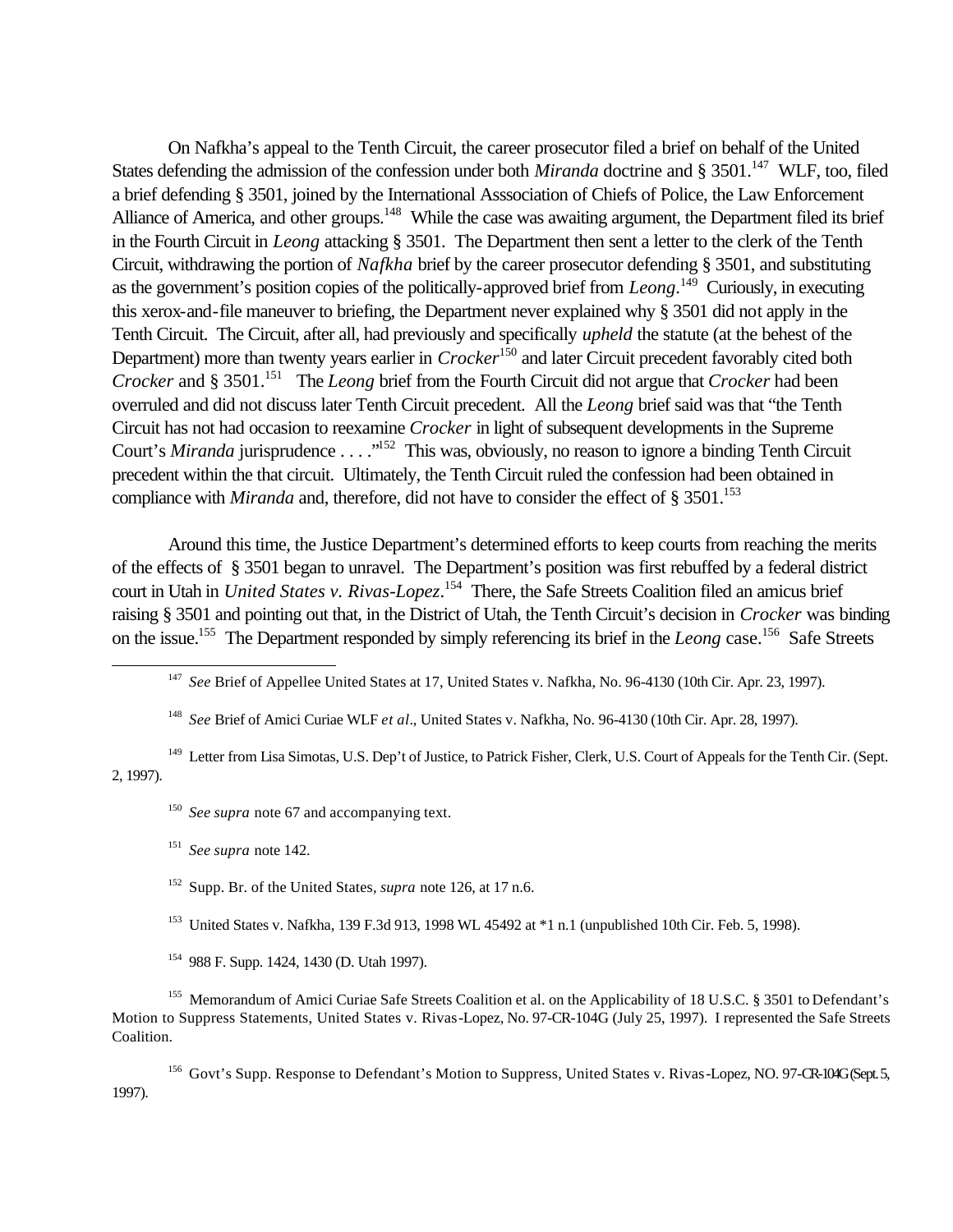replied by criticizing this "one size fits all" approach to briefing, explaining that the Department's brief from *Leong* in the Fourth Circuit contained no analysis of why district courts within the Tenth Circuit should ignore *Crocker*. <sup>157</sup> The district court fully agreed, issuing a published opinion upholding § 3501. The court first noted the Department's "curious position" agreeing with the defendant "that § 3501 does not apply and is unconstitutional."<sup>158</sup> The court rejected the Department's strange claim, finding that the Supreme Court had repeatedly described the *Miranda* rules as not constitutionally mandated. Moreover, the Tenth Circuit had "squarely upheld the constitutionality of" § 3501 in *Crocker*. <sup>159</sup> The court concluded:

The government implies that the *Miranda* jurisprudence since the *Crocker* case would undoubtedly persuade this circuit to alter its course if given the chance, but apparently the government does not want to give the Tenth Circuit that chance. Given the above review of the cases and post-*Miranda* decisions, this court declines to so speculate, and will and must follow the precedent set in this circuit. $160$ 

*Rivas-Lopez* appeared to present an opportunity to obtain a clear-cut appellate ruling on the merits of § 3501, as the decision surmounted the current Justice Department's determined efforts to avoid any ruling on the issue. The case, however, ultimately petered out. Defendant Rivas-Lopez decided to skip bail rather than find out how he would fare at a jury trial for drug dealing with his confession introduced in evidence.<sup>161</sup> Nonetheless, the § 3501 issue was destined to reach an appellate court.

# **5. The End of the Road?** *United States v. Dickerson*

The long effort to obtain an appellate court ruling on § 3501 came to a successful conclusion just a few months ago in the Fourth Circuit. There, the circuit's September 1997 ruling in *Leong* meant that only § 3501 issues raised in the trial court could be considered on appeal. The Department's November 1997 directive against raising  $\S 3501$  in the trial court <sup>162</sup> headed off all new cases in which the career prosecutors might raise the statute. But the Department's efforts to hermetically seal off all such cases from the circuit was thwarted by one pending case involving the statute.

*United States v. Dickerson* arose before the Department had promulgated its directive against using § 3501. The case involved a serial bank robber, who had been taken into custody and interviewed by FBI

159 *Id.* at 1435.

160 *Id.*

l

162 *See supra* note 140.

<sup>&</sup>lt;sup>157</sup> Reply Mem. of Amici Curiae Safe Streets Coalition et al. Replying to the Position of the Dep't of Justice and the Defendant on the Applicability of § 3501, United States v. Rivas-Lopez, No. 97-CR-104G (Sept. 12, 1997).

<sup>158</sup> United States v. Rivas-Lopez, 988 F. Supp. 1424, 1430 (D. Utah 1997).

<sup>161</sup> Recently the District of Utah reaffirmed that § 3501 superceded *Miranda*. *See United States v. Tapia-Mendoza*, 1999 WL 137658 (D. Utah Mar. 10, 1999).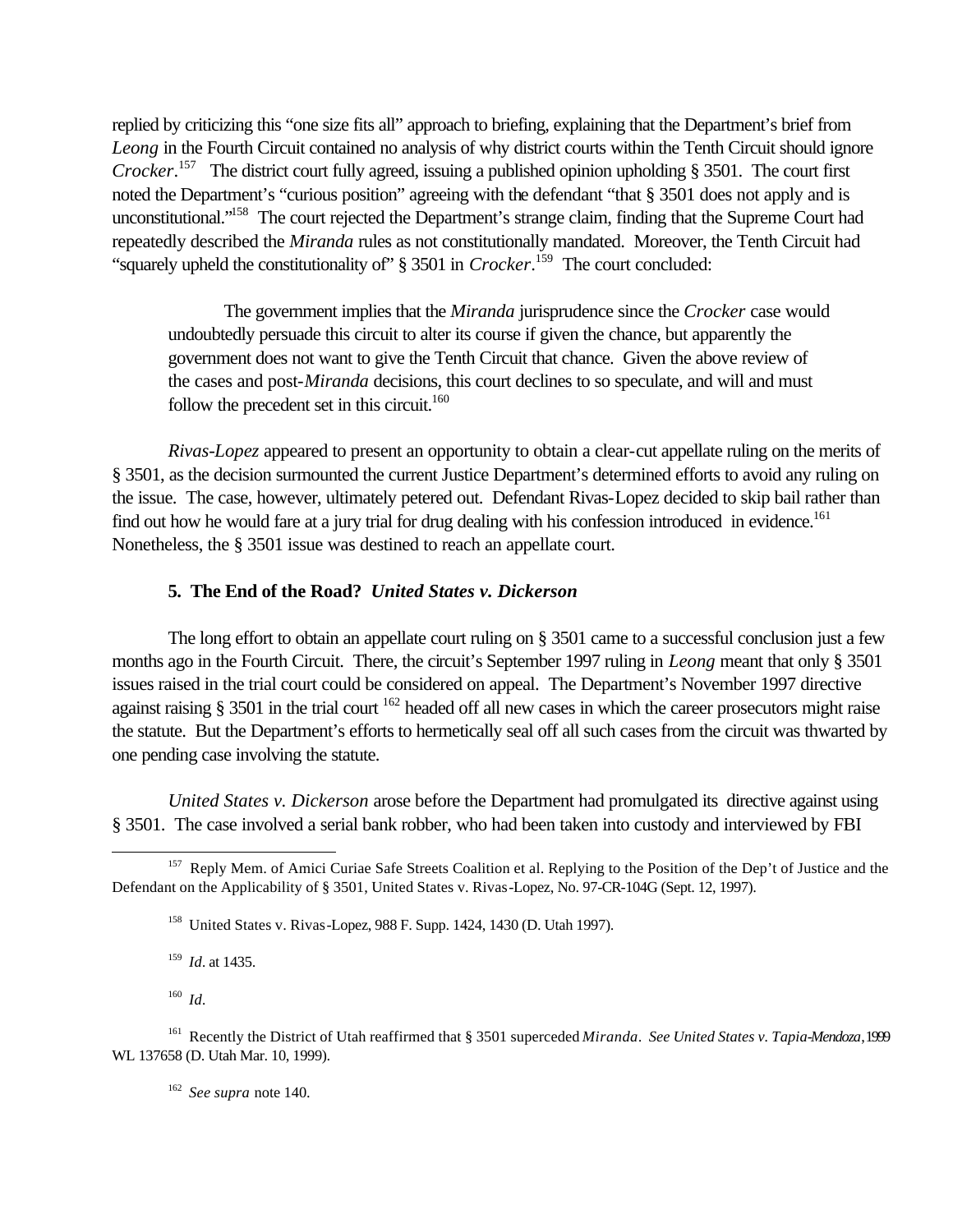agents. At the suppression hearing, the lead agent testified he gave Dickerson his *Miranda* warnings, obtained a waiver, after which Dickerson made incriminating statements. Dickerson, on the other hand, testified he gave statements in an interview, and only afterwards received his *Miranda* warnings. Such one-on-one "swearing contests" are routinely decided in favor of law enforcement officers, but in this case the district court sided with the accused bank robber, citing alleged discrepancies between the officer's testimony and times scribbled on the waiver of rights form.<sup>163</sup> The United States Attorney's Office then mobilized a strong response to the district court opinion, filing a motion for reconsideration which contained affidavits from several other officers fully corroborating that Dickerson had been given his *Miranda* warnings at the start (rather than the end) of the interview, and providing specific explanations of the alleged discrepancies on the time the waiver form was signed. The motion for reconsideration also specifically raised § 3501 as a basis for admitting the statements.<sup>164</sup> The district court, however, refused to reconsider its decision because none of these arguments were unavailable to the prosecutors at the time of the first hearing.<sup>165</sup>

Career prosecutors then filed an appeal to the Fourth Circuit, arguing that the district court should have reconsidered its first ruling in light of the subsequently-provided affidavits. In the meantime, the Department's new position on § 3501 had been announced. Consistent with that policy, the brief contained a footnote, noting that the government was prohibited from raising § 3501 on appeal. The Washington Legal Foundation filed an *amicus* brief arguing that § 3501 was binding on the court, noting that, in contrast to *Leong*, in this case § 3501 had been presented to the trial court, albeit in a motion for reconsideration.<sup>166</sup> The Fourth Circuit allowed WLF to defend the statute during oral argument held in January 1998.

A little more than a year later, on February 8, 1999, the Fourth Circuit announced its landmark opinion in the case, upholding § 3501 against constitutional attack and applying it to admit Dickerson's incriminating statements.<sup>167</sup> In a lengthy opinion, the court held that "[w]e have little difficulty concluding . . . that § 3501, enacted at the invitation of the Supreme Court and pursuant to Congress's unquestioned power to establish the rules of procedure and evidence in federal courts, is constitutional."<sup>168</sup> The court noted the absence of a defense of the statute from the Department of Justice, observing that the career prosecutor on the case "had been prohibited by his superiors at the Department of Justice from discussing § 3501."<sup>169</sup> This was, the Fourth Circuit said, a decision "elevating politics over law . . . . Fortunately, we are a court of law and not politics. Thus, the Department of Justice cannot prevent us from deciding this case under the governing law simply by

168 *Id.* at 672.

l

169 *Id.* at 681 n.14.

<sup>163</sup> *See* Memorandum Opinion, United States v. Dickerson, No. 97-159-A (E.D. Va. July 1, 1997).

<sup>&</sup>lt;sup>164</sup> Gov't's Mot. for Reconsideration at 12-14, United States v. Dickerson, No. 97-159-A (E.D. Va. July 15, 1997).

<sup>165</sup> United States v. Dickerson, 971 F. Supp. 1023 (E.D. Va. 1997), *rev'd*, 166 F.3d 667 (4th Cir. 1999).

<sup>&</sup>lt;sup>166</sup> Brief of WLF in Support of Appellant United States, United States v. Dickerson, No. 97-4750 (4th Cir. Nov. 5, 1997). Paul Kamenar and I represented WLF.

<sup>167</sup> United States v. Dickerson, 166 F.3d 667 (4th Cir. 1999).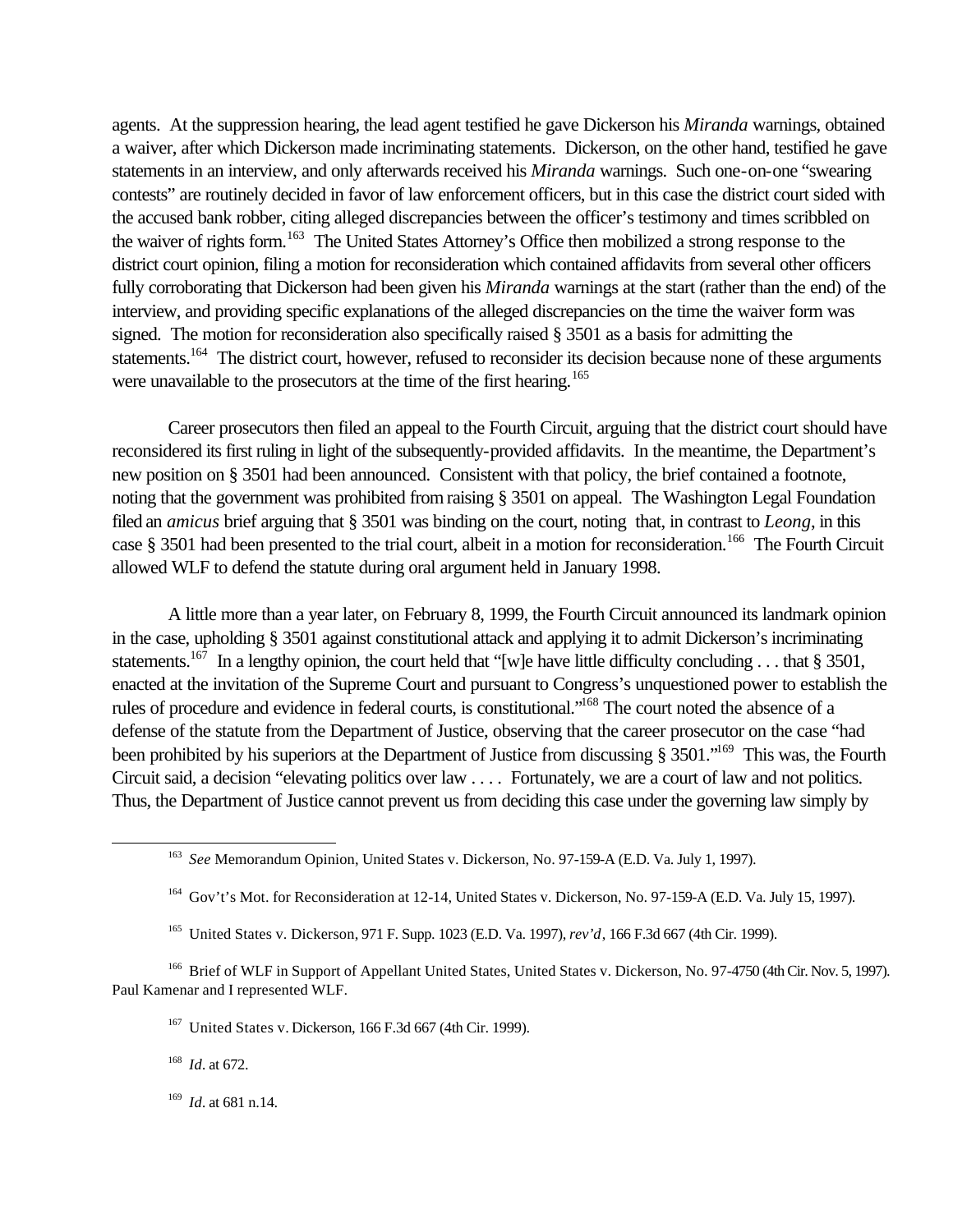refusing to argue it."<sup>170</sup> The Court also noted that for the parties to fail to discuss § 3501 was for them to "abdicate their responsibility to call relevant authority to his Court's attention," citing the Virginia Code of Professional Responsibility.<sup>171</sup> Judge Michael dissented, arguing the court should not have reached the issue of the statute's application where it was not presented by the Department of Justice.<sup>172</sup>

After the decision was handed down, Dickerson filed a petition for rehearing en banc,  $173$  supported by the American Civil Liberties Union and the National Association of Criminal Defense Lawyers.<sup>174</sup> The question then arose as to what the Department of Justice should say, since it had "won" the case, with help from WLF as amicus. At this stage, too, the Department now indisputably had a "reasonable" argument on behalf of the statute — specifically the argument advanced by a respected Fourth Circuit Judge, Karen Williams, in her opinion for the Fourth Circuit. This point was made forcefully in a letter to the Attorney General by Senator Orrin Hatch, Chair of the Senate Judiciary Committee and eight of his colleagues — Senators John Kyl, John Ashcroft, Bob Smith, Chuck Grassley, Mike DeWine, Strom Thurmond, Spence Abraham, and Jeff Sessions. The Senators recounted the Fourth Circuit's criticism of the Department for "raising politics over law," finding this to be "deeply troubling."<sup>175</sup> The Senators went on to observe that the Department had pledged to defend Acts of Congress where reasonable arguments could be made: "The *Dickerson* opinion demonstrates beyond doubt that there are 'reasonable arguments' to defend 18 U.S.C. § 3501. In fact, these arguments are so reasonable that they have prevailed in every court that has directly addressed their merits."<sup>176</sup> Despite this letter, the Department actually filed a brief supporting the defendant,

170 *Id.* at 672 (citing *United States Nat'l Bank of Or. v. Independent Ins. Agents of America, Inc.*, 508 U.S. 439, 445-48 (1993)).

Perhaps in response to this point, the Department of Justice sent out a memorandum to all United States Attorneys in the Fourth Circuit shortly after *Dickerson*, explaining that, in response to motions to suppress statements, "prosecutors in the Fourth Circuit discharge their professional and and ethical obligations if they call the district court's attention to the existence of Section 3501 and the *Dickerson* decision." Memorandum for All U.S. Attorneys in the Four Circuit from James K. Robinson, Asst. Attorney General (Mar. 8, 1999). Curiously, the Department does not appear to have sent out a similar memorandum to all United States Attorneys in the Tenth Circuit, suggesting they call the Tenth Circuit's *Crocker* opinion to the attention of courts there.

<sup>172</sup> Judge Michael also argued the court should not decide the  $\S$  3501 issue because there was no briefing in opposition to WLF's position. 166 F.3d at 697 (Michael, J., dissenting). However, the Justice Department's brief cross-referenced its earlier extensive briefing on the alleged unconstitutional of § 3501 in the *Leong* case, *see* Br. for the U.S. at 34 n.19, United States v. Dickerson, No. 97-4750 (4th Cir. 1997), and the defendant, perhaps deeming it a clever tactical maneuver, simply declined to write anything about the statute.

<sup>173</sup> Petition for Rehearing and Petition for Rehearing *En Banc*, United States v. Dickerson, No. 97-4750 (4th Cir. Feb. 22, 1999).

<sup>174</sup> Brief of the Am. Civil Liberties Union in Support of Rehearing, United States v. Dickerson, No. 97-4750 (Feb. 20, 1999); Brief Amicus Curiae of the Nat'l Assoc. of Criminal Defense Lawyers in Support of Defendant-Appellee's Petition for Rehearing, United States v. Dickerson, No. 97-4750 (Feb. 22, 1999)

<sup>175</sup> Letter from Senator Orrin Hatch and eight members of the Senate Judiciary Comm. to Attorney General Reno at 2 (Mar. 4, 1999).

176 *Id.*

<sup>171</sup> 166 F.3d at 682 (*citing* Va. Code Prof. Resp. 7-20).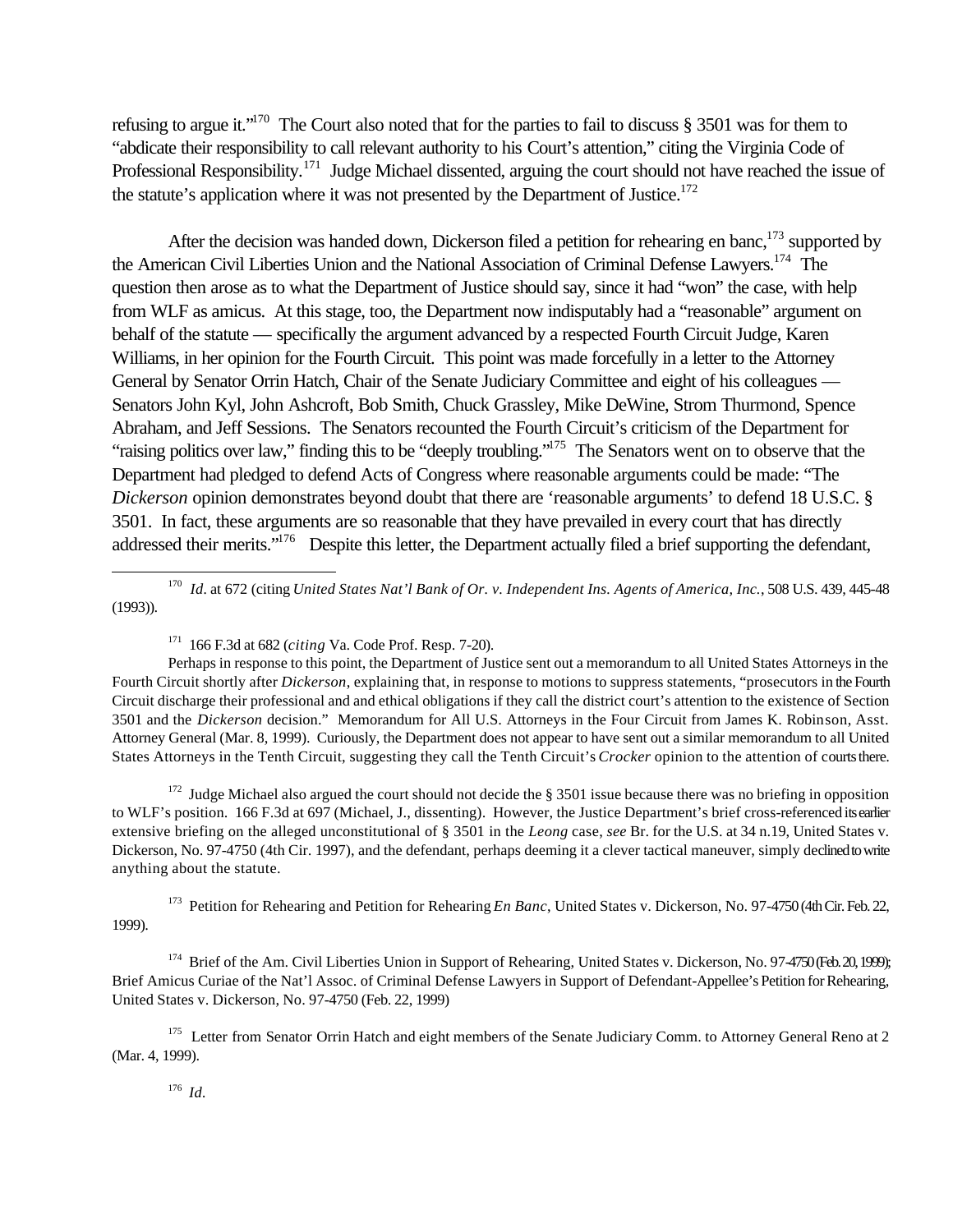the ACLU, and the National Association of Criminal Defense Lawyers in seeking rehearing.<sup>177</sup> The Department argued the Court's decision to apply § 3501 "is error, and that its holding deserves reconsideration by the full court of appeals."<sup>178</sup> Of the four career prosecutors who had been handling the case up to that point, not one signed the Department's brief attacking § 3501.

WLF filed a reply to all this, explaining that not only was the panel decision correct on the merits, but that it made little sense to review the matter en banc. Because the Clinton Justice Department had always said it might take a different position on § 3501 in the Supreme Court, further review in the Fourth Circuit was not a wise use of the court's time.<sup>179</sup> On April 1, 1999, the full Fourth Circuit apparently agreed, voting 8-5 to deny rehearing en banc. As of this writing, Dickerson will apparently file a petition for certiorari to the United States Supreme Court over the summer. A Supreme Court decision on whether to review the case will be made late in the Fal1, with many observers predicting the Court will take the case.

### **6. The Department's Obligation to Defend Acts of Congress.**

The Justice Department's current policy of not defending, and actually condemning , § 3501 raises serious constitutional questions. The bedrock obligation of the Executive Branch is "to take care that the Laws be faithfully executed."<sup>180</sup> Long ago the Supreme Court concluded that "[t]o contend that the obligation imposed on the President to see the laws faithfully executed, implies a power to forbid their execution, is a novel construction of the Constitution, and entirely inadmissible.<sup>"181</sup> Reasoning from this case and others like it, a number of respected constitutional scholars have concluded that the President must enforce *all* Acts of Congress, regardless of the Executive's views of their constitutionality.<sup>182</sup> One need not go as far as these respected scholars have to agree with the conventional position that, at the very least, the Executive should defend Acts of Congress where reasonable arguments can be made on their behalf.<sup>183</sup> The Department has even described the need to raise reasonable arguments as rising to the level of a "duty."<sup>184</sup> This is particularly the case where, if the Executive does not present an argument, the effect will be to deny the courts any opportunity to review the issue.<sup>185</sup>. The current political appointees in the Department claim to follow these established principles.<sup>186</sup>

178 *Id.* at 6.

l

 $180$  U.S. CONST. art. II, § 3.

<sup>181</sup> *See* Kendall v. United States, 37 U.S. 524, 612-613 (1838).

<sup>182</sup> See, e.g, EDWARD CORWIN, THE PRESIDENT: OFFICE AND POWERS 79 (3d ed. 1948) ("[o]nce a statute has been duly enacted, whether over his protest or with his approval, [the President] must promote its enforcement"); RAOUL BERGER, EXECUTIVE PRIVILEGE: A CONSTITUTIONAL MYTH 306 (1974) ("It is a startling notion . . . [that a President] may refuse to execute a law on the ground that it is unconstitutional. To wring from a duty faithfully to execute the laws a power to defy them would appear to be a feat of splendid illogic."); 3 WESTEL W. WILLOUGHBY, THE CONSTITUTIONAL LAW OF THE UNITED STATES 1503 (2d ed. 1929) ("If, upon his own judgment, [the President] refuses to execute a law and thus nullifies it, he is arrogating to himself controlling

<sup>&</sup>lt;sup>177</sup> Br. for the United States in Support of Partial Rehearing En Banc, United States v. Dickerson, No. 97-4750 (Mar. 8, 1999)

<sup>&</sup>lt;sup>179</sup> Brief of the WLF as Amicus Curiae in Opposition to Petition for Rehearing at 3-4, United States v. Dickerson, No. 97-4750 (Mar. 19, 1999).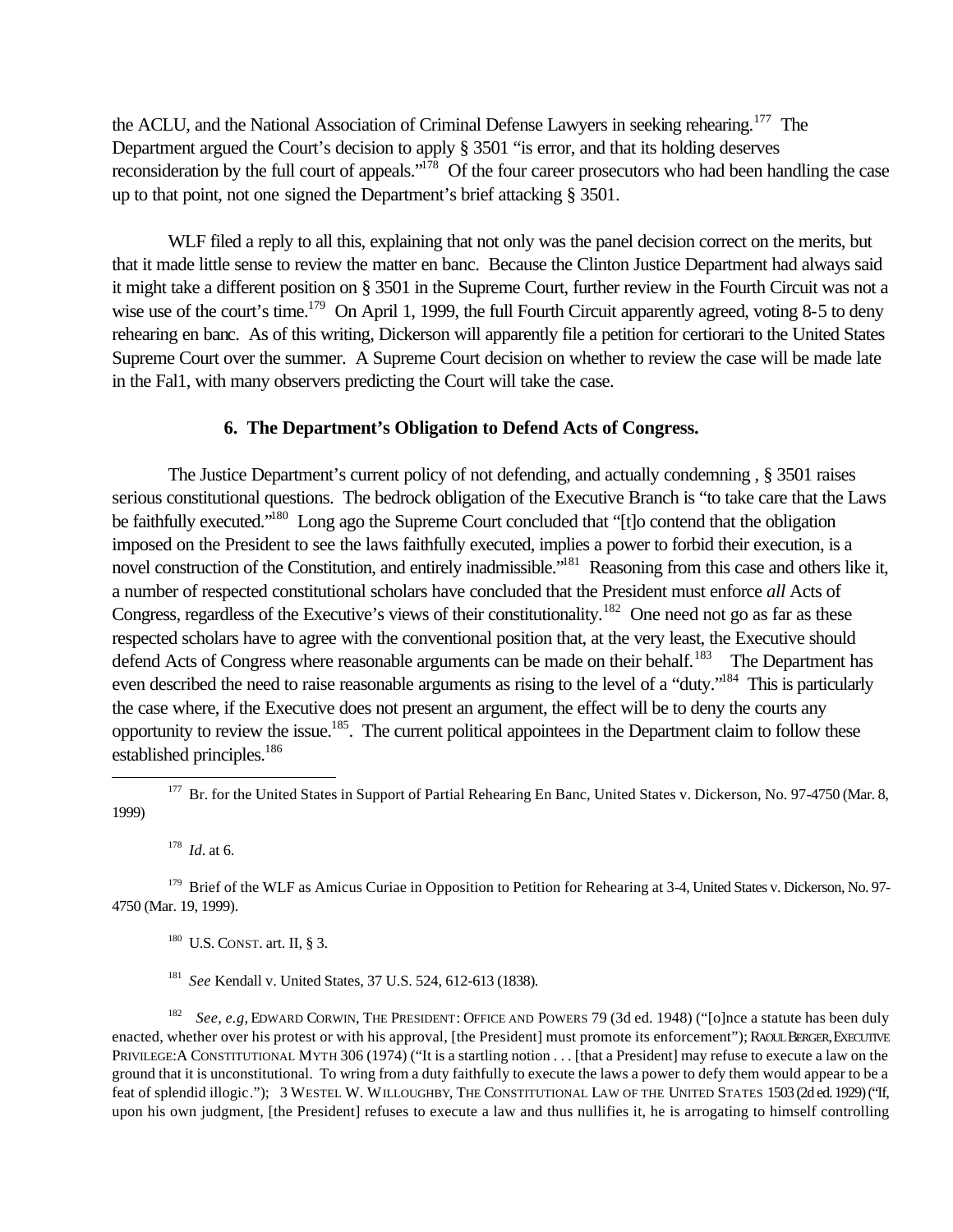Given this conventional understanding of the Department's obligations, its current position of declining to defend the constitutionality of § 3501 is sustainable if — and only if — no "reasonable" argument can be made on behalf of the statute. As the history just recounted suggests, this aggressive position requires the conclusion that the views of many — including, among others, both Houses of Congress in 1968, a number of distinguished Senators in recent years, high ranking officials in the Department of Justice from 1969 to 1993, the Tenth Circuit, the District Court of Utah, and most recently the Fourth Circuit — all are not simply wrong, but "unreasonably" wrong. Such a conclusion seems dubious, to put it mildly. In fact, not only reasonable, but compelling arguments support the constitutionality of § 3501. We can turn, then, to the constitutionality of the statute.

#### **III. SECTION 3501 AND THE CONSTITUTION**

If the constitutionality of § 3501 were to be determined under the original meaning of the Fifth Amendment, the statute would undoubtedly comply with the Constitution. Even interpreted most aggressively as simply restoring the pre-*Miranda* voluntariness test,<sup>187</sup> the statute would do no more than return to the traditional approach for determining the admissibility of confessions.<sup>188</sup> Such restoration would not violate the original intent of the Constitution.<sup>189</sup>

legislative foundations, and laws have but an advisory, recommendatory character, depending for power upon the good-will of the President."); *Constitutionality of GAO's Bid Protest Function: Hearings before a Subcomm. of the House Comm. on Gov't Operations*, 99th Cong., 1st Sess. 46 (1985) (statement of Professor Eugene Gressman) ("In our constitutional system of govern, such a refusal by the Executive to 'take care that the Laws be faithfully executed' cannot and must not be tolerated.").

<sup>183</sup> The Solicitor General, for example, (quite properly) had no problem defending the Religious Freedom Restoration Act, which was in many ways a direct challenge to a recent Supreme Court constitutional holding concerning the scope of the Free Exercise Clause in *Employment Div. v Smith*, 494 US 872 (1990).

<sup>184</sup> 5 OPINIONS OF THE OFFICE OF LEGAL COUNSEL 25, 25-26 (Apr. 6, 1981) ("[T]he Department has *the duty* to defend an act of Congress whenever a *reasonable* argument can be made in its support, even if the Attorney General and the lawyers examining the case conclude that the argument may ultimately be unsuccessful in the courts") (emphases added).

<sup>185</sup> See Memorandum for the Counsel to the President Abner Mikva from Asst. Attorney General Walter Dellinger, Nov. 2, 1994 ("the President may base his decision to comply . . . [with a questioned statute] in part on a desire to afford the Supreme Court an opportunity to review the constitutional judgment of the legislative branch").

<sup>186</sup> For example, Solicitor General Seth Waxman was asked by Senator Hatch during confirmation hearings whether he would adhere to the view that the Department "is bound to defend the constitutionality of all acts of Congress unless no reasonable arguments can be made in support." Mr. Waxman replied: "I absolutely will." *Hearing on the Nomination of Seth Waxman to be Solicitor General of the United States: Sen. Comm. on the Judiciary, 105th Cong., 1st Sess. 8 (Nov. 5, 1997); see also id.* at 6-7 (Solicitor General should defend a law "except in the rarest instances").

<sup>187</sup> But see infra note 264 (explaining why statute should be read as extending beyond the pre-*Miranda* voluntariness rules).

188 *See generally* GRANO, *supra* note 31, at 87-118.

l

<sup>189</sup> The most recent comprehensive attempt to understand the meaning of the Fifth Amendment in light of its history and structure concludes that a variety of schemes might be used to regulate police interrogation, and even describes a system that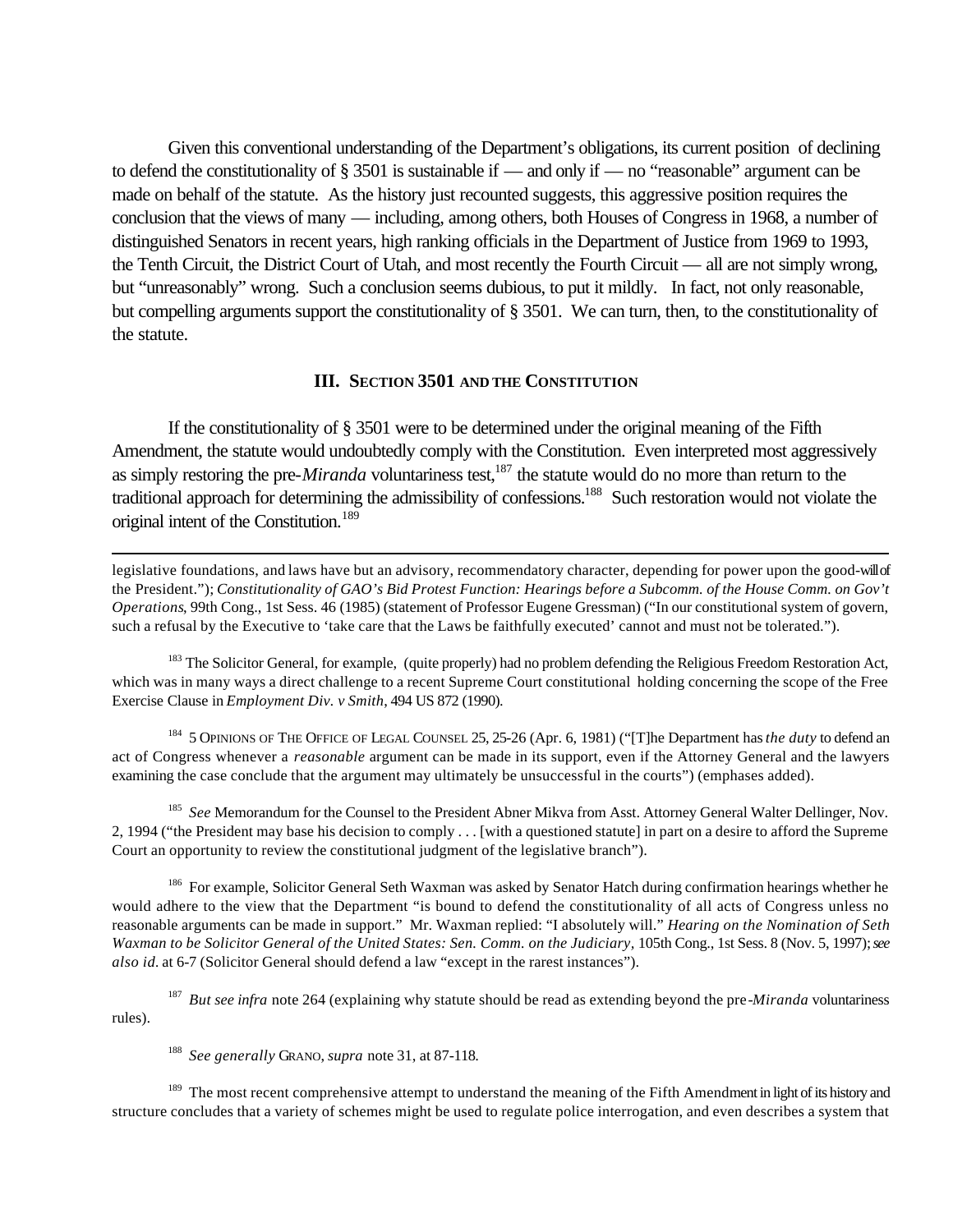Those who challenge the constitutionality of § 3501, however, rely little on history and tradition in their arguments. For them, interrogation law dawned in 1966 with *Miranda*, and, they argue, § 3501 cannot be squared with what the Court has said about this most-famous of its criminal law creations. Even accepting the battle on these terms, § 3501 is constitutional under *Miranda* doctrine for at least two reasons. First, the Court itself has repeatedly held the *Miranda* rules are not constitutionally required. Accordingly, as the *Dickerson* opinion concludes, the rules are subject to congressional override. A second independent argument, not needed and therefore not discussed in the *Dickerson* opinion, is that § 3501 simply accepts the direct invitation from the *Miranda* Court itself that Congress could draft alternative rules governing confessions. Both of these arguments are explained below.

Before turning to the specific legal arguments, however, it is important to recognize that Congress has itself made a determination that the Act is constitutional. The "gravest and most delicate duty" of the Supreme Court is reviewing the constitutionality of Acts of Congress.<sup>190</sup> An Act of Congress, after all, expresses the view of the elected representatives of the American people as to how their Constitution ought to be interpreted.

While the final say rests in the hands of the Court, $191$  that congressional determination is itself an important consideration.

# *A. Section 3501 as an Exercise of Congressional Power to Establish Federal Court Rules.*

# **1. Congressional Rulemaking Power**.

The Supreme Court has described § 3501 as "the statute governing the admissibility of confessions in federal prosecutions."<sup>192</sup> The rules the statute establishes, of course, differ from those set by *Miranda*. But it is generally accepted that, unless the rules are unconstitutional, Congress has the final say regarding the rules of evidence and procedure in federal courts. For example, the Supreme Court upheld congressional modification of a Court-promulgated rule concerning production of impeaching materials on government witnesses, explaining that "[t]he statute as interpreted does not reach any constitutional barrier."<sup>193</sup> The Court specifically

- <sup>190</sup> Fullilove v. Klutznick, 448 U.S. 448, 472 (1980).
- $191$  Marbury v. Madison, 1 Cranch 137 (1803).

- <sup>192</sup> United States v. Alvarez-Sanchez, 511 U.S. 350, 351 (1994).
- <sup>193</sup> Palermo v. United States, 360 U.S. 343, 353 n.11 (1959).

somewhat resembles § 3501. *See* Akhil Reed Amar & Renee B. Lettow, *Fifth Amendment First Prinicples: The Self-Incrimination Clause*, 93 MICH. L. REV. 857, 909 (1995) (describing system in which suspect given warnings but also encouraged to speak). *Cf.* Yale Kamisar, *On the "Fruits" of* Miranda *Violations, Coerced Confessions, and Compelled Testimony*, 93 MICH. L. REV. 929 (1995) (responding vigorously to the Amar/Lettow analysis but conceding that "according to the present Court, [failure to follow *Miranda*] does not seem to violate a constitutional right at all"); Michael Stokes Paulsen, *Dirty Harry and the Real Constitution*, 64 U. Chi. L. Rev. 1457, 1477-85 (1997) (reviewing Amar analysis, as published in THE CONSTITUTION AND CRIMINAL PROCEDURE: FIRST PRINCIPLES (1997) and concluding that Amar's premises are even more damaging to *Miranda* than Amar realizes).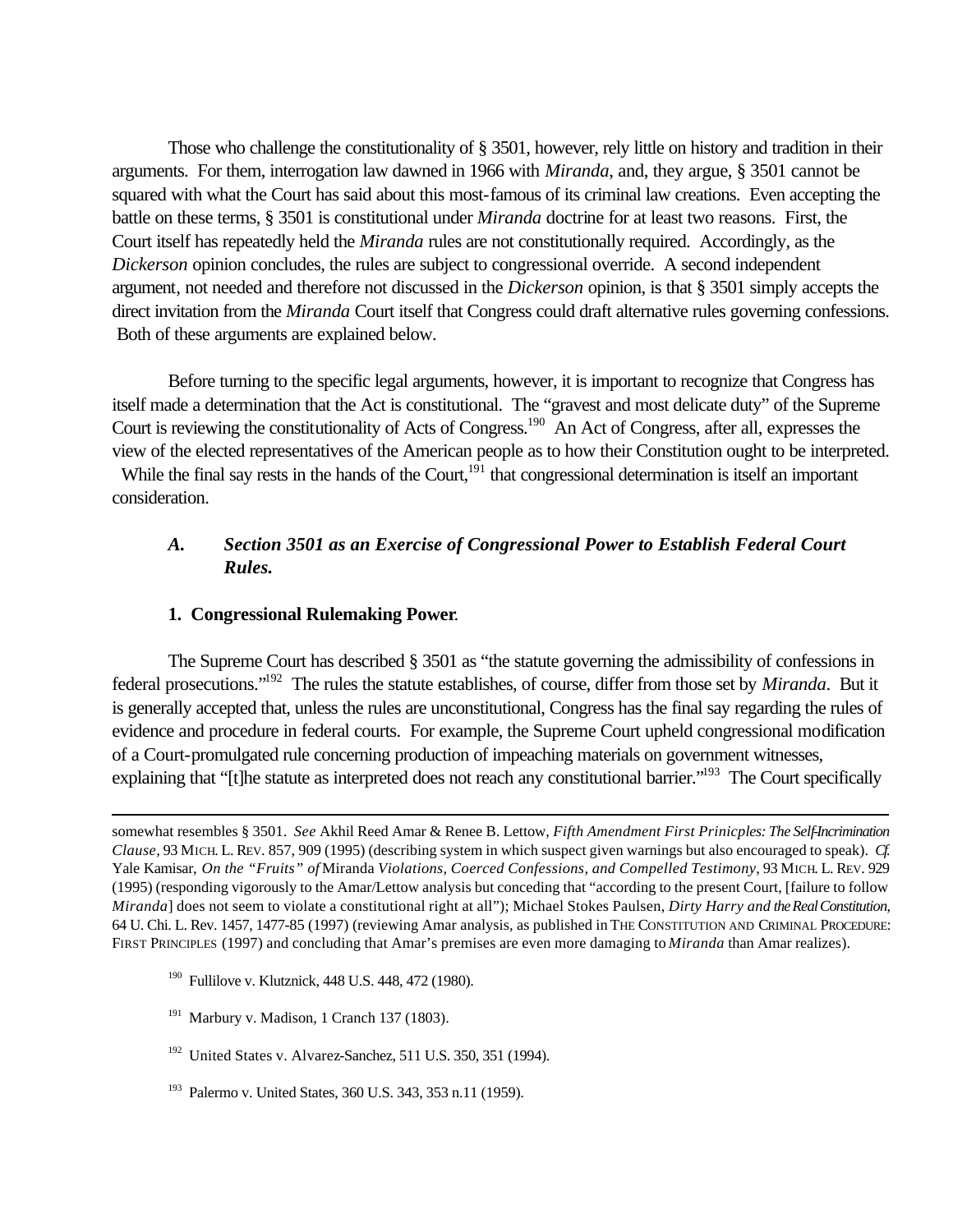went out of its way to explain that Congress may trump even a conflicting Supreme Court procedural or evidentiary rule, so long as the Court-imposed rule was not required by the Constitution, noting that "[t]he power of this Court to prescribe rules of procedure and evidence for the federal courts exists only in the absence of a relevant Act of Congress."<sup>194</sup>

The validity of § 3501, therefore, boils down to whether the *Miranda* exclusionary rule is required by the Constitution. "If it is," the *Dickerson* opinion observed, "Congress lacked the authority to enact § 3501, and *Miranda* continues to control the admissibility of confessions in federal court. If it is not required by the Constitution, then Congress possesses the authority to supersede *Miranda* legislatively, and § 3501 controls the admissibility of confessions in federal court."<sup>195</sup>

#### **2. The** *Miranda* **Rights as Sub-Constitutional "Safeguards"**.

With the question thus framed, there can be little doubt of the answer: The *Miranda* rules are simply not required by the Constitution. The Supreme Court has held the *Miranda* procedures are not constitutional rights or requirements. Rather, they are only "recommended procedural safeguards"<sup>196</sup> whose purpose is to reduce the risk that the Fifth Amendment's prohibition of compelled self-incrimination will be violated in custodial questioning. Quite simply, to violate any aspect of *Miranda* is not necessarily — or even usually to violate the Constitution.

There can be no doubt that the Supreme Court, in a series of cases starting in the early 1970's, has repeatedly described the *Miranda* warnings as mere prophylactic rights that are "not themselves rights protected by the Constitution"<sup>197</sup> and has relied on that characterization in refusing to exclude unwarned or imperfectly warned custodial confessions and their fruits in a variety of contexts. Because this characterization has been necessary to, and the principal basis for, these cases' holdings, no more is needed to demonstrate that *Miranda*'s exclusionary rule is not constitutionally mandated. If that is so, *Miranda* provides no basis for doubting § 3501's constitutionality, which requires only the admission of "voluntary" confessions, that is, confessions obtained without violating the Fifth Amendment's prohibition against compelled self-incriminating testimony.<sup>198</sup>

l

- <sup>196</sup> Davis v. United States, 512 U.S. 452, 457-58 (1994) (internal quotation omitted).
- <sup>197</sup> Michigan v. Tucker, 417 U.S. 433, 444 (1974).

<sup>198</sup> Many commentators have concluded that § 3501 is constitutional on similar reasoning. *See, e.g.,* GRANO, *supra* note 31, at 203; Stephen J. Markman, *The Fifth Amendment and Custodial Questioning: A Response to "Reconsidering Miranda"*, 54 U. CHI. L. REV. 938, 948 (1987); Phillip Johnson, *A Statutory Replacement for the Miranda Doctrine*, 24 AM. CRIM. L. REV. 303, 307 n.8 (1987); Bruce Fein, *Congressional and Executive Challenge of* Miranda v. Arizona, *in* CRIME AND PUNISHMENT IN MODERN AMERICA 171, 180 (P. McGuigan & J. Pascale eds. 1986); Gerald Caplan, *Questioning Miranda*, 38 VAND. L. REV. 1417, 1475 & n.271 (1985). *But see, e.g.,* WAYNE R. LAFAVE & JEROLD H. ISRAEL, CRIMINAL PROCEDURE § 6.5(e) at 317 (2d ed. 1992 & 1998 Supp.); *but see also infra* notes 212-25 and accompanying text (discussing § 3501's constitutional critics).

<sup>194</sup> *Id. See generally* GRANO, *supra* note 31, at173-222.

<sup>195</sup> *Dickerson*, 166 F.3d at 688.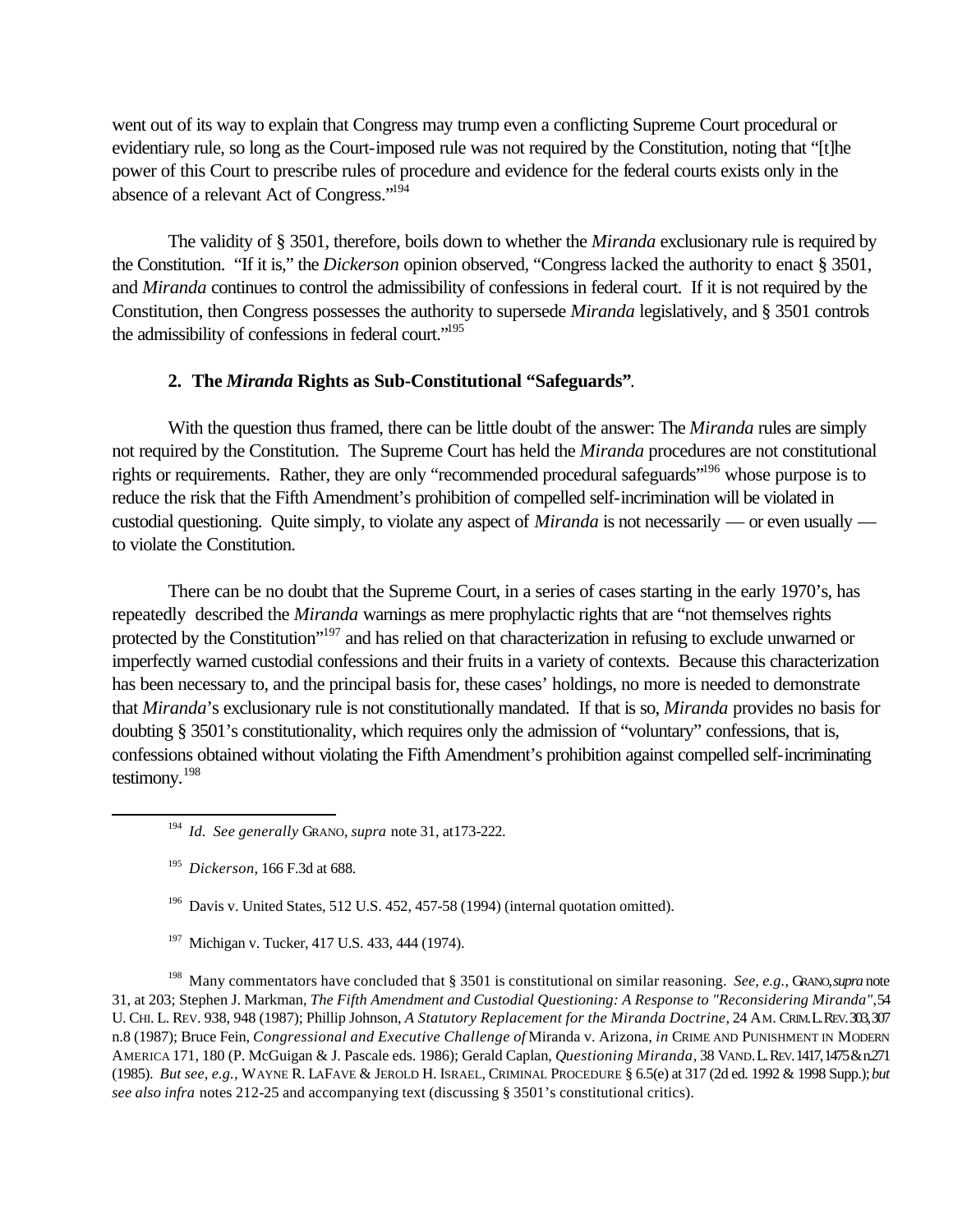It is important to emphasize that the view that *Miranda* rights are not constitutionally required is not some "gloss" or "spin" on the Supreme Court's opinions, but rather the way the Supreme Court itself has described *Miranda* rights. In *Davis v. United States*, for example, the Court referred to *Miranda* warnings as "a series of *recommended* procedural safeguards."<sup>199</sup> In *Withrow v. Williams*, the Court acknowledged that "*Miranda*'s safeguards are *not* constitutional in character."<sup>200</sup> In *Duckworth v. Eagan*, the Court said "[t]he prophylactic *Miranda* warnings are *not* themselves rights protected by the Constitution but [are] instead measures to insure that the right against compulsory self-incrimination is protected."<sup>201</sup> In *Oregon v. Elstad*, the Court explained that the *Miranda* exclusionary rule "may be triggered even in the absence of a Fifth Amendment violation."<sup>202</sup>

Such statements are not idle dicta, but rather a critical part of the Court's holdings. A prime illustration is *New York v. Quarles*, <sup>203</sup> where the Court ruled that a confession obtained as a result of a police question "Where's the gun?," asked of a person with an empty gun holster suspected of having just committed a rape, was admissible despite the failure to give *Miranda* warnings. Similarly, in *Harris v. New York*<sup>204</sup> and *Oregon v. Hass,<sup>205</sup>* the Court held that an un-Mirandized confession, obtained where police questioning continued after a suspect said he would like to call a lawyer, could be used to impeach the testimony of a defendant who took the stand at his own trial. The basis the Court gave for these rulings is that *Miranda*'s exclusionary rule is not constitutionally required, and hence un-Mirandized confessions may constitutionally be admitted provided they are voluntary. All of these cases, among others, would have been wrongly decided if *Miranda*'s procedures were constitutionally required rather than prophylactic. If a defendant's failure to be given *Miranda* warnings meant the defendant had thereby automatically been "compelled" to confess, *any* use of his confession at trial, including the ones allowed by the Court in *Quarles*, *Harris*, and *Hass*, would be forbidden by the Fifth Amendment of the Constitution, since it bars *any* use at trial of compelled self-incrimination of any kind. The Fifth Amendment provides: "No person . . . shall be compelled in any criminal case to be a witness against

 $200$  507 U.S. 680, 690-91 (1993) (emphasis added).

<sup>202</sup> 470 U.S. 298, 306 (1985); *accord* Connecticut v. Barrett, 479 U.S. 523, 528 (1987) (noting that "the *Miranda* Court adopted prophylactic rules designed to insulate the exercise of Fifth Amendment rights"); Moran v. Burbine, 475 U.S. 412, 422 (1986) ("As is now well established, the . . . Miranda warnings are not themselves rights protected by the Constitution but [are] instead measure to insure that the [suspect's] right against compulsory self-incrimination [is] protected." (internal quotation omitted); Michigan v. Tucker, 417 U.S. 433, 444 (1974) (*Miranda* warnings are "not themselves rights protected by the Constitution"); *see also* Edwards v. Arizona, 451 U.S. 477, 492 (1981) (Powell, J., concurring) (noting that the Court in *Miranda* "imposed a general prophylactic rule that is not manifestly required by anything in the text of the Constitution").

<sup>&</sup>lt;sup>199</sup> 512 U.S. 452, 457-58 (1994) (emphasis added).

 $201$  492 U.S. 195, 203 (1989) (emphasis added internal quotation omitted).

<sup>&</sup>lt;sup>203</sup> 467 U.S. 649, 654 (1984).

<sup>204</sup> 401 U.S. 222, 224 (1971).

<sup>&</sup>lt;sup>205</sup> 420 U.S. 714, 722 (1975).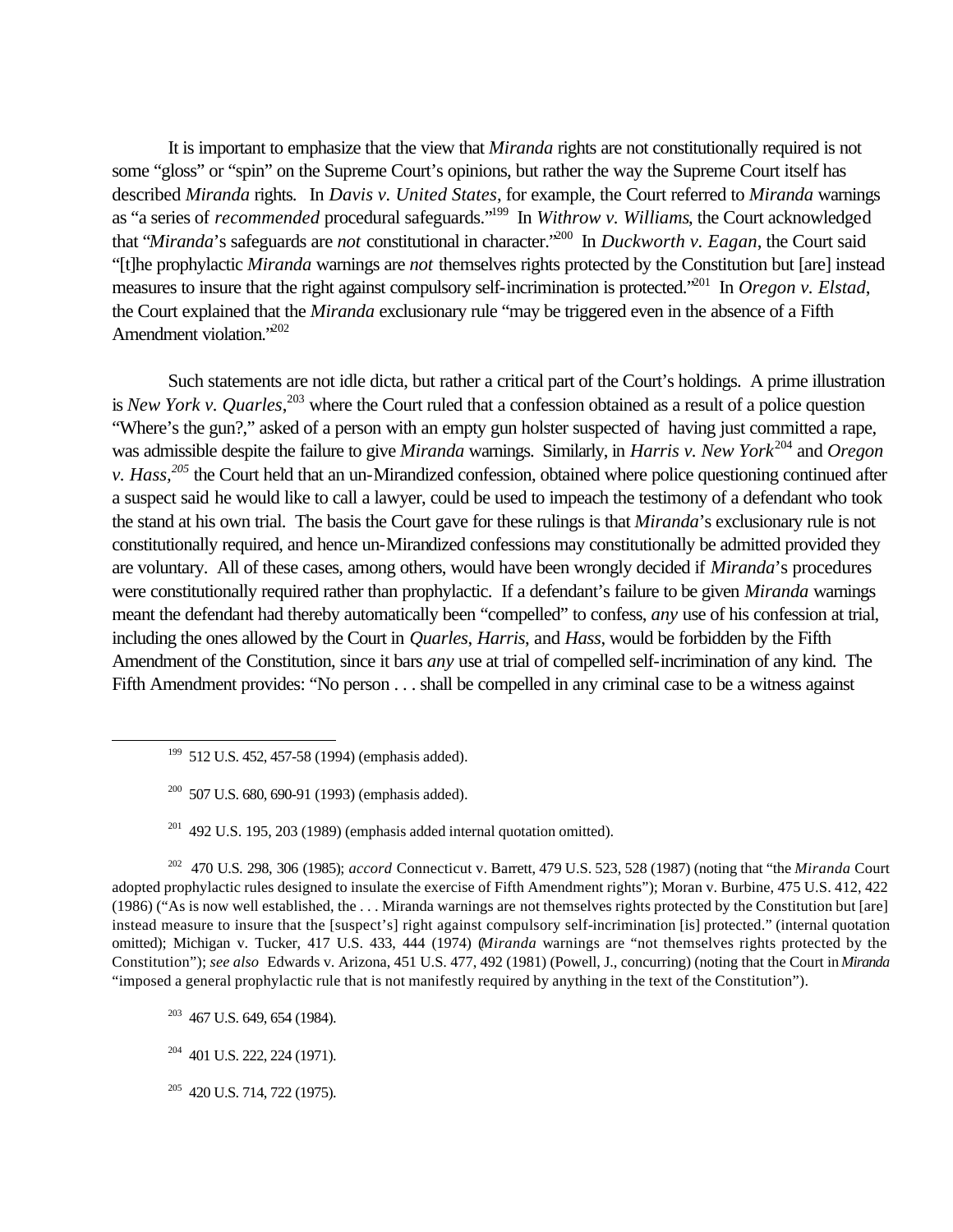himself.<sup>206</sup> And, indeed, the Supreme Court has concluded that the Fifth and Fourteenth Amendments forbid the use of involuntary confessions even for impeachment purposes, distinguishing *Harris* and *Hass* as involving confessions obtained after mere *Miranda* violations rather than confessions obtained in violation of the Constitution.<sup>207</sup> Accordingly, the Supreme Court's admission of un-Mirandized statements in *Quarles*, *Harris*, and *Hass* proves beyond argument that *Miranda* warnings are *not* required by the Constitution, as every federal court of appeals in the country has concluded.<sup>208</sup> And the proposition that the procedures set out in *Miranda* are not required by the Constitution is the view that the Department of Justice has consistently taken in litigation throughout the federal court system since *Miranda* was decided.<sup>209</sup>

All of this demonstrates that a violation of the Fifth Amendment is not conclusively presumed to be present when *Miranda* is violated. Instead, actual compulsion in violation of the Fifth Amendment exists only where law enforcement has transgressed the standards established by the traditional voluntariness test.<sup>210</sup> In the absence of such compulsion, there is no constitutional impediment to admitting a suspect's statements despite non-compliance with *Miranda*. 211

# **3. The Constitutional Critics of § 3501**

 $206$  U.S. CONST. amend. V.

l

207 *See* New Jersey v. Portash, 440 U.S. 450, 458-59 (1979); Mincey v. Arizona, 437 U.S. 385, 397 (1978).

<sup>208</sup> Mahan v. Plymounth County House of Corrections, 64 F.3d 14, 17 (1st Cir. 1995); DeShawn v. Safir, 156 F.3d 340, 346 (2d Cir. 1998); Giuffre v. Bissell, 31 F.3d 1241, 1256 (3d Cir. 1994); United States v. Elie, 111 F.3d 1135, 1142 (4th Cir. 1997); UnitedStates v. Abrago, 141 F.3d 142, 168-70 (5th Cir), cert. denied, 119 S.Ct. 182 (1998); United States v. Davis, 919 F.2d 1181, 1186 (6th Cir. 1990), reh'g en banc denied, 1991 U.S. App. Lexis 3934; Clay v. Brown, 1998 U.S. App. Lexis 17115, reported in table format, 151 F.3d 1032 (7th Cir.); Winsett v. Washington, 130 F.3d 269, 274 (7th Cir. 1997); Warren v. City of Lincoln, 864 F.2d 1436, 1441-42 (8th Cir. en banc), cert. denied, 490 U.S. 1091 (1989); United States v. Lemon, 550 F.2d 467, 472-73 (9th Cir. 1977); Lucero v. Gunter, 17 F.3d 1347, 135-51 (10th Cir. 1994); Bennett v. Passic, 545 F.2d 1260, 1263 (10th Cir. 1976).

209 *See* City of Boerne v. Flores, No. 95-2074, Brief for the United States (*Miranda* cited as an example of judicially created prophylactic rules that "enforce" constitutional guarantees but "are not constitutionally compelled"); Transcript of Oral Argument Davis v. United States, (Question from one of the Justices:"Is *Miranda* required by the Fifth Amendment? I thought it wasn't required. Have we said it's required by the Fifth Amendment?" Response of Assistant to the Solicitor General Seamon, speaking on behalf of the Clinton Department of Justice: "No, this Court has repeatedly made clear that the Miranda rules are prophylactic" ); Withrow v. Williams No. 91-1030, Brief for the United States as Amicus Curiae Supporting Petitioner (statements admitted despite *Miranda* violations should not serve as a basis for grants of habeas, in part because admission of such statements did not violate the Constitution); *see also* United States v. Green, No. 91-1521, Brief for the United States; Minnick v. Mississippi, No. 89-6332, Brief for the United States as Amicus Curiae Supporting Petitioner; Michigan v. Harvey, No. 88-512, Brief for the United States as Amicus Curiae Supporting Petitioner; Arizona v. Roberson, No. 87-354, Brief for the United States as Amicus Curiae Supporting Petitioner; New York v. Quarles, No. 82-1213, Brief for the United States as Amicus Curiae Supporting Petitioner; Hearing on the Confirmation of Seth Waxman as Solicitor General, Committee on the Judiciary, United States Senate, November 5, 1997 at 101 ("It is my understanding of *Miranda*, and of the Supreme Court's further jurisprudence in this field, that the *Miranda* warnings themselves were not ever regarded as direct requirements compelled by the Constitution."

<sup>210</sup> *See* New York v. Quarles, 467 U.S. at 654-55 & n.5, 658 n.7; Oregon v. Elstad, 470 U.S. at 306-09; Michigan v. Tucker, 417 U.S. at 444-45.

211 *See* Davis v. United States, 512 U.S. at 458; New York v. Quarles, 467 U.S. at 654-55 & n.5, 658 n.7.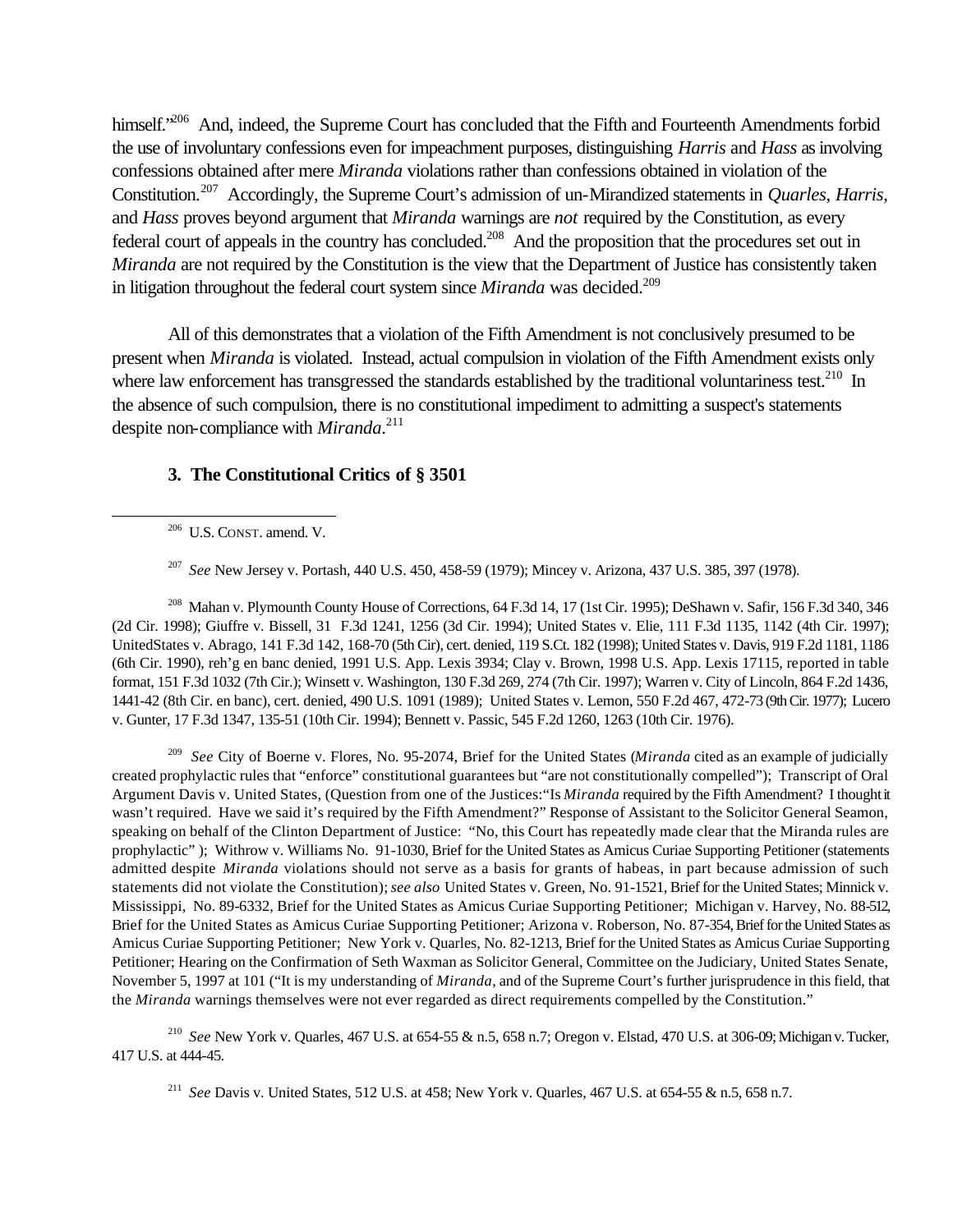The opponents of § 3501 typically acknowledge that there is considerable force to this argument. For example, two leading *Miranda* scholars have recently written articles discussing the *Dickerson* opinion. Professor Yale Kamisar wonders out loud whether he had "spoken too quickly" in concluding, before *Dickerson*, that the time to overrule *Miranda* had "come and gone."<sup>212</sup> Professor George Thomas, in a thoughtful piece, writes that " it is no exaggeration to say that *Miranda* for the first time in decades hangs in the balance."<sup>213</sup> Both of these scholars go on to conclude that § 3501 is, probably, unconstitutional, advancing in different ways the notion that the *Miranda* rights have sufficient constitutional grounding to block congressional alteration. Professor Kamisar finds this foundation in the idea that courts must frequently create prophylactic rules as a "'central and necessary feature of constitutional law.'"<sup>214</sup> Professor Thomas sees a constitutional basis in the Court's recent decisions extending *Miranda*'s prophylactic rules in certain contexts.<sup>215</sup> In taking these positions, Kamisar and Thomas echo that of the Justice Department, which believes that "*Miranda* implements and protects constitutional rights. $^{216}$ 

The fundamental problem with these positions is that they work only if *Miranda* is a constitutional decision in the strongest sense of the word. If *Miranda* is anything else — if it is, for example, a decision rooted in the Court's quasi-supervisory powers or the Court's ability to craft constitutional common law (in which the Court devised one form of remedy to guard against Fifth Amendment violations but acknowledged that that remedy could be replaced with an alternative) — Congress has significant authority to modify *Miranda*'s holding by legislation.

To be sure, if the Supreme Court had really foreclosed any reading of *Miranda* other than that its holding is constitutionally required, there would be no basis for considering possible application of § 3501. However, one need not guess about whether the question is open; the Court has said it is. In *United States v. Davis*, <sup>217</sup> far from suggesting that precedent controlled the issue, the Court explained "the issue is one of *first impression*."<sup>218</sup> The Court ultimately concluded it would not decide the matter because it was "reluctant to do so when the issue is one of first impression involving the interpretation of a federal statute on which the Department of Justice expressly declines to take a position."<sup>219</sup> This led to a concurring opinion from Justice

l

<sup>214</sup> Kamisar, *supra* note 6, at 471 (*quoting* David A Strauss, *The Ubiquity of Prophylactic Rules*, 55 U. CHI. L. REV. 190, 190 (1988)).

<sup>215</sup> Thomas, *supra* note 116, at [67-72].

<sup>216</sup> Br. for the United States in Support of Partial Rehearing En Banc at 6, United States v. Dickerson, No. 97-4750 (4th Cir. Mar. 8, 1999).

 $217$  512 U.S. 452 (1994).

<sup>218</sup> *Id*. at 457 n.\* (emphasis added).

219 *Id*. at 457-58 n.\*.

<sup>212</sup> Kamisar, *supra* note 6, at 467.

<sup>213</sup> Thomas, *supra* note 116, at [39].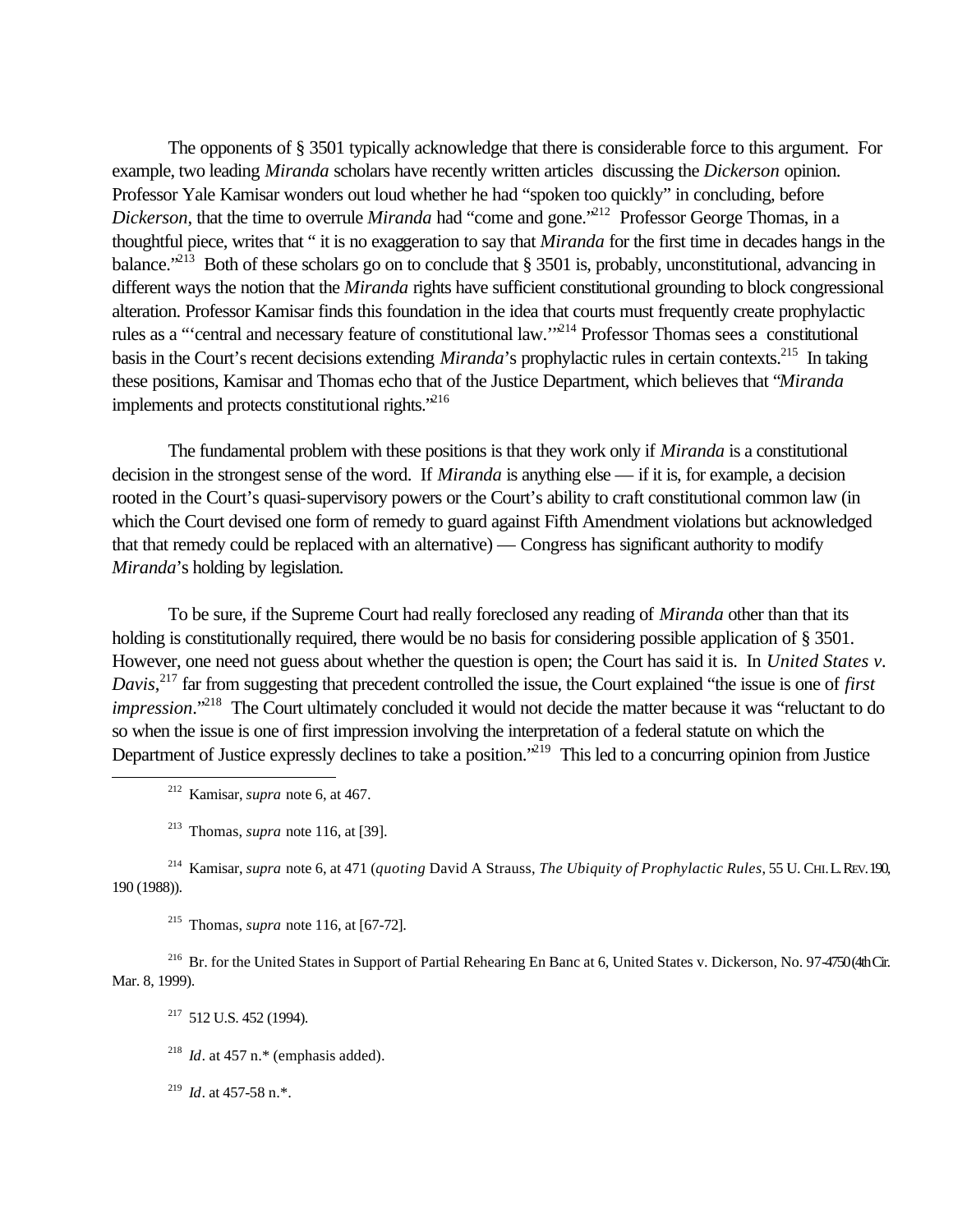Scalia, who consistently with the majority said he was "entirely open" to various arguments on  $\S 3501$ .<sup>220</sup> Also worthy of note is *United States v. Alvarez-Sanchez*.<sup>221</sup> In that case, which, to be sure, did not involve a custodial confession, the Court identified § 3501 without qualification as "the statute governing the admissibility of confessions in federal prosecutions."<sup>222</sup> Nor are *Alvarez-Sanchez* and *Davis* the only cases by the Supreme Court citing § 3501. Although *Miranda*-related cases decided by the Court in recent years have generally involved state proceedings to which § 3501 does not apply, the Court has cited § 3501 in several of them without any indication of constitutional infirmity.<sup>223</sup>

All of this suggests that the arguments of the opponents of § 3501 are not well taken. The following subsections deal with some of their arguments in particular.

# **a. The Original Meaning of** *Miranda***.**

The Supreme Court's post-*Miranda* decisions repeatedly not only state but hold that that case's procedural prerequisites for admitting a custodial confession in the government's case in chief are "prophylactic" — meaning that a police violation of *Miranda* is not necessarily a violation of the Fifth Amendment. In arguing against § 3501, the statute's critics first contend that these cases should be minimized, and even ignored, because they have "retreated" from this original meaning of *Miranda*.<sup>224</sup> In fact, the *Miranda* opinion easily lent itself to this prophylactic reading. As *Dickerson* explains:

Although the Court failed to specifically state the basis for its holding in *Miranda*, it did specifically state what the basis was not. At no point does the Court refer to the warnings as constitutional rights. Indeed, the Court acknowledged that the Constitution did not require the warnings, disclaimed any intent to create a "constitutional straightjacket," repeatedly referred to the warnings as "procedural safeguards," and invited Congress and the states "to develop their own safeguards for [protecting] the privilege.<sup>225</sup>

To be sure, the *Miranda* opinion contains some language that can be read as suggesting that a *Miranda*

 $221$  511 U.S. 350 (1994).

 $222$  511 U.S. at 351.

l

223 *See*, *e.g.*, Crane v. Kentucky, 476 U.S. 683, 689 (1986); United States v. Raddatz, 447 U.S. 667, 678 (1980); Brown v. Illinois, 422 U.S. 590, 604 (1975); Keeble v. United States, 412 U.S. 205, 208 n.3 (1973). Indeed, in one case, the Court's opinion seems to have gone out of its way to cite § 3501. *See* Lego v. Twomey, 404 U.S. 477, 486 n.14 (1972) (*quoting* § 3501 in full).

224 *See, e.g.,* Kamisar, *supra* 6, at 467-69 (discussing Burger and Rehnquist moves to "deconstitutionalize" *Miranda*); Supp. Brief for the U.S. at 5, *United States v. Leong*, No. 97-4876 (4th Cir. 1997) (arguing that *Miranda* binds the lowers courts to constitutional view of *Miranda* until explicitly overruled by the Supreme Court itself). *See generally* Leslie Lunney, *The Erosion of* Miranda: *Stare Decisis Consequences*, 48 CATH. U.L. REV. 727 (1999) (tracing doctrinal developments sine *Miranda*).

225 *Dickerson*, 166 F.3d at 688-89 (*quoting Miranda*).

 $^{220}$  *Id.* at 464 (Scalia, J., concurring).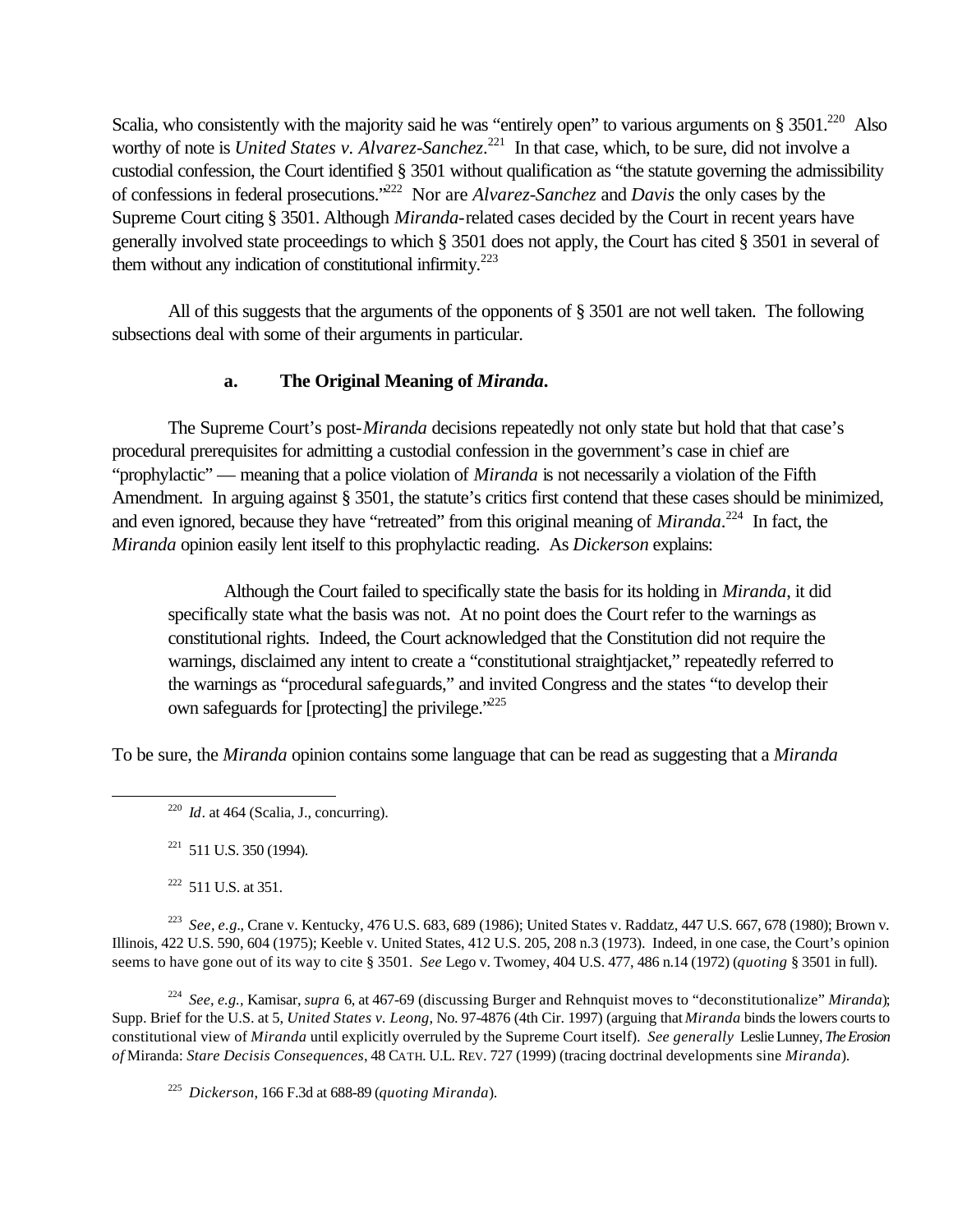violation is a constitutional violation because custodial interrogation is inherently compulsive.<sup>226</sup> But notwithstanding this inherent compulsion rationale — which would make every statement taken without *Miranda* warnings compelled and every case admitting a custodial confession as voluntary both before and after *Miranda* wrongly decided — much of the opinion is written in the language of prophylaxis. Not only does the opinion have a curious "legislative" feel about it, $^{227}$  but at various points the Court spoke of the "potentiality" of compulsion and the need for "appropriate safeguards" "to insure" that statements were the product of free choice, as well as the possibility of Fifth Amendment rights being "jeopardized" (not actually violated) by custodial interrogation.<sup>228</sup> Potential compulsion is, of course, different than inherent compulsion; jeopardizing Fifth Amendment rights is different from actually violating them; and assuring that Fifth Amendment rights are protected is different from concluding that Fifth Amendment rights actually have been infringed. This rationale is, therefore, prophylactic in precisely the sense the more recent cases have used the term.

The Court also said that "[u]nless a proper limitation upon custodial interrogation is achieved — such as these decisions will advance — there can be no assurance that practices of this nature [practices gleaned from police interrogation manuals, not from the records in the four cases before the Court] will be eradicated in the foreseeable future.<sup>329</sup> A prophylactic rule, of course, seeks to prevent constitutional violations in future cases rather than to discover whether a constitutional violation actually occurred in the case at hand.

The *Miranda* Court's treatment of the four cases before it is also illuminating. First, the Court did not turn to the facts of the cases until it had devoted more than fifty pages to a summary of its holding, a history of the Fifth Amendment, a survey of police manuals, an elaboration of its holding, and "a miscellany of minor directives,<sup>230</sup> not actually involved in the cases. This total neglect of the facts is itself an indication that the Court was not interested in the actual constitutionality of what had occurred. When it finally turned to the facts, the Court spent only eight pages in concluding that all the confessions had been obtained in violation of its new rules. In three of the cases, including Miranda's, the Court gave no indication that the defendant's statements had been compelled. Rather, it rejected the confessions because no "steps" had been taken to protect Fifth Amendment rights.<sup>231</sup> Only in defendant Stewart's case did the Court suggest the existence of actual compulsion.<sup>232</sup>

To reject a prophylactic reading would defy not only common sense, but also empirical recent

- <sup>228</sup> 384 U.S. at 457, 479.
- 229 *Id*. at 447.

- $^{230}$  *Id.* at 505 (Harlan, J., dissenting).
- <sup>231</sup> *Id*. at 492, 494.
- 232 *Id*. at 499.

<sup>226</sup> *See Miranda*, 364 U.S. at 458, 467.

<sup>&</sup>lt;sup>227</sup> See supra note 31 and accompanying text.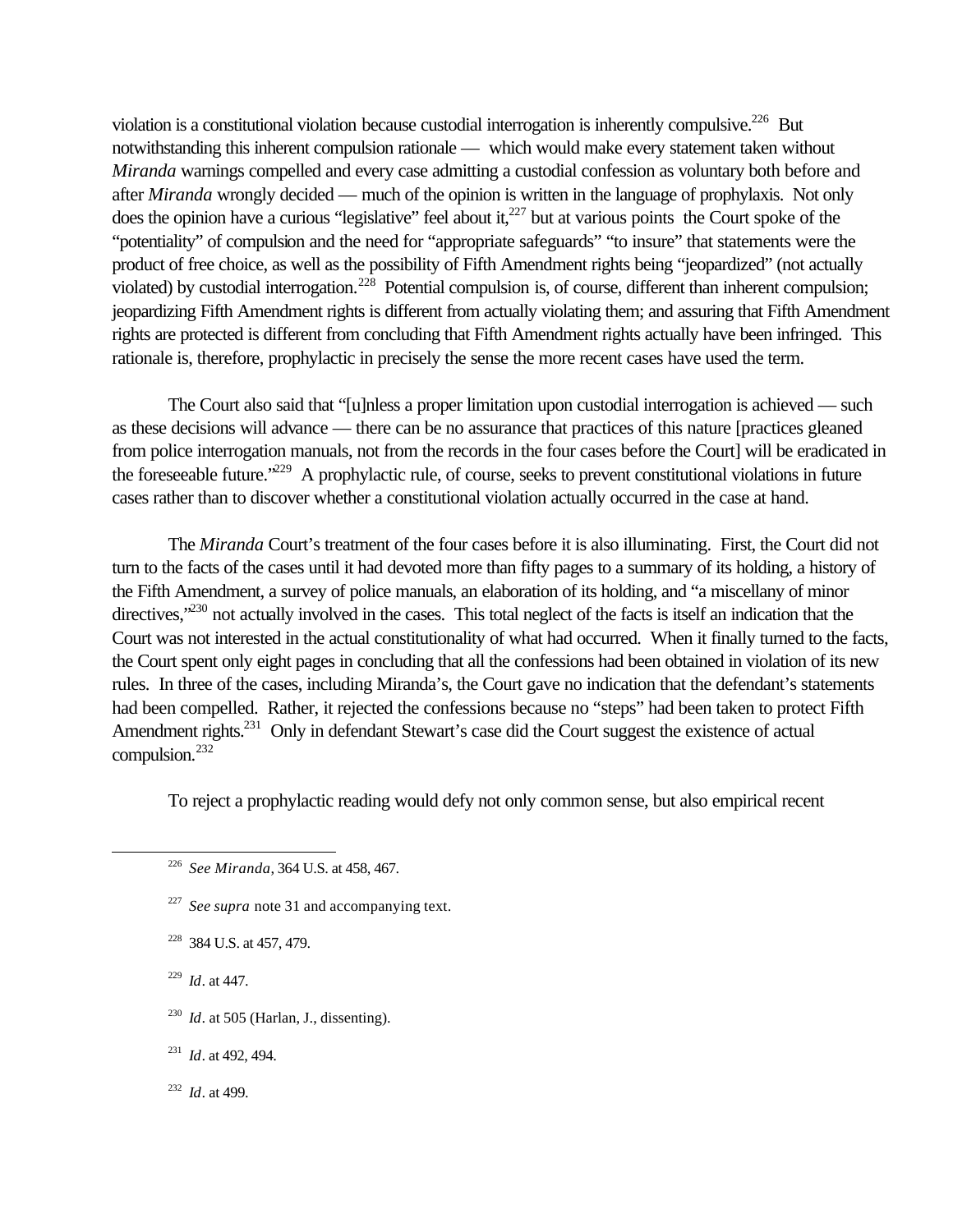observation that "very few incriminating statements, custodial or otherwise, are held to be involuntary."<sup>233</sup> To violate *Miranda* is not necessarily to violate the Constitution — and, although ambiguous in spots, *Miranda* recognized this from the beginning.<sup>234</sup>

# **b.** *Miranda***'s Application to the States.**

The critics attack on § 3501 rests primarily on *Miranda*'s application to the states. The Justice Department, for example, has said that "[t]he most important indication that the Court does not regard *Miranda* as resting simply on its supervisory powers is the fact that the Court has continued to apply the *Miranda* rules to cases arising in state courts.<sup>7235</sup> The basis for *Miranda's* applicability to the states is interesting and (as the Department itself has explained) perplexing.<sup>236</sup> Nevertheless, there is no need come to a definitive conclusion when considering § 3501, provided that there are explanations available other than that *Miranda*'s exclusionary rule is constitutionally required.

Several others come readily to mind. Most obviously, like *Mapp v. Ohio*<sup>237</sup> and *Bivens v. Six Unknown Named Agents*, <sup>238</sup> *Miranda* may be a constitutional common law decision. In such cases, the Court is presented with an issue implicating a constitutional right for whose violation there is no legislatively specified remedy. It is conceivable that generally in such circumstances the judicial power may include the crafting of a remedy, and the remedy may extend beyond simply redressing the constitutional violation. It is clear, however, that exercising its powers, Congress may step in and substitute an alternative remedy that sweeps more or less broadly, provided the substitute remedy is adequate to correct the violation.<sup>239</sup> It is also entirely possible that the States may do so as well. This theory (unlike the position of the Department) is consistent with the suggestion made by the *Miranda* Court itself that the national and State legislatures may substitute alternative remedial schemes for the one set out in *Miranda*. None of the State cases decided since *Miranda* have involved an effort by Congress or the States to modify through legislation the scope of the remedy created by *Miranda*. Thus, the continued application of *Miranda* to the States in the absence of such

 $235$  Supp. Br. for the U.S. at 18, United States v. Leong, No. 96-4876 (4th Cir. 1997).

236 *See* OLP Report, *supra* note 49, at 550; *see also* Oregon v. Elstad, 470 U.S. 298, 370 & 371 n.15 (1985) (Stevens, J., dissenting); GRANO, *supra* note 31, at 183-198; United States v. Dickerson, 166 F.3d 667, 691 n.21 (4th Cir. 1999) (how *Miranda* applies to the states is "an interesting academic question).

 $237$  367 U.S. 643 (1961).

<sup>&</sup>lt;sup>233</sup> United States v. Elie, 111 F.3d 1135, 1144 (4th Cir. 1997) (internal quotation omitted).

<sup>234</sup> *See generally* GRANO, *supra* note 31, at 173–182. The Justice Department, at least until quite recently, seemed to take this view as well *See, e.g.*, Br. for the United States as Amicus Curiae, Withrow v. Williams, No. 91-1030 (1992) (arguing against habeas review of *Miranda* claims and explaining that "the most important factor" is "that 'the *Miranda* rule is not, *nor did it ever claim to be*, a dictate of the Fifth Amendment itself'" (emphasis added) (*quoting* Duckworth v. Eagan, 492 U.S. 195, 209 (1989) (O'Connor, J., concurring)).

<sup>&</sup>lt;sup>238</sup> 403 U.S. 388 (1971).

<sup>239</sup> *See* Bush v. Lucas, 462 U.S. 367, 377 (1983).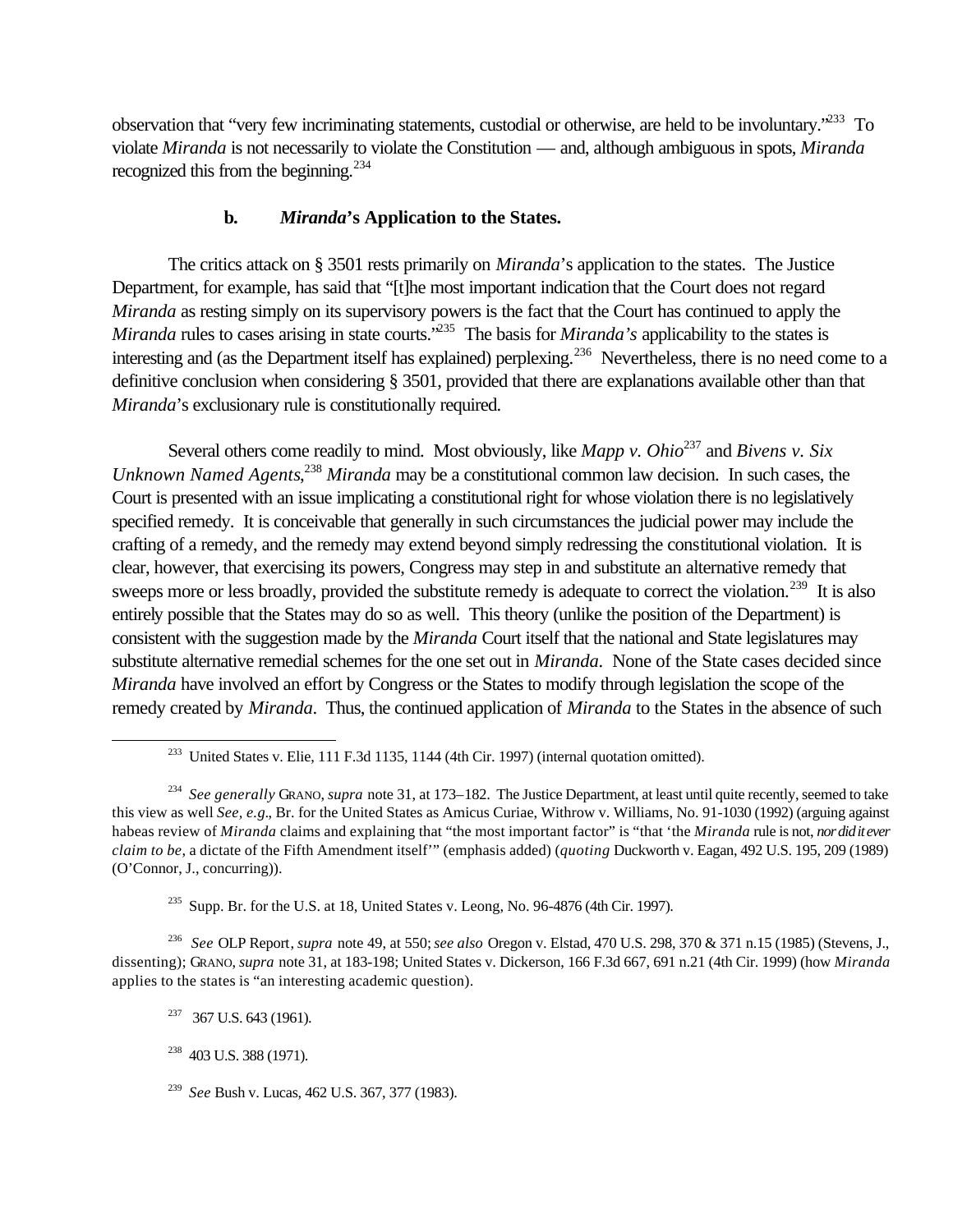a legislative effort may represent no more than the application of the Court's judicially-created, but not constitutionally mandated, remedial scheme in the absence of a legislatively devised alternative.

A related illustration is provided by the act of state doctrine, most explicitly recognized by the Supreme Court just two years before *Miranda* in *Banco Nacional de Cuba v. Sabbatino*. <sup>240</sup> There, the Supreme Court imposed nonconstitutional limitations on the states that go beyond what is actually required by the Constitution. *Sabbatino* involved a diversity action brought in federal court under New York state law. New York had its own version of the act of state doctrine. Thus, a preliminary question was whether the Court was bound by the New York courts' application of the New York act of state doctrine, or whether the Court could fashion a federal act of state rule to govern the case. The Court unambiguously held the latter. In the Court's view, the federal interest in protecting the separation of powers in foreign affairs gave the doctrine "constitutional underpinnings"<sup>241</sup> that permitted the Court to impose this limitation on state law, even though the act of state rule was not actually required by the Constitution.<sup> $242$ </sup> In words that echo language found in *Miranda* cases, *Sabbatino* described the act of state doctrine as "a principle of decision binding on federal and state courts alike but compelled by neither international law nor the Constitution," explaining that "there are enclaves of federal judge-made law which bind the States."<sup>243</sup> Since *Sabbatino*, Congress has passed legislation overriding the act of state doctrine (that is, permitting federal and state courts to adjudicate the legality of the acts of foreign governments) in several specific instances.<sup>244</sup> These laws have been routinely upheld,<sup>245</sup> thus confirming the Court's statement in *Sabbatino* that the act of state doctrine is not constitutionally required. However, in the absence of specific congressional legislation, lower courts have used the federal act of state doctrine to limit the scope of state statutes that would otherwise require a judgment upon an act of a foreign government — thus confirming that the (nonconstitutional) rule announced by *Sabbatino* applies to the states. By analogy, then, just as Congress is free to alter the application of the act of state doctrine, so too is it free to alter the application of the *Miranda* doctrine.

Entirely apart from the questions of constitutional common law and the like, the *Miranda* Court may not have focused on the question whether the federal courts have supervisory power over the States. It was, after all, resolving a slew of other important issues. Since *Miranda* came down, no case has arisen where a

<sup>240</sup> 376 U.S. 398 (1964). For good discussions of the doctrine, see Michael D. Ramsey, *Acts of State and Foreign Sovereign Obligations*, 39 HARV. J. INT'L L. 1 (1998); Joseph Dellapenna, *Deciphering the Act of State Doctrine*, 35 VILL. L. REV. 1 (1990).

<sup>&</sup>lt;sup>241</sup> 376 U.S. at 423.

<sup>242</sup> *Id.* at 424-26.

<sup>243</sup> *Id.* at 427.

<sup>244</sup> *See, e.g.,* Amendment to the Foreign Assistance Act of 1961, Pub. L. 89-171, § 620, 79 Stat. 653 (1965) (codified at 22 U.S.C. § 2370(e)(2).

<sup>245</sup> *See generally* Dellapana, *supra* note 240, at 109-23, 126-31. As one illustration, in the *Sabbatino* case itself, the statute referred to in the previous footnote was applied retroactively to essentially supersede the Court's decision. *See Banco Nacional de Cuba v. Farr*, 383 F.3d 166 (2d Cir. 1967), *cert. denied*, 390 U.S. 956 (1968).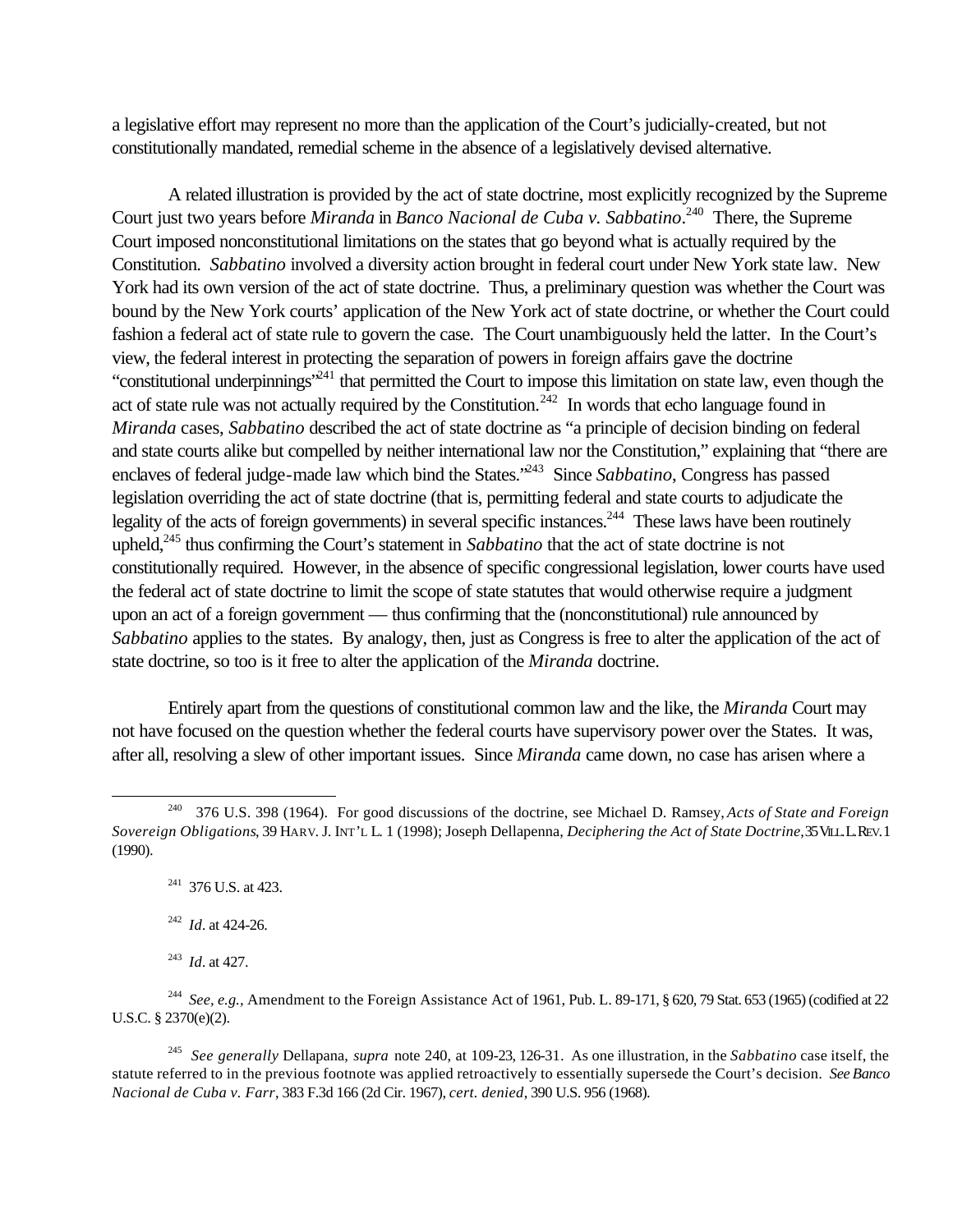party has seriously presented to the Court the question whether *Miranda*'s prophylactic approach can be reconciled with the Court's cases holding that the federal courts lack supervisory power over the States.

Let there be no mistake about it, however. Both in state and federal cases, the Court has described *Miranda* as prophylactic. In *Oregon v. Elstad*, for example, the Court, in response to Justice Stevens, said most directly that "a failure to administer *Miranda* warnings is not itself a violation of the Fifth Amendment."<sup>246</sup> To uphold § 3501 in a federal case, therefore, a court need go no further than recognize congressional power to supercede rules that are not constitutionally required. $247$ 

#### **c.** *Miranda***'s Application in Federal Habeas Corpus**

Section 3501's critics have additionally claimed that *Miranda*'s constitutional status is supported by the fact that *Miranda* claims were held to be cognizable in federal habeas corpus proceedings in *Withrow v.*  Williams.<sup>248</sup> Habeas corpus extends to persons who are in custody "in violation of the Constitution or the laws or treaties of the United States."<sup>249</sup> The critics reason that, "[b]ecause *Miranda* is not a 'law' or a treaty, the Court's holding in *Withrow* depends . . . on the conclusion that" *Miranda* is a constitutional right.<sup>250</sup> A "law" for purposes of federal habeas review, however, consists not merely of federal statutes.<sup>251</sup> This has led a leading commentator to conclude that *Miranda* claims present issues about a "law" of the United States.<sup>252</sup>

Of course, we do not know precisely what jurisdictional basis *Withrow* relied upon, because that issue was not before the Court and the majority specifically wrote to chide the dissent for addressing a point which "goes beyond the question on which we granted certiorari.<sup>253</sup> In any event, the question surrounding § 3501

<sup>246</sup> 470 U.S. 298, 306 n.1 (1985). *Accord, e.g.*, New York v. Quarles, 467 U.S. 649, 655 n.5 (1984).

<sup>248</sup> 507 U.S. 680 (1993). *See* Supp. Br. for the United States at 19, United States v. Leong, No.97-4876 (4th Cir. 1997).

 $249$  28 U.S.C. § 2254(a).

l

<sup>250</sup> Supp. Br. for the U.S. at 19, United States v. Leong, No.97-4876 (4th Cir. 1997); *see also* Kamisar, *supra* note 6, at 475- 76; Thomas, *supra* note 116, at [72 & n.115].

251 *See, e.g.*, Bush v. Muncy, 659 F.2d 402 (4th Cir. 1981) (finding interstate compact on detainer procedures to be "a law of the United States within the meaning of section 2254"). *See generally* Davis v. United States, 417 U.S. 333, 346 (1974) (recognizing that a "fundamental defect" can be reviewed on habeas); *see also* Erie Railroad Co. v. Tompkins, 304 U.S. 64 (1938) (phrase "laws of the several States" in Rules of Decision Act includes the States' judicial decisional law).

252 *See* LARRY W. YACKLE, POST CONVICTION REMEDIES § 97, at 371 (1981 & 1996 Supp.) ("If court-fashioned rules for the enforcement of constitutional rights are not themselves part and parcel of these rights, they would seem to be federal 'laws' which, under the statute, may form the basis for habeas relief").

 $253$  507 U.S. at 685 n.2.

<sup>&</sup>lt;sup>247</sup> This may be the appropriate point to underscore that  $\S 3501$  only extends to federal prosecutions, *see* 18 U.S.C.  $\S$ 3501(a) ("In any criminal prosecution brought by the United States . . ."), and that a Court decision validating § 3501 would not immediately extend to state prosecutions. Presumably to gain the benefit of § 3501, the states would then need to adopt their own versions of the statute. One such statute already exists, in Miranda's home state of Arizona, *see* ARIZ. REV. STAT. 13-3988 (1998), and others would presumably be passed in the wake of a favorable decision on the federal statute.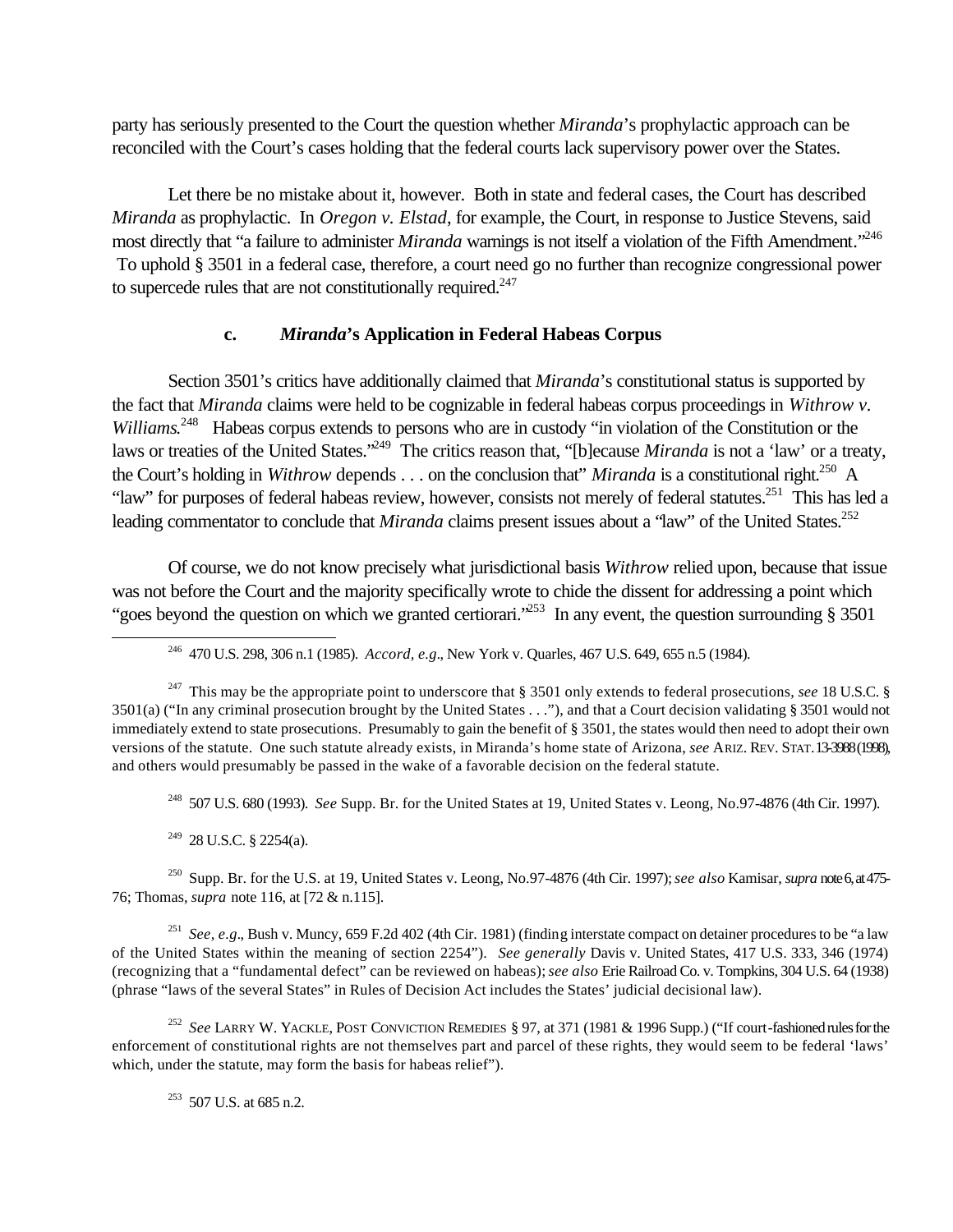is whether *Miranda* is ordinary constitutional law or something akin to common law, which can be overruled by Congress. Either way, *Miranda* is cognizable in federal habeas corpus and *Withrow* is unilluminating.

*Withrow* also did not change the Court's view of *Miranda* as prophylactic. The Court in fact accepted the petitioner's premise (supported by the Department as amicus curiae) that the *Miranda* safeguards are "not constitutional in character, but merely 'prophylactic,'" but it rejected her conclusion that, for that reason, *Miranda* issues should not be cognizable in habeas corpus.<sup>254</sup> The Court conceded that *Miranda* might require suppression of a confession that was not involuntary,  $255$  the reason the decision has been called prophylactic. The *Withrow* Court nonetheless allowed *Miranda* claims to be cognizable in habeas corpus for largely prudential reasons.<sup>256</sup> In short, *Withrow* in no way detracts from *Miranda*'s stature as merely prophylactic and not constitutionally required. Whatever small doubt there may have been on this point was erased the following year, when the Court repeated (in its most recent discussion of the status of the *Miranda* rules) that they are "not themselves rights protected by the Constitution."<sup>257</sup>

### *B. Section 3501 as a Constitutionally Adequate Alternative to Miranda.*

The foregoing argument establishes that § 3501 is a valid exercise of Congress' undoubted power to override non-constitutional procedures and establish the rules for federal courts. But an alternative, independent analysis leads to exactly the same conclusion: section 3501 — read in combination with other bodies of law providing criminal, civil, and administrative remedies for coercion during interrogation along with the Fifth Amendment's exclusionary rule for coerced confessions — leaves in place a constitutionally adequate alternative to the inflexible *Miranda* exclusionary rule.

In *Miranda* itself, the Supreme Court specifically wrote to "encourage *Congress* and the States to continue their laudable search for increasingly effective ways of protecting the rights of the individual while promoting efficient enforcement of our criminal laws.<sup>258</sup> The Court explained:

It is impossible for us to foresee the potential alternatives for protecting the privilege which might be devised by *Congress* and the States in the exercise of their creative rule-making capacities. Therefore, we cannot say that the Constitution necessarily requires adherence to any particular solution for the inherent compulsions of the interrogation process as it is presently conducted. Our decision in no way creates a constitutional straitjacket which will handicap sound efforts at reform, nor is it intended to have that effect.<sup>259</sup>

255 *Id*.

l

256 *Id*. at 691-94.

<sup>257</sup> Davis v. United States, 512 U.S. at 457 (internal citation omitted).

 $254$  507 U.S. at 690.

 $258$  384 U.S. at 467 (emphasis added).

<sup>259</sup> *Id.* (emphasis added).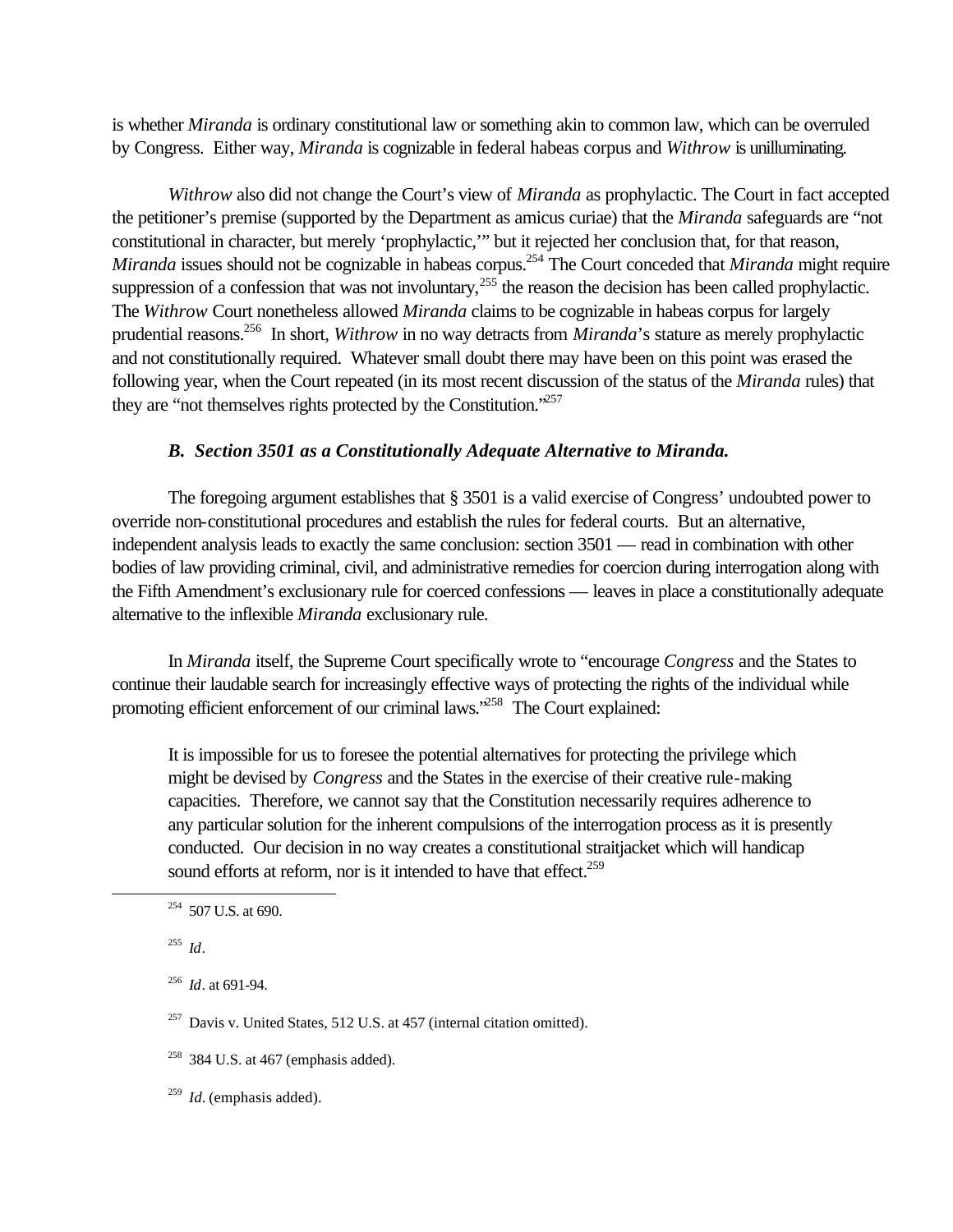The Court concluded that, if it were "shown other procedures which are at least as effective in appraising accused persons of their right of silence and in assuring a continuous opportunity to exercise it," the *Miranda* safeguards could simply be dispensed with.<sup>260</sup>

The Court's statements about which "other procedures" would be sustained was, obviously, pure dicta, because no such alternatives were before the Court and, indeed, no briefing discussing such alternatives had been provided.<sup>261</sup> Relying on this language, however, the statute's critics have attempted to make short work of the possibility of sustaining § 3501 on this basis. The Justice Department has argued that "Congress cannot be deemed to have taken advantage of" this invitation to develop alternatives because "Congress simply relegated warnings back to their pre-*Miranda* status.<sup>262</sup> Similarly, Professor Kamisar simply views the statute as "repealing" *Miranda* and "reinstat[ing] the due process 'totality of the circumstances'-'voluntariness' test for the admissibility of confessions.<sup>263</sup> This argument is flawed in at least two important respects.

First, in some ways the statute extends beyond the pre-*Miranda* voluntariness law that existed before 1966 and beyond current Supreme Court *Miranda* doctrine today.<sup>264</sup> For example, section 3501(b)(2) of the statute requires the suppression judge to consider whether the "defendant knew the nature of the offense with which he was charged or of which he was suspected at the time of the confession.<sup>265</sup> This requirement actually extends beyond current case law, as the Supreme Court has held that a suspect can waive his *Miranda* rights even if she does not know the offense about which she is being questioned. In *Colorado v. Spring*, the court concluded that the failure of police to inform a suspect "of the subject matter of the interrogation could not affect [his] decision to waive his Fifth Amendment privilege in a constitutionally significant manner.<sup>266</sup> Extending beyond the *Spring* decision, section (b)(2) makes the subject matter of the interrogation a relevant factor in determining whether to admit the statement.

 $^{262}$  Supp. Br. for the U.S. at 13, United States v. Leong, No. 96-4876 (4th Cir. 1997).

<sup>263</sup> Kamisar, *supra* note 6, at 469.

 $264$  I am indebted to my friend, Professor Thomas, for bringing several of these arguments to my attention. This point, however, has long been recognized. *See, e.g.,* GRAHAM, *supra* note 46, at 324 ("parts of [§ 3501] would have been a progressive expansion of suspects' rights if Congress had passed it prior to *Miranda*").

 $^{265}$  18 U.S.C. § 3501(b)(2).

l

<sup>266</sup> 479 U.S. 564, 577 (1987).

<sup>260</sup> *Id*. This fact by itself provides a striking reason to view *Miranda* as a non-constitutional decision. *Cf.* City of Boerne v. Flores, 521 U.S. 507, 520 (1997) ("When the Court has interpreted the Constitution, it has acted within the province of the Judicial Branch").

<sup>&</sup>lt;sup>261</sup> See supra note 29 and accompanying text (noting that Fifth Amendment issues were not raised in Miranda's brief). *Cf.* Kokkonen v. Guardian Life Ins. Co., 511 U.S. 375, (1994) ("It is to the holdings of our cases, rather than their dicta, that we must attend"). To this, it might be retorted that *Miranda*'s language about the acceptability of alternatives was itself dicta. That statement, however, has been recapitulated in the Court's characterization of *Miranda* has establishing "recommended" procedural safeguards, which obvious envisions the possibility if alternative approaches. *See, e.g.,* Davis v. United States, 512 U.S. 452, 457 (1994); Michigan v. Tucker, 417 U.S. 433, 443-44 (1974). Moreover, allowing alternatives to *Miranda* is consistent with everything that the Supreme Court said in the 175 years preceding the decision and the more than 30 years since.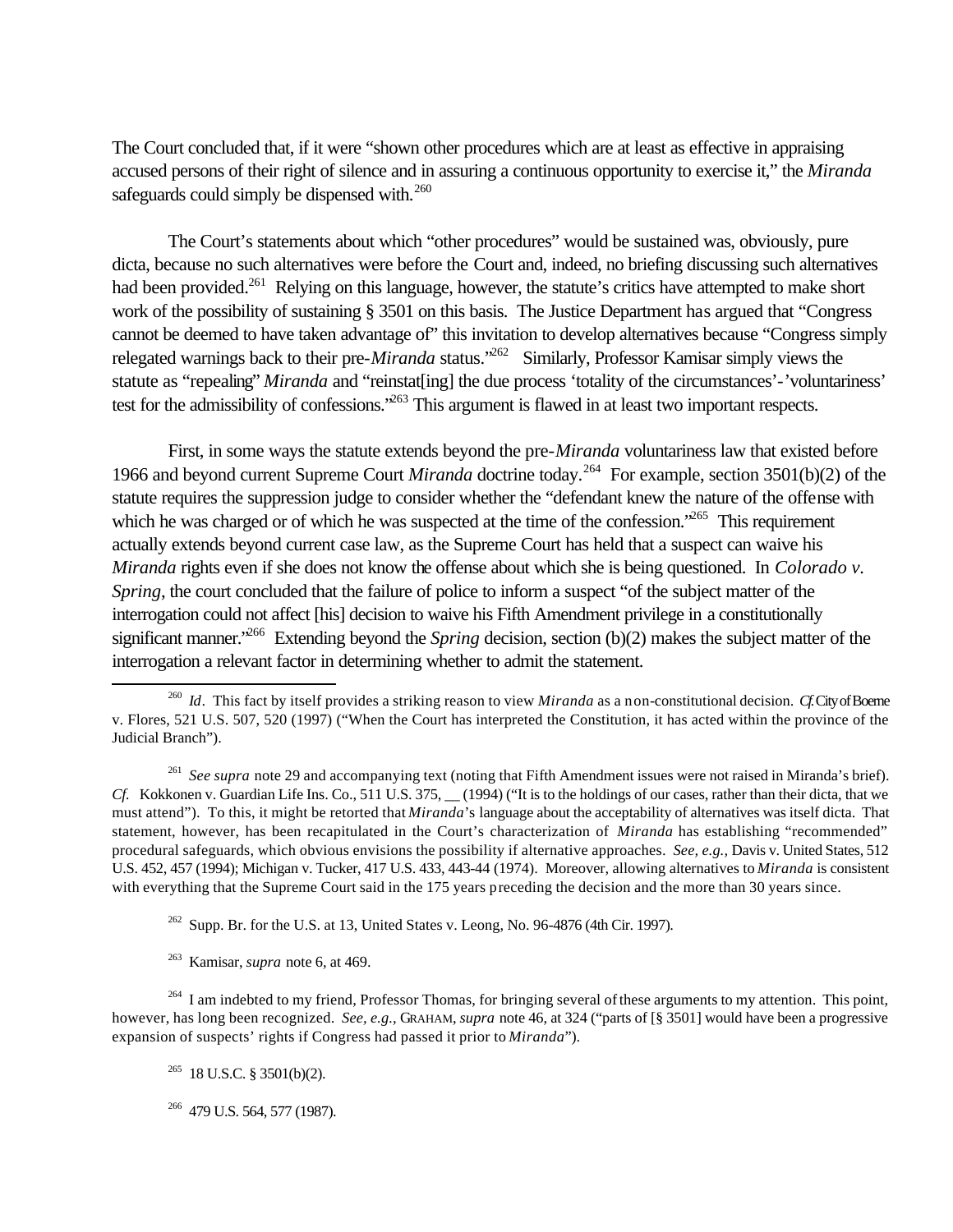Section 3501(b)(3) also requires consideration of "whether or not such defendant was advised or knew that he was not required to make any statement and that any statement could be used against him.<sup>5267</sup> This section is broader than pre-*Miranda* law in implicitly recognizing that a suspect does not have to make any statements during police questioning, a position that critics of pre-*Miranda* case law had long espoused. Section (b)(3) extends well beyond pre-*Miranda* case law with its apparent statutory recognition of a right to counsel during interrogation. Section 3501(b)(4) requires consideration of "whether or not such defendant had been advised prior to questioning of his right to the assistance of counsel.<sup>3268</sup> And (b)(4) further requires consideration of "whether or not such defendant was without the assistance of counsel when questioning and when giving such confession." Before *Miranda*, no right to assistance of counsel existed during police questioning. Finally, the statute apparently enhances jury scrutiny of confessions, by requiring the trial judge to instruct the jury to give the confession only such weight as the jury feels it deserves "under all the circumstances."<sup>269</sup> These parts of § 3501, accordingly, provide to defendants more consideration than they had under the pre-*Miranda* voluntariness test.<sup>270</sup> And, if there is any ambiguity on this point, conventional rules of statutory construction would require the Court to read the statute so as to save it from unconstitutionality.<sup>271</sup>

Second, not only does § 3501 by itself go beyond the pre-*Miranda* rules, but the statute must be examined against the backdrop of all federal law bearing on the subject.<sup>272</sup> Critics simply look at the statute by itself, concluding that it alone is not a viable alternative to *Miranda*. <sup>273</sup> The Supreme Court, however, will not decide whether § 3501, standing in splendid isolation, would be an acceptable alternative to *Miranda*. The interrogation practices of federal officers are addressed not solely in § 3501, but also by other federal statutes and related bodies of law that provide the possibility of criminal, civil, and administrative penalties against federal law enforcement officers who coerce suspects. Taken together, these remedies along with § 3501 form a constitutional alternative to the *Miranda* exclusionary rule.

Congress has established criminal penalties for federal law enforcement officers who wilfully violate the constitutional rights of others. A federal civil rights statute provides that whoever "under color of any law . . . willfully subjects any inhabitant of any State, Territory, or District to the deprivation of any rights, privileges, or immunities secured or protected by the Constitution or laws of the United States," shall be subject to criminal

l

271 *See, e.g.,* Edward J. DeBartolo Corp. V. Flordia Gulf Coast Building & Construction Trades Council, 485 U.S. 568, 575 (1988) ("every reasonable construction must be resorted to, in order to save a statute from unconstitutionality").

272 *See, e.g.,* Gracey v. International Brotherhood of Electrical Workers, 868 F.2d 671, 675 (4th Cir. 1989).

273 *See, e.g.,* Thomas, *supra* note 116, at [65-74] (examining § 3501 by itself).

 $267$  18 U.S.C. § 3501(b)(3).

 $268$  18 U.S.C. § 3501(b)(4).

 $269$  18 U.S.C. § 3501(b).

<sup>270</sup> *Accord* Thomas, *supra* note 116, at [30-35].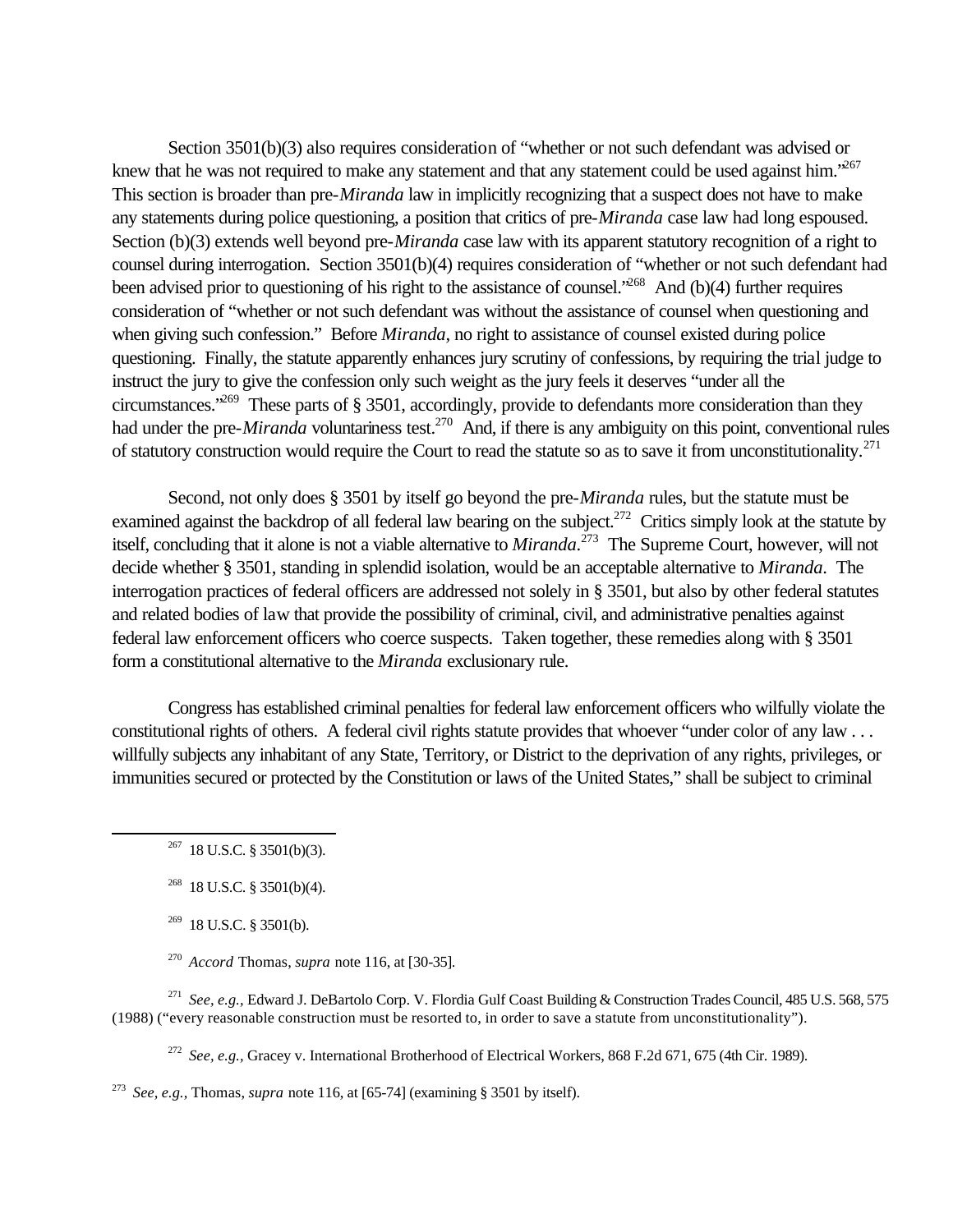liability.<sup>274</sup> Similarly, 18 U.S.C. § 241 prohibits conspiracies to violate constitutional rights. These statutes apply to federal law enforcement officers<sup>275</sup> who obtain coerced confessions.<sup>276</sup> While Congress adopted these statutes during the Reconstruction Era, they have undergone significant judicial interpretation since *Miranda*. Indeed, the Supreme Court recently explicated the proper standard for coverage of the statute.<sup>277</sup> In addition, the Department's Civil Rights Division and the FBI now fully support enforcement of these statutes against federal officials.<sup>278</sup>

Civil penalties against federal officers who violate constitutional rights are also now available. When *Miranda* was decided, as a practical matter it was not possible to seek damages from federal law enforcement officers who violated Fifth Amendment rights.<sup>279</sup> That changed in 1971, when the Supreme Court decided *Bivens v. Six Unknown Named Agents*<sup>280</sup> The Court held that a complaint alleging the Fourth Amendment had been violated by federal agents acting under color of their authority gives rise to a federal cause of action for damages. Since then, courts have held that *Bivens* actions apply to abusive police interrogations, either as violations of the Fifth Amendment Self-Incrimination Clause or violations of the Due Process Clause.<sup>281</sup>

When *Miranda* was decided, the federal government was also effectively immune from civil suits arising out of Fifth Amendment violations. At the time, sovereign immunity barred recovery for many intentional torts which might normally form the basis for such suits, including false arrest, false imprisonment, abuse of process, assault, battery, and malicious prosecution.<sup>282</sup> After *Miranda*, Congress acted to provide that the federal government is civilly liable for damages for conduct that could implicate Fifth Amendment concerns. In 1974, Congress amended the Federal Tort Claims Act to make it applicable "to acts or omissions of investigative or law enforcement officers of the United States Government" on any subsequent claim arising "out of assault, battery, false imprisonment, false arrest, abuse of processes, or malicious

<sup>274</sup> 18 U.S.C. § 242.

l

<sup>275</sup> United States v. Otherson, 637 F.2d 1276, 1278-79 (9th Cir. 1980).

276 *See* United States v. Lanier, 520 U.S. 259, 271 (1997) (noting that "beating to obtain a confession plainly violates § 242") (internal citation omitted).

277 *Lanier*, 520 U.S. at 270-72.

278 *See* 28 C.F.R. § 0.50 (establishing Justice Department's Civil Rights Division).

279 *See* Bell v. Hood, 327 U.S. 678 (1946).

<sup>280</sup> 403 U.S. 388 (1971).

281 *See, e.g.*, Wilkins v. May, 872 F.2d 190, 194 (7th Cir. 1989) (finding a *Bivens* claim under the Due Process Clause for police misconduct during custodial interrogation); Bradt v. Smith, 634 F.2d 796, 800 (5th Cir.1981) (suggesting § 1983 recognizes Fifth Amendment claims); *see also* Riley v. Dorton, 115 F.3d 1159, 1164-66 (4th Cir. 1997) (discussing but finding factually unsupported a § 1983 claim for Fifth Amendment violations; Fifth Amendment claims arise only when coerced confession used at trial; considering Due Process challenge to police conduct during questioning).

282 *See* Senate Rep. No. 93-588, 1974 U.S.C.C.A.N. 2789, 2791.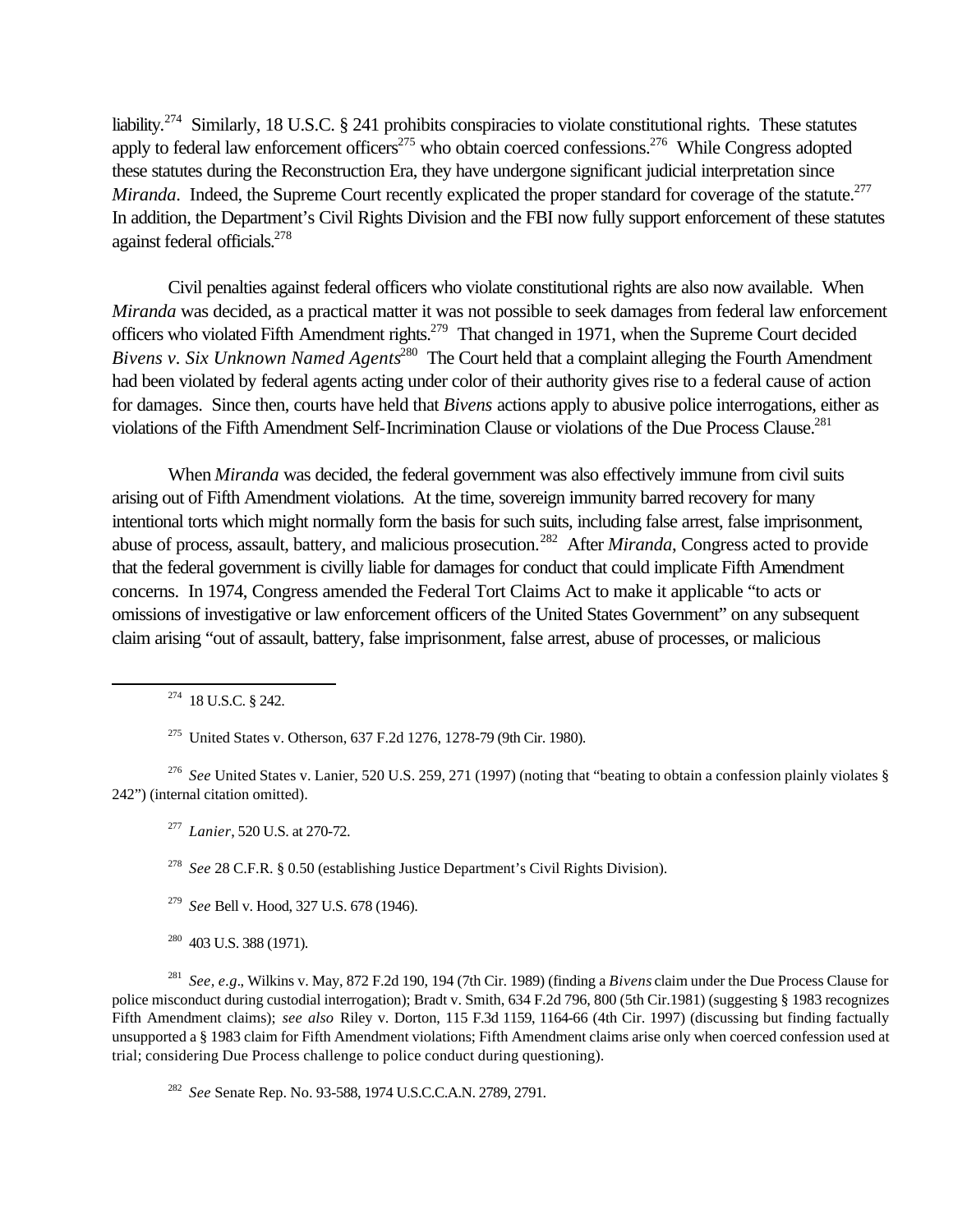prosecution."<sup>283</sup>

In addition to these civil remedies, there is also now in place a well-developed system providing internal disciplinary actions against federal officers who violate the regulations of their agencies. As the Department of Justice explained in connection with the Fourth Amendment exclusionary rule, devices for preventing constitutional violations include:

(1) comprehensive legal training . . . (2) specific rules and regulations governing the conduct of employees, and the use of investigative techniques such as searches and seizures; (3) institutional arrangements for conducting internal investigations of alleged violations of the rules and regulations; and (4) disciplinary measures that may be imposed for unlawful or improper conduct.<sup>284</sup>

The Department's observations apply not merely to search and seizure violations, but also to use of coercion during custodial interrogations.

Finally, it is crucial to remember the Fifth Amendment itself provides its own exclusionary remedy. Actual violations of the Fifth Amendment, as opposed to "mere" *Miranda* violations, will always lead to the exclusion of evidence — regardless of whether § 3501 is upheld.

The *Miranda* decision, of course, is not binding on the question of alternatives, as the Court in 1966 had no opportunity to consider such subsequent developments as the *Bivens* decision in 1971 and the amendment of the Federal Tort Claims Act in 1974. As the Department of Justice has explained in connection with the Fourth Amendment exclusionary rule, "[t]he remedial landscape has changed considerably" since the early 1960s.<sup>285</sup> Taken together, the combination of criminal, civil, and administrative remedies now available for coerced confessions — along with the Fifth Amendment's exclusion of involuntary statements — renders *Miranda* prophylactic remedy unnecessary and therefore subject to modification in § 3501. Unlike the *Miranda* exclusionary rule, which "sweeps more broadly than the Fifth Amendment itself" and "may be triggered even in the absence of a Fifth Amendment violation,"<sup>286</sup> the criminal and civil sanctions adopted by Congress focus more narrowly on conduct that directly implicates the Fifth Amendment proscription against "compelled" self-incrimination. At the same time, they provide stronger remedies against federal agents who coerce confessions than does the *Miranda* exclusionary rule. It is well known that the exclusion of evidence "does not apply any direct sanction to the individual official whose illegal conduct" is at issue.<sup>287</sup> Thus, the *Miranda* exclusionary rule would not be expected to have much effect on police intent on coercing confessions

<sup>283</sup> 28 U.S.C. § 2680(h).

285 *Id.* at 645.

<sup>284</sup> OLP REPORT, *supra* note 49, at 622.

<sup>286</sup> Oregon v. Elstad, 470 U.S. 298, 306-10 (1985).

 $287$  Bivens v. Six Unknown Named Agents, 403 U.S. 388, 416 (1971) (Burger, C.J., dissenting).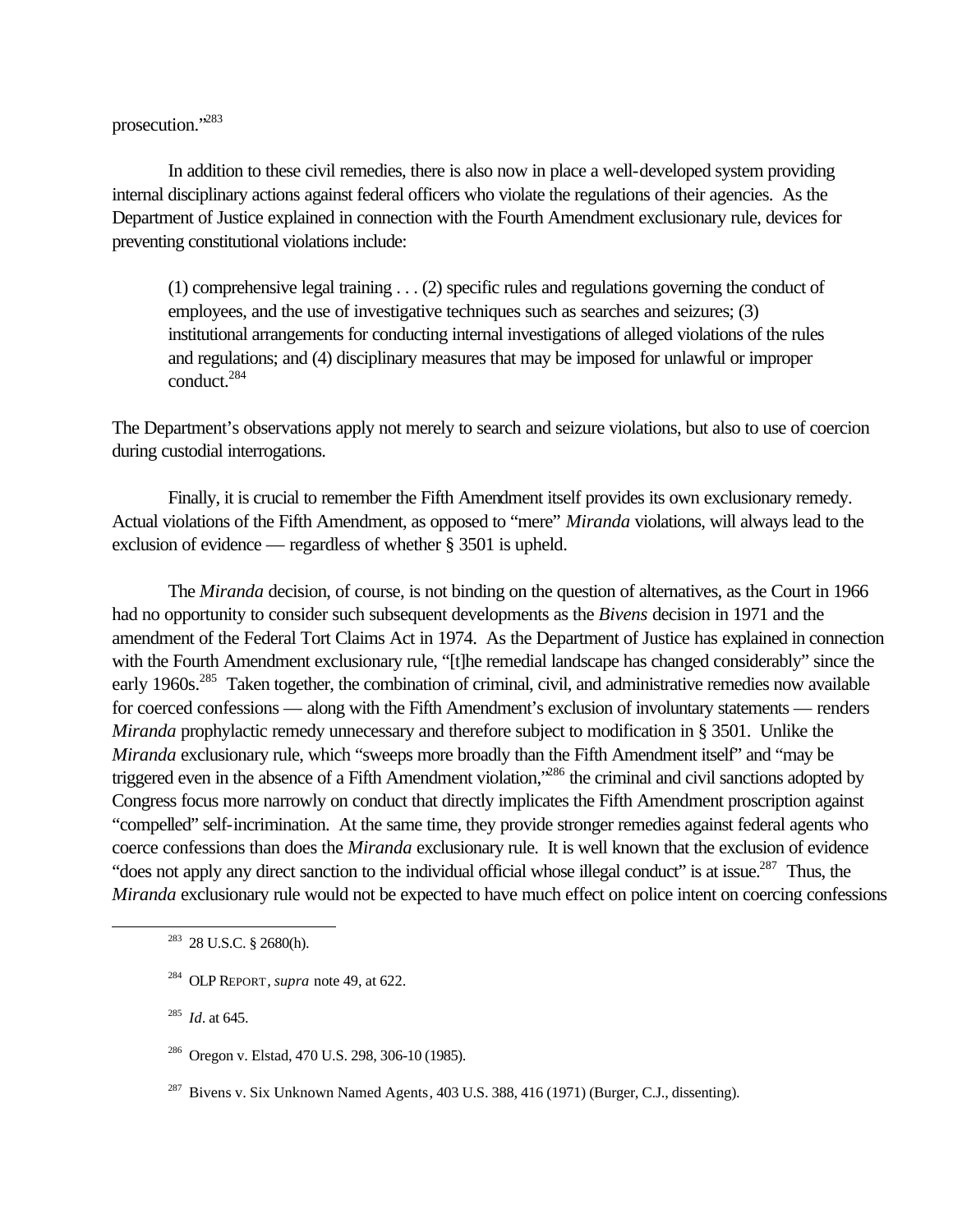or otherwise violating Fifth Amendment standards. It should therefore come as no surprise that "there has been broad agreement among writers on the subject that *Miranda* is an inept means of protecting the rights of suspects, and a failure in relation to its own premises and objectives.<sup>288</sup>

In contrast, civil remedies directly affect the offending officer. As the Department itself has explained, "[e]ven if successful *Bivens* suits are relatively rare, the mere prospect of such being brought is a powerful disincentive to unlawful conduct. It defies common sense to suppose that fear of a suit against [a federal] officer in his individual capacity, in which he is faced with the possibility of personal liability, has no influence on his conduct.<sup>289</sup> Similarly, civil actions against the United States provide a tangible financial incentive to insure federal practices comport with constitutional requirements. Likewise, internal disciplinary actions against federal agents must be considered an important part of the calculus. In refusing to extend the Fourth Amendment exclusionary rule into civil deportation proceedings, the Supreme Court has explained that "[b]y all appearances the INS has already taken sensible and reasonable steps to deter Fourth Amendment violations by its officers, and this makes the likely additional deterrent value of the exclusionary rule small.<sup>290</sup>

Bearing firmly in mind that the Fifth Amendment will itself continue to provide an exclusionary rule for involuntary confessions, Congress acted within its powers in accepting *Miranda*'s invitation to craft an alternative regime to insure that the Fifth Amendment is respected by federal agents. That regime subjects officers who forcibly extract confessions to criminal sanctions,<sup>291</sup> civil actions (*Bivens*), and administrative remedies (internal disciplinary rules of various agencies), and their employing federal agencies to civil actions under the Federal Tort Claims Act.<sup>292</sup> At the same time, that regime allows voluntary confessions to be used in evidence.<sup>293</sup> This is an entirely reasonable and, in many ways, more effective approach to securing respect for the values of the Fifth Amendment than the *Miranda* exclusionary rule and, therefore, is fully compatible with both the Constitution and *Miranda*'s call for Congress to develop alternative approaches.<sup>294</sup>

l

<sup>294</sup> An entirely separate argument for the constitutionality of § 3501 is based on the fact that Congress has now rejected the factual findings underpinning *Miranda*. *Dickerson* alluded to this argument, explaining that "Congress, utilizing its superior fact-finding ability, concluded that custodial interrogations were not inherently coercive." 166 F.3d at 692 n.22. *See generally* Robert A. Burt, Miranda *and Title II: A Morganatic Marriage*, 1969 SUP. CT. REV. 81, 118; Henry P. Monaghan, *Foreword: Constitutional Common Law*, 89 HARV. L. REV. 1, 42 n.217 (1975).

This argument appears to be a strong one, as the Court's view is filtered through the litigated cases that reach it. The Court remain entirely unaware, for example, of cases never filed because *Miranda* rules blocked aconfession, the great bulk of *Miranda*'s harm. *See* Paul G. Cassell, Miranda's *Social Costs: An Empirical Reassessment,* 90 NW. U. L. REV. 387, 391-94 (1996). Congress, on the other hand, has the ability to gather facts from a wide range of sources, including testimony from law enforcement officials and others knowledgeable about how police interrogation really operates. Although Congress is not required to make formal findings of fact, *see* United States v. Lopez, 514 U.S. 549, 562 (1995) ("Congress normally is not required to

<sup>288</sup> OLP REPORT, *supra* note 49, at 545 (collecting citations).

<sup>&</sup>lt;sup>289</sup> Br. for the United States at 34, INS v. Lopez-Mendoza, No. 83-491 (U.S. 1984).

<sup>290</sup> INS v. Lopez-Mendoza, 468 U.S. 1032, 1049 (1984).

 $291$  18 U.S.C. §§ 242, 241.

 $292$  28 U.S.C. § 2680(h).

 $293$  18 U.S.C. § 3501.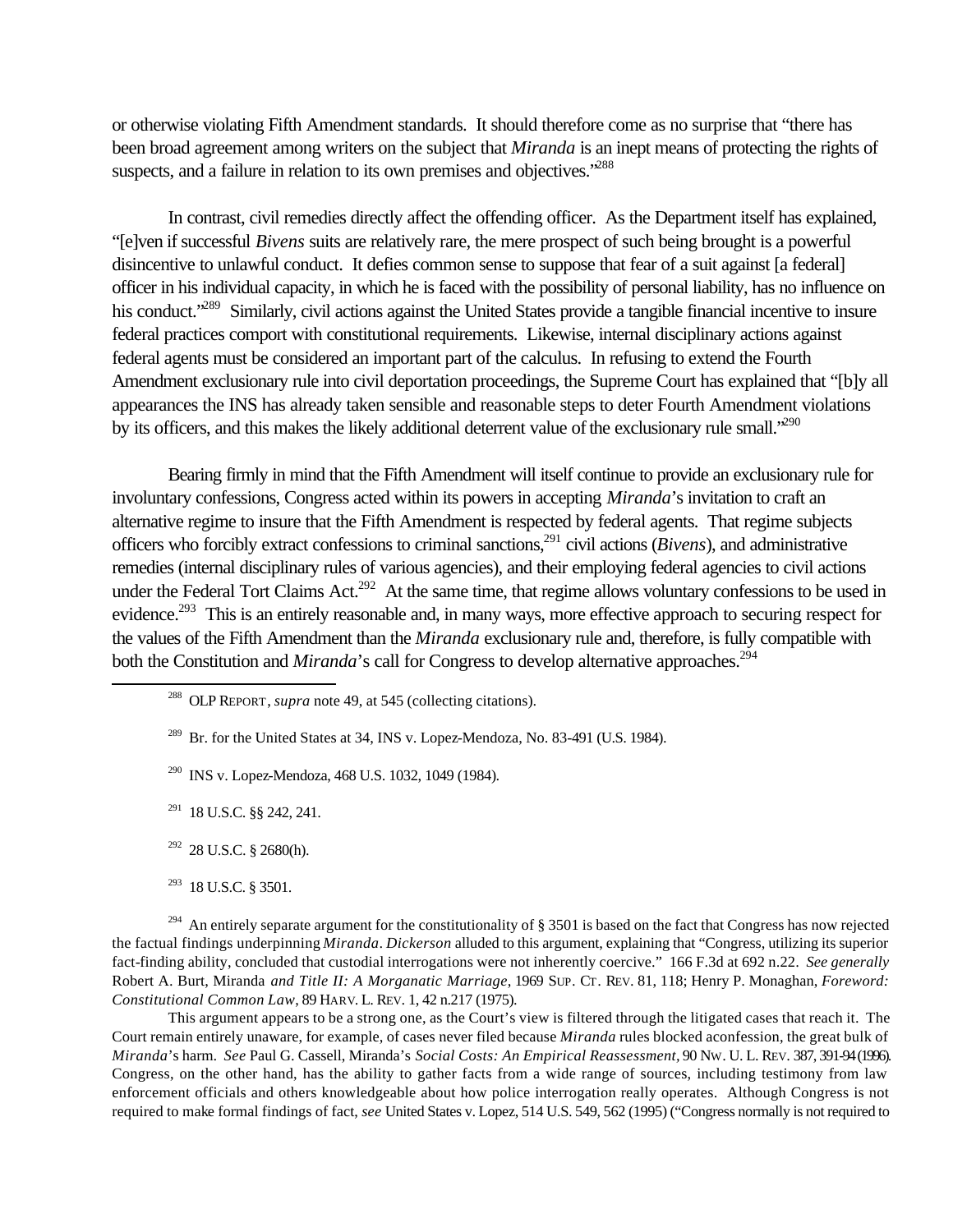#### *C. Section 3501 and Policing the Police*

Because the effects of § 3501 are sometimes exaggerated, it is important to note that a decision upholding the law, on whatever theory, will not somehow "unleash" federal enforcement agents to trample on the rights of suspects.<sup>295</sup> Section 3501 permits the introduction of only "voluntary" statements, a determination made by the judiciary — not the police. Supplementing the requirement of a judicial finding of voluntariness, § 3501 imposes the additional safeguard that the jury, too, assess voluntariness and the ultimate truthfulness of any confession.<sup>296</sup> The voluntariness test, even before *Miranda*, was developing into a powerful tool for blocking police abuses.<sup>297</sup> If the substantive issue of voluntariness, rather than technical questions of *Miranda* compliance, became the focus of suppression hearings, courts might well wield a more discriminating tool for dealing with improper interrogation tactics.<sup>298</sup> They would probably even have greater success in identifying situations in which an innocent person has falsely confessed to a crime.<sup>299</sup> At the same time, focusing on voluntariness is not, as is sometimes claimed, a task beyond judicial ken. To the contrary, courts across America regularly make voluntariness determinations.<sup>300</sup> For example, whenever a court suppresses a

The argument from superior fact-finding abilities also works in a slightly different fashion. The Court has expressly invited Congress to "search for increasingly effective ways of protecting the rights of the individual while promoting efficient enforcement of our criminal laws." 384 U.S. at 467. What constitutes such an "increasingly effective way" is an empirical question about the effects of rules on real-world police operations. The Senate specifically concluded § 3501 "would be an effective way of protecting the rights of the individual and would promote efficient enforcement of our criminal laws." S. Rep. No. 1097 at 51, *reprinted in* 1968 U.S.C.C.A.N. 2137. The Court must give that finding deference because Congress "is far better equipped than the judiciary to amass and evaluate the vast amounts of data bearing upon legislative questions." Turner Broadcasting System, Inc. v. FCC, 520 U.S. 180, 195 (1997) (internal quotations omitted).

Because the § 3501 is constitutional on the arguments developed in the text, there is no need to fully develop here these alternative grounds for upholding the statute.

295 *Cf.* Thomas, *supra* note 116, at [36] (arguing that the "symbolism of overruling *Miranda* . . . would be ominous indeed" because of the message it would send to police).

<sup>296</sup> See 18 U.S.C. § 3501(a) ("the trial judge shall permit the jury to hear relevant evidence on the issue of voluntariness . . . .").

297 *See* Yale Kamisar, *Remembering the "Old World" of Criminal Procedure: A Reply to Professor Grano*, 23 U. Mich. J.L. Ref. 537, 572-75 (1990) (arguing that, even in the early 1960s the "voluntariness" test was on its way to becoming a formidable restriction on police interrogation methods).

298 *See* Thomas, *supra* note 116, at [20-22] (raising this possibility).

l

<sup>299</sup> *See* Paul G. Cassell, *Protecting the Innocent from False Confessions and Lost Confessions — And from* Miranda, 88 J. Crim. L. & Criminology 497, 538-56 (1998).

300 *See* Stephen J. Schulhofer, *Confessions and the Court*, 79 MICH. L. REV. 865, 877 (1981) (in a number of important

make formal findings as to the substantial burdens that an activity has on interstate commerce"); Perez v. United States, 402 U.S. 146, 156 (1971) ("Congress need [not] make particularized findings in order to legislate"), Congress actually made such findings in connection with § 3501. In the months leading up to the passage of § 3501, the Senate held hearings about police interrogation and ultimately concluded that "the Court overreacted to defense claims that police brutality is widespread." S. Rep. No. 1097, 90th Cong., 2d Sess, at 48, *reprinted in* 1968 U.S.C.C.A.N. 2134. The Senate thus specifically rejected the central factual premis e underlying *Miranda*: that custodial interrogation has an "inherently compelling" character. Compare *Miranda*, 384 U.S. at 457-58 with S. REP. NO. 1097, 90th Cong., 2d Sess. at 51, *reprinted in* 1968 U.S.C.C.A.N. 2112, 2124-38.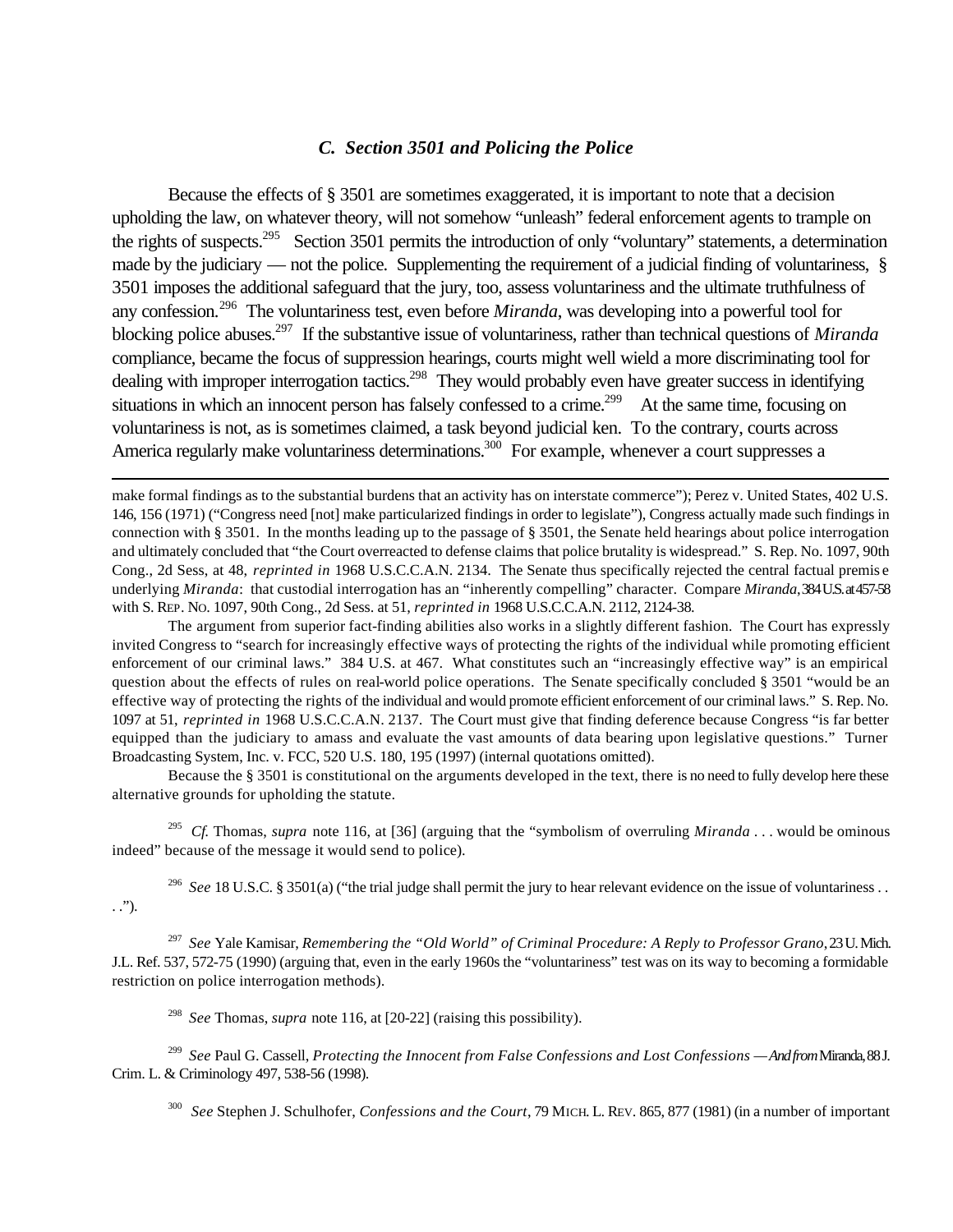confession on *Miranda* grounds, it must go on to make a voluntariness determination, as this governs whether the prosecution can impeach the defendant with the statement.<sup>301</sup>

Section 3501 also specifically provides that warnings to suspects are relevant considerations in the voluntariness determination.<sup>302</sup> While warnings are only a "factor" in the voluntariness determination,  $303$  the fact that the are singled out provides undoubted incentives for law enforcement officers to provide advice of rights.<sup>304</sup> The *Dickerson* opinion was quite clear on this point, stating: "[L]est there be any confusion on the matter, nothing in today's opinion provides those in law enforcement with an incentive to stop giving the now familiar *Miranda* warnings. . . . those warnings are among the factors a district court should consider when determining whether a confession was voluntarily given.<sup>305</sup> While many police practices would thus remain unchanged under § 3501, the court would no longer have to wrestle with fine points of *Miranda* compliance (custody, interrogation, waivers, and the like). This is no small benefit, as despite the frequent claim that *Miranda*'s "bright line" rules are straightforward, in fact that they present myriad complications. Some of the leading criminal procedure casebooks, for example, spend dozens and dozens of pages on the doctrine.<sup>306</sup> Section 3501 thus presents the "win-win" solution of maintaining judicial oversight of police tactics while ending the need to free guilty criminal on, as *Dickerson* put it, "mere technicalities."<sup>307</sup> In light of all this, § 3501 survives constitutional challenge.

#### **IV. SECTION 3501 AND THE FUTURE OF POLICE INTERROGATION**

So far this article has developed the arguments for the Department of Justice to defend § 3501 and for courts to uphold it. But a final issue about § 3501 that needs to be considered is: What real world difference would the statute make? The critics of § 3501 have occasionally suggested that § 3501 makes no difference to public safety because federal prosecutors can often prevail even under the *Miranda* exclusionary rule.<sup>308</sup> This claim misses the point of § 3501, which is to reduce the harms of *Miranda* by

situations "the primary criterion of [confession] admissibility under current law is [still] the 'old' due process voluntariness test").

301 *See* Michigan v. Tucker, 417 U.S. 433, 443-44 (1974).

302 *See* 18 U.S.C. § 3501(b)(3) & (4).

303 *See* 18 U.S.C. § 3501(b).

l

304 *Cf.* Thomas, *supra* note 116, at [37] (conceding the police would continue to give *Miranda* warnings if § 3501 were upheld, but arguing that this would diminish over time).

305 *Dickerson*, 166 F.3d at 692.

<sup>306</sup> See, e.g., YALE KAMISAR ET AL, MODERN CRIMINAL PROCEDURE 468- 600 (9<sup>th</sup> ed. 1999) (discussing the "*Miranda*" revolution); JOSHUA DRESSLER & GEORGE THOMAS III, CRIMINAL PROCEDURE \_\_ (1998) (reviewing *Miranda* doctrine).

<sup>307</sup> 166 F.3d at 693.

<sup>308</sup> See, e.g., Confirmation of Deputy Attorney General Nominee Eric Holder: Hearings before the Sen. Comm. on the *Judiciary*, 105th Cong., 1st Sess. 124 (June 13, 1997) (written response of Deputy Attorney General Designate Holder to question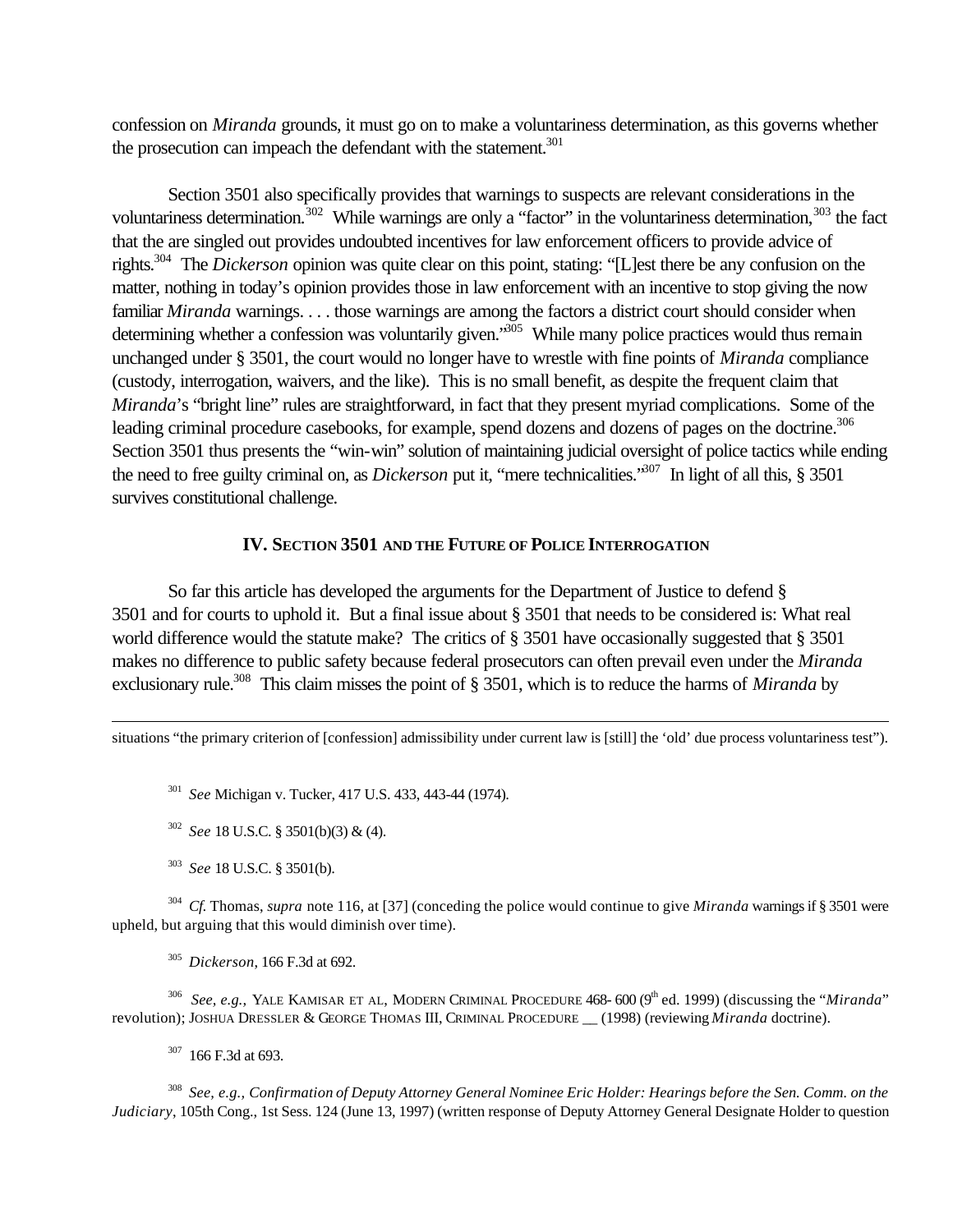admitting confessions in cases where the *Miranda* exclusionary rule would otherwise apply. In the *Dickerson* case itself, for example, the Fourth Circuit warned that "[w]ithout [Dickerson's] confession it is possible, if not probable, that he will be acquitted."<sup>309</sup> Similarly, in *United States v. Rivas-Lopez*, it will be quite difficult to obtain the conviction of a confessed methamphetamine dealer without the law.<sup>310</sup> While *Dickerson* and *Rivas-Lopez* have not reached a final conclusion, there is no doubt about the result of the failure to apply § 3501 in *United States v. Leong*. There, defendant Tony Leong escaped convictions, despite the fact that he had confessed to being a convicted felon in possession of a firearm. No one has compiled a list of cases actually brought where the convictions of criminals were imperiled by *Miranda*'s rigid exclusionary rule. A few such cases are collected below.<sup>311</sup> Such cases are, of course, only the proverbial tip of the iceberg, because many other prosecutions undoubtedly are not pursued because of *Miranda* problems.

Beyond the cases in which the *Miranda* rules might suppress a confession that police have already obtained are the far larger number cases in which the *Miranda* rules prevent the police from ever obtaining confessions. In a trilogy of recent articles, I have attempted to quantify the harmful effects of *Miranda* on law enforcement efforts to gather confessions. In the *Northwestern University Law Review*, I exhaustively

from Senator Thurmond) ("My experience has been that we have not had significant difficulty in getting the federal district court to admit voluntary confessions under *Miranda* and its progeny").

l

<sup>309</sup> United States v. Dickerson, 166 F.3d 667, 672 (4th Cir. 1999). It is also worth noting that Mr. Dickerson's confession was critical to the arrest of Jimmy Rochester, another bank robber who had been involved in robbing a total of 17 banks in three different states, as well as an armored car.

310 *See* 988 F. Supp. at 1426-27 (describing facts; Rivas-Lopez voluntarily consented to search of the car, whereupon drugs were discovered inside a hidden panel; little evidence to connect Rivas-Lopez to the drugs, apart from his confession obtained "outside *Miranda*").

311 *See, e.g.,* OLP REPORT, *supra* note 49, at 568 (collecting "miscarriages of justice resulting from *Miranda* and related decisions); United States v. Tyler, 164 F.3d 150 (3rd Cir. 1998), *cert. denied*, 119 S.Ct. 1480 (1999) (remanding for further consideration of *Miranda* issues in witness tampering case involving the killing of a government witness); United States v. Rodriguez-Cabrera, 35 F.Supp.2d 181 (D.P.R. 1999) (suppressing incriminating admission on grounds suspect in custody and should have received *Miranda* warnings); United States v. Guzman, 11 F.Supp.2d 292 (S.D.N.Y. 1998) (suppressing statement suggesting involvement in an attempted murder on grounds defendant was in custody and should have been *Mirandized*; also finding that statement was not coerced), aff'd, 152 F.3d 921 (2d Cir. 1998); United States v. Garibay, 143 F.3d 534 (9th Cir. 1998) (reversing conviction for distribution of 138 pounds of marijuana on grounds defendant did not understand *Miranda* waiver); United States v. Foreman, 993 F.Supp. 186 (S.D.N.Y. 1998) (Baer, J.) (suppressing some statements under *Miranda* on grounds discussion during drive to booking after defendant asked what was going on constituted "interrogation"); Arizona v. Rodriguez, 921 P.2d 643 (Ariz. 1996) (death penalty reversed on grounds *Miranda* warnings not given; case awaiting retrial) (discussed in *1999 Sen. Hearings*, *supra* note 75, at \_\_ (statement of Richard Romley, Maricopa County Attorney); United States v. Ramsey, 992 F.3d 301 (11th Cir. 1993) (reversing conviction for distribution of crack on grounds that turning and looking away from officer was invocation of *Miranda* right to remain silent); United States v. Henly, 984 F.2d 1040 (9th Cir. 1993) (reversing conviction for armed robbery; defendant in custody and should have been Mirandized when sitting in back of police car); State v. Oldham, 618 S.W.2d 647 (Mo. 1981) (defendant's conviction for horribly abusing his two-year-old stepdaughter reversed because confession admitted; second police officer who obtained Mirandized confession not aware that defendant declined to make statement to first officer); Commonwealth v. Zook, 553 A.3d 920 (Pa. 1989) (death sentence reversed on *Miranda* grounds); Commonwealth v. Bennett, 264 A.2d 706 (Pa. 1970) (defendant's first degree murder conviction overturned because non-Mirandized confession admitted; defendant acquitted on retrial); Commonwealth v. Singleton, 266 A.3d 753 (Pa. 1970) (police warning any statement could be used "*for or* against" defendant deviated from *Miranda*; defendant's conviction for beating deaths reversed; defendant acquitted on retrial).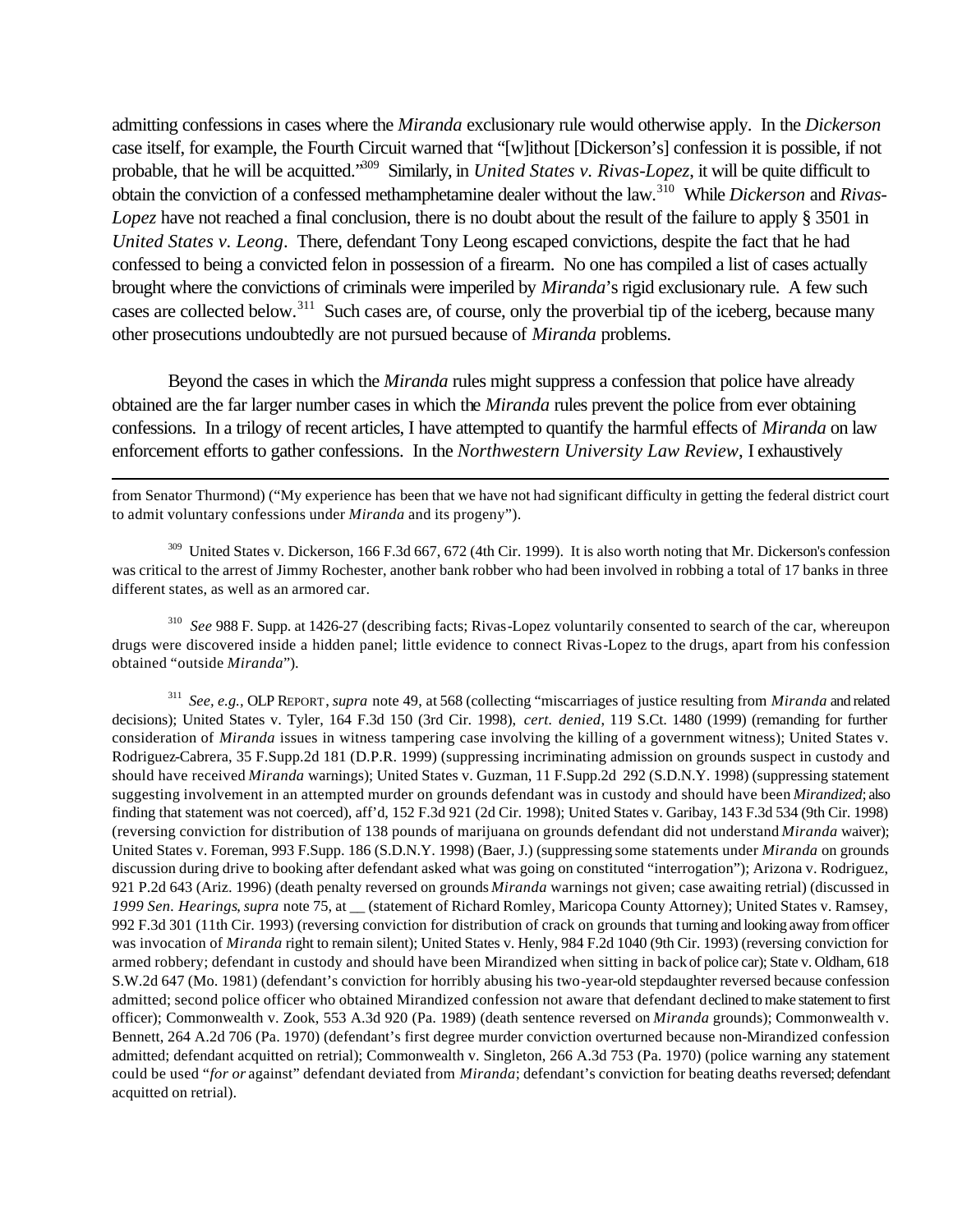canvassed the before-and-studies of confession rates in the wake of the decision, concluding that virtually all the reliable studies showed a substantial drop in the confession rate.<sup>312</sup> In the *UCLA Law Review*, Bret Hayman and I report original empirical research on the confession rate in Salt Lake County, Utah, in 1994, reporting an overall confession rate of only 33 percent — well below that reported in the available pre-*Miranda* data.<sup>313</sup> Finally, in the *Stanford Law Review*, Richard Fowles and I demonstrated that crime clearance rates fell sharply all over the country immediately after *Miranda* and remained at these lower levels over the next three decades.<sup>314</sup> We develop at length reasons for attributing this decline to the Supreme Court's imposition of the *Miranda* requirements,<sup>315</sup> a conclusion supported by recent testimony from the nation's largest organization of law enforcement professionals.<sup>316</sup>

If my conclusions in these earlier articles is correct, *Miranda* substantially harms society. Its technical rules prevent the conviction of countless guilty criminals, condemning victims of these crimes to see justice denied and fear crimes reprised. Its barriers to solving crimes also creates substantial risks for innocent persons wrongfully caught up in the criminal justice system, who desperately need a confession from the true offender to extricate themselves.<sup>317</sup> This article, however, is not the place to revisit the details of the debate over the precise scope of *Miranda*'s costs. For present purposes it is enough to follow intuition and commonsense and posit that *Miranda* entails at least *some* identifiable harm to law enforcement — otherwise,

<sup>314</sup> Paul G. Cassell & Richard Fowles, *Handcuffing the Cops? A Thirty Year Perspective on Miranda's Harmful Effects on Law Enforcement*, 50 STAN. L. REV. 1055 (1998). For more details about our analysis of clearance rates, including methodological issues, *see id.* Our article responds to an anticipatory critique by Stephen J. Schulhofer, Miranda *and Clearance Rates*, 91 NW. U. L. REV. 278 (1996). For further discussion of our analysis, compare John J. Donohue III, *Did* Miranda *Diminish Police Effectiveness?*, 50 STAN. L. REV. 1147 (1998) (confirming some aspects of the analysis and raising questions about others) with Paul G. Cassell & Richard Fowles, *Falling Clearance Rates After* Miranda: *Coincidence Or Consequence*," 50 STAN. L. REV. 1181 (1998) (responding to Donohue).

<sup>315</sup> Cassell & Fowles, *supra* note 314, at 1107-19.

l

316 *1999 Senate Hearings*, *supra* note 75, at \_\_ (statement of Gilbert G. Gallegos, President, Fraternal Order of Police) ("It is no coincidence that immediately after the imposition of all these technical requirements by the Supreme Court's decision in *Miranda*, the criminal case 'clearance rate' of the nation's police fell sharply. At the same time, police officers around the country pointed to the *Miranda* decision as one of the major factors in this drop, and time has proven them right.").

317 *See* Paul G. Cassell, *Protecting the Innocent from False Confessions and Lost Confessions -- and from* Miranda, 88 J. CRIM. L. & CRIMINOLOGY 497, 538-56 (1998) (developing this argument at length); *see also* Paul G. Cassell, *The Guilty and the "Innocent": An Examination of Alleged Cases of Wrongful Conviction from False Confessions*, 22 Harv. J.L. & Pub. Pol'y 523, 534 n.44 (1999) (collecting sources advancing similar arguments). Thomas, *supra* note 116, at [34] (identifying this as "truly a worst-case scenario which, if true, call for abolition of *Miranda*" but not reaching a judgment on whether the scenario is actually occurring tody).

<sup>312</sup> *See* Cassell, *supra* note 294. For further discussion of this estimate, compare Stephen J. Schulhofer, Miranda's *Practical Effect: Substantial Benefits and Vanishingly Small Social Costs*, NW. U. L. REV. 500 (1997) with Paul G. Cassell, *All Benefits, No Costs: The Grand Illusion of* Miranda's *Defenders*, NW. U. L. REV. 1084 (1996); Paul G. Cassell, Miranda's *"Negligible" Effect On Law Enforcement: Some Skeptical Observations*, 20 HARV. J.L. & PUB. POL'Y 327 (1997).

<sup>313</sup> *See* Paul G. Cassell & Brett S. Hayman, *Police in the 1990s: An Empirical Study of the Effects of* Miranda, 43 UCLA L. Rev. 839, 869 (1996). For an interesting, though ultimately unpersuasive, argument that the Salt Lake County confession rate is actually higher, *see* Thomas, *supra* note ?, at 944–53 (responded to in Cassell & Hayman, *supra*, at 871-76).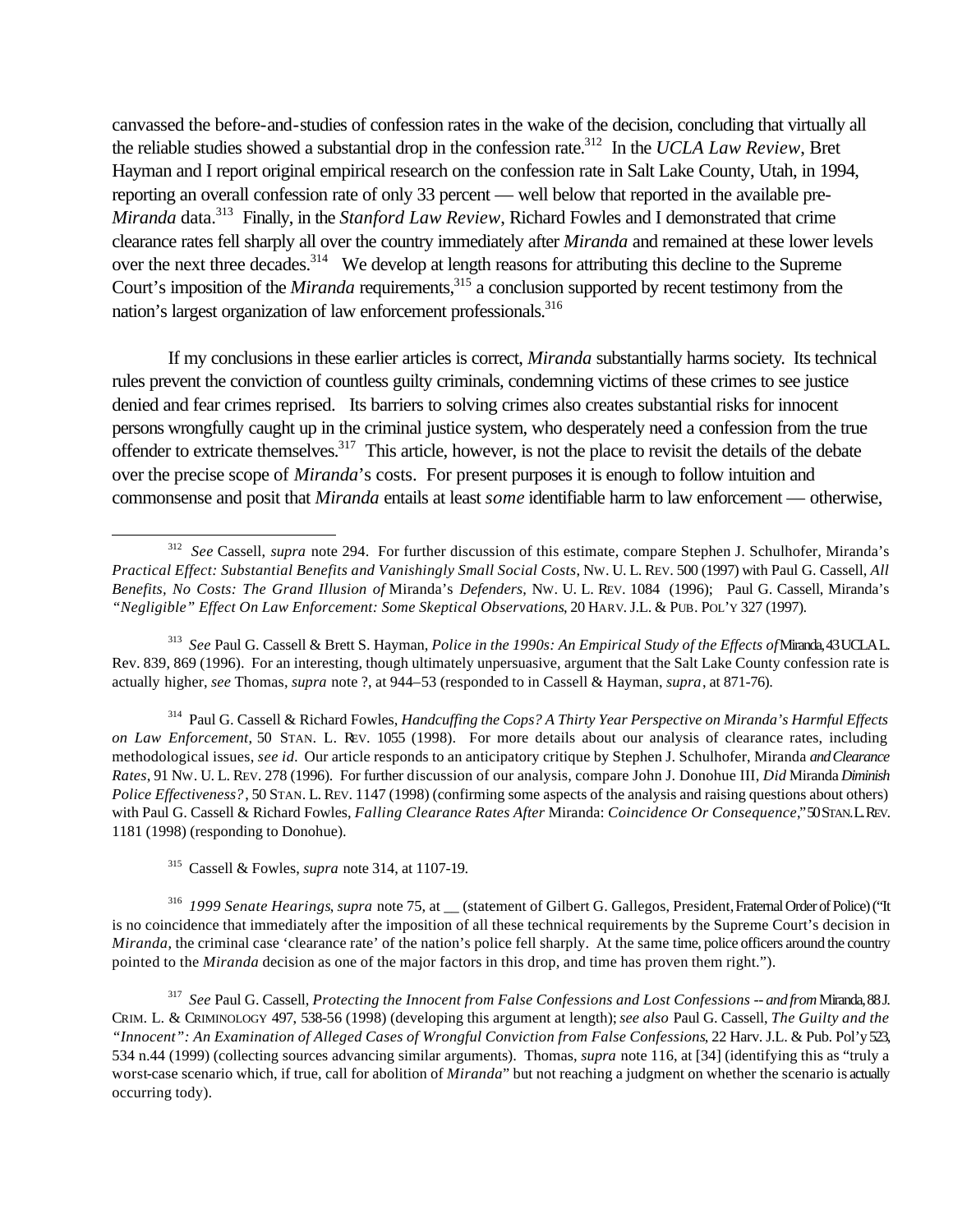what is the point of the restrictions.<sup>318</sup> The real tragedy of *Miranda* is not that the decision produces costs, but that it produces *unnecessary* costs that could be avoided by perfectly reasonable alternatives — such as § 3501.

The *Miranda* rules are, obviously, only one way of regulating police questioning. As emphasized in this article, the *Miranda* Court itself promised that "[o]ur decision in no way creates a constitutional straitjacket which will handicap sound efforts at reform" and invited Congress and the States to consider possible replacements.<sup>319</sup> Justice Harlan responded that, "[d]espite the Court's disclaimer, the practical effect of the decision made today must inevitably be to handicap seriously sound efforts at reform  $\dots$ .  $\cdot$ <sup>320</sup> Justice White, too, predicted that "the Court's constitutional straitjacket" would "foreclose[] more discriminating treatment by legislative or rule-making pronouncements.<sup>321</sup> On this dispute, no one can doubt that the majority was wrong and the dissenters right. More than three decades after the decision, virtually no serious efforts at reform have materialized — other than § 3501. In its 1986 Report, the Department of Justice put the point nicely:

The *Miranda* decision has petrified the law of pre-trial interrogation for the past twenty years, foreclosing the possibility of developing and implementing alternatives that would be of greater effectiveness both in protecting the public from crime and in ensuring fair treatment of persons suspected of crime. . . . Nothing is likely to change in the future as long as *Miranda* remains in effects and perpetuates a perceived risk of invalidation for any alternative system that departs from it. $322$ 

The reasons for lack of experimentation in this area are not hard to imagine. No state is willing to risk possible invalidation of criminal convictions by deviating from *Miranda* until the Supreme Court clearly explains what alternatives will survive its scrutiny.

What is at stake with the current litigation over § 3501, then, is whether the 5-to-4 decision by the Warren Court will be, forever and for all time, enshrined as the mandated approach for regulating police interrogation or whether the Supreme Court is serious about considering reasonable alternatives. The *Miranda* rules are not an end in themselves, but a means of safeguarding the Fifth Amendment — that is, a means of

<sup>320</sup> 384 U.S. at 524 (Harlan, J., dissenting).

- $321$  384 U.S. at 545 (White, J., dissenting).
- 322 OLP REPORT, *supra* note 49, at 96.

<sup>&</sup>lt;sup>318</sup> See Laurie Magid, *The Miranda Debate: Questions Past, Present, and Future*, \_\_HOUSTON L. REV. \_\_ (forthcoming 1999) ("Although one may dispute the precise figures reached in Professor Cassell's research, he does make a persuasive claim that the *Miranda* procedures exact a substantial cost on law enforcement.") (reviewing THE *MIRANDA* DEBATE: LAW, JUSTICE, AND POLICING (Richard A. Leo & George C. Thomas III eds. 1998). *Cf.* George C. Thomas III, *An Assault on the Temple of* Miranda, 85 J. CRIM. L. & CRIMINOLOGY 807, \_\_\_ (1995) ("If *Miranda* is not generally effective, why should courts suppress confessions of guilty suspects just because the police failed to do what would likely not have made any difference?").

<sup>319</sup> *Miranda*, 384 U.S. at 467. For an interesting discussion of how Justice Brennan persuaded Chief Justice Warren to add this language into the opinion, see Charles D. Weisselberg, *Saving* Miranda, 84 CORNELL L. REV. 109, 122-25 (1998).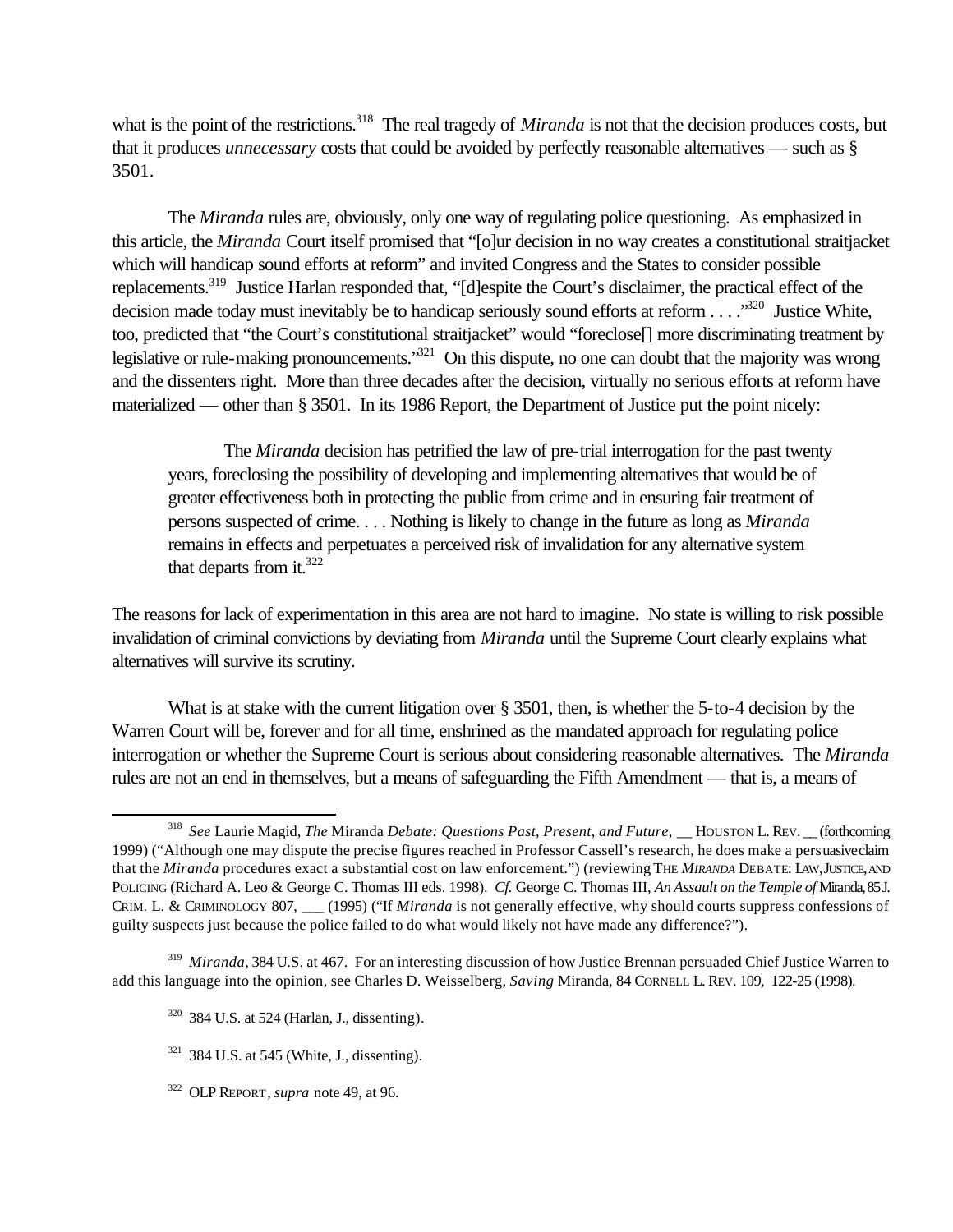insuring that confessions are voluntary. The *Miranda* rules overprotect the Fifth Amendment, extending beyond the Fifth Amendment's voluntariness requirements. Perhaps that overbreadth could be justified if it purchased considerable benefits. But with thirty years of experience to draw upon, we know that the *Miranda* rules have not done much to restrict whatever abusive police practices might have existed. As one careful scholar concluded, "what evidence there is suggests that any reductions that have been achieved in police brutality are independent of the Court and started before *Miranda*."<sup>323</sup> Another general survey concluded that there appears to be "general agreement among writers on the subject that *Miranda* is an inept means of protecting the rights of suspects . . . .<sup>324</sup> The decision thus has done little to protect core Fifth Amendment values while, at the same time, exacting its social costs. These costs, it should be emphasized, stem not from the famous *Miranda* warnings, which appear to have little effect on suspects, but rather from the lessappreciated *Miranda* waiver and questioning cut-off rules, which block police questioning of a large number of suspects.<sup>325</sup> These costs also fall most heavily on those in the worst position to bear them, including racial minorities and the poor. $326$ 

Against this backdrop, simply replacing *Miranda* with § 3501 would, by itself, be a good bargain for society. But a Court decision upholding § 3501 would, unlike *Miranda* for the last three decades, encourage further exploration of how to regulate police questioning. A favorable ruling § 3501 could well usher in consideration of new approaches on ways to protect against police extorting involuntary confessions while, at the same time, producing the largest possible number of voluntary confessions. Following a favorable ruling on § 3501, for example, one would expect federal agencies to seriously consider expanding the limited videotaping program that FBI has recently announced.<sup>327</sup> Commentators have suggested videotaping as a substitute for some of the *Miranda* procedures, arguing that taping of interrogations can both offer superior protect against police abuses while, at the same time, not deterring suspects from voluntarily providing confessions.<sup>328</sup> Another possibility that might be explored would be bringing arrested suspects before a magistrate, who would ask reasonable questions about the crime.<sup>329</sup> Here again, this approach might better protect against police abuse while, at the same time, gaining for society the benefits of voluntary information about criminals offenses. Alternatives like this will prosper if the Supreme Court upholds § 3501, signaling that

324 OLP REPORT, *supra* note 49, at 98.

l

<sup>325</sup> Cassell, *supra* note 294, at 493-96.

326 *Compare* CHARLES MURRAY, LOSING GROUND: AMERICAN SOCIAL POLICY, 1950–1980, at 117 (1984) (reviewing crime statistics and concluding: "Put simply, it was much more dangerous to be black in 1972 than it was in 1965, whereas it was not much more dangerous to be white.").

<sup>327</sup> See FBI Directive on Videotaping of Questioning of Suspects (1998).

328 *See, e.g.,* JUDGE HAROLD J. ROTHWAX, GUILTY: THE COLLAPSE OF CRIMINAL JUSTICE 237 (1996); Cassell, *supra* note ?, at \_\_\_; OLP REPORT, *supra* note 32, at 551-53.

<sup>329</sup> Amar & Lettow, *supra* note 189, at 908-09; WILLIAM SCHAEFER, THE SUSPECT AND SOCIETY (1967); RICHARD UVILLER, THE TILTED PLAYING FIELD 200-06 (1999); Henry Friendly, *The Fifth Amendment Tomorrow: The Case for Constitutional Change*, 37 U. CINN. L. REV. 671, 721–25 (1968).

<sup>&</sup>lt;sup>323</sup> Gerald N. Rosenberg, The Hollow Hope: Can Courts Bring About Social Change? 326 (1991).